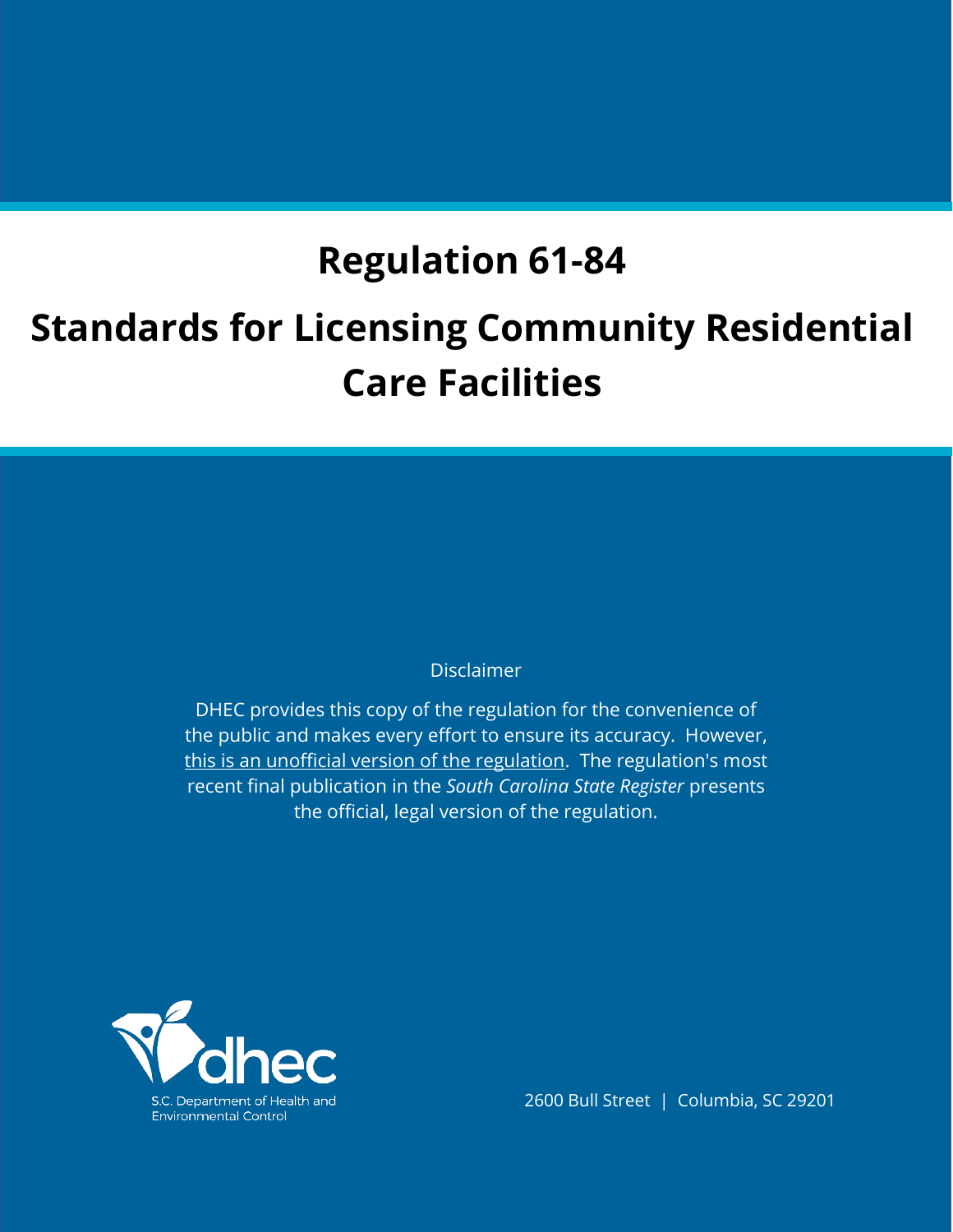# **Statutory Authority:**

# S.C. Code Section 44-7-260

| <b>Regulation History as Published in State Register</b> |                                         |    |              |  |
|----------------------------------------------------------|-----------------------------------------|----|--------------|--|
| Date                                                     | <b>Document Number</b><br><b>Volume</b> |    | <b>Issue</b> |  |
| May 23, 1986                                             | 587                                     | 10 |              |  |
| May 24, 1991<br>1192                                     |                                         | 15 |              |  |
| September 27, 1991(Errata)                               | 1192                                    | 15 | 9            |  |
| July 27, 2001                                            | 2541                                    | 25 |              |  |
| June 25, 2010<br>4108                                    |                                         | 34 | ჩ            |  |
| June 26, 2015                                            | 4484                                    | 39 | h            |  |
| July 24, 2015 (Errata)                                   | 4484                                    | 39 |              |  |
| September 25, 2015 (Errata)                              | 4484                                    | 39 | q            |  |

# **Table of Contents**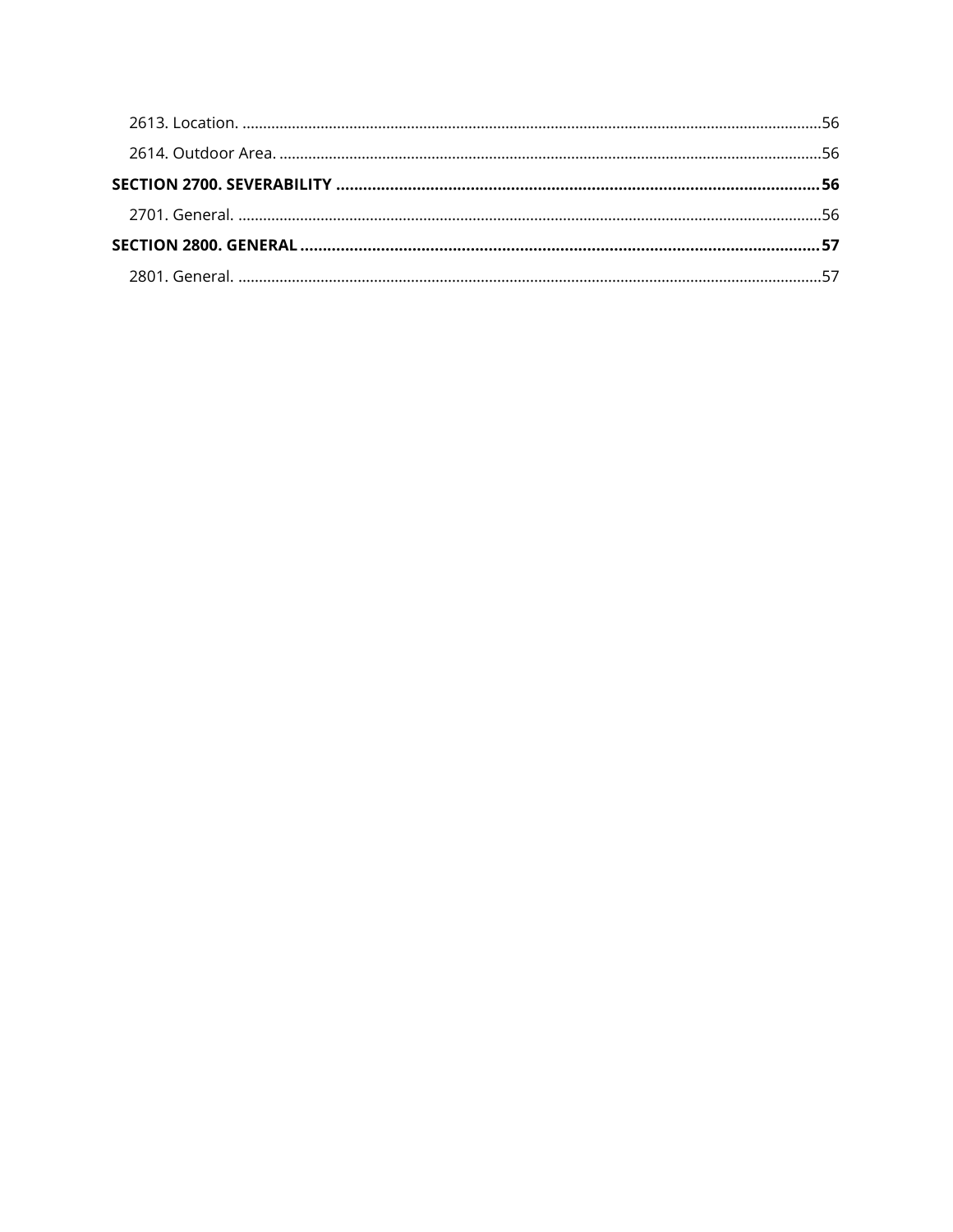#### **SECTION 100**

# **DEFINITIONS AND LICENSE REQUIREMENTS**

# <span id="page-6-1"></span><span id="page-6-0"></span>**101. Definitions.**

For the purpose of this regulation, the following definitions shall apply:

A.Abuse. Physical abuse or psychological abuse.

1. Physical Abuse. The act of intentionally inflicting or allowing to be inflicted physical injury on a resident by an act or failure to act. Physical abuse includes, but is not limited to, slapping, hitting, kicking, biting, choking, pinching, burning, actual or attempted sexual battery, use of medication outside the standards of reasonable medical practice for the purpose of controlling behavior, and unreasonable confinement. Physical abuse also includes the use of a restrictive or physically intrusive procedure to control behavior for the purpose of punishment except that a therapeutic procedure prescribed by a licensed physician or other legally authorized healthcare professional or that is part of a written ICP by a physician or other legally authorized healthcare professional is not considered physical abuse. Physical abuse does not include altercations or acts of assault between residents.

2. Psychological Abuse. The deliberate use of any oral, written, or gestured language or depiction that includes disparaging or derogatory terms to a resident or within the resident's hearing distance, regardless of the resident's age, ability to comprehend, or disability, including threats or harassment or other forms of intimidating behavior causing fear, humiliation, degradation, agitation, confusion, or other forms of serious emotional distress.

B.Activities of Daily Living (ADL). Those personal functions performed by an individual in the course of a day that include, but are not limited to, walking; bathing; shaving; brushing teeth; combing hair; dressing; eating; getting in or getting out of bed; toileting; ambulating; doing laundry; cleaning room; managing money; shopping; using public transportation; making telephone calls; obtaining appointments; administration of medication; and other similar activities.

C.Administrator. The staff member designated by the licensee to have the authority and responsibility to manage the facility, is in charge of all functions and activities of the facility, and is appropriately licensed as a community residential care facility administrator by the S.C. State Board of Long Term Health Care Administrators.

D.Adult. A person 18 years of age or older.

E.Airborne Infection Isolation (AII). A room designed to maintain Airborne Infection Isolation, formerly called a negative pressure isolation room. An Airborne Infection Isolation room is a single-occupancy resident care room used to isolate persons with suspected or confirmed infectious tuberculosis (TB) disease. Environmental factors are controlled in Airborne Infection Isolation rooms to minimize the transmission of infectious agents that are usually spread from person-to- person by droplet nuclei associated with coughing or aerosolization of contaminated fluids. Airborne Infection Isolation rooms may provide negative pressure in the room (so that air flows under the door gap into the room), an air flow rate of six to twelve (6 to 12) air changes per hour (ACH), and direct exhaust of air from the room to the outside of the building or recirculation of air through a high efficiency particulate air (HEPA) filter.

F. Alzheimer's Special Care Unit or Program. A facility or area within a facility providing a secure, special program or unit for residents with a diagnosis of probable Alzheimer's disease and/or related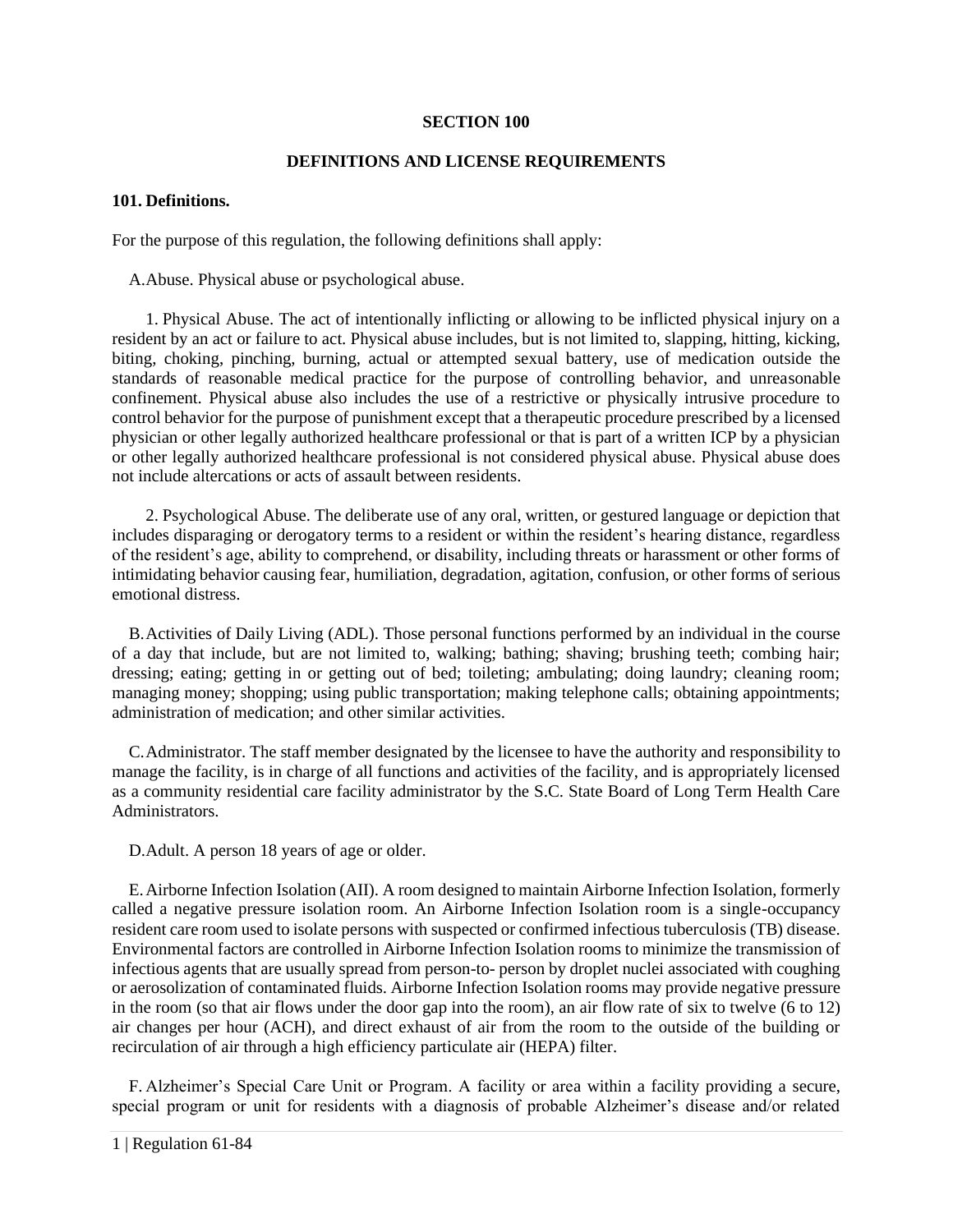dementia to prevent or limit access by a resident outside the designated or separated areas, and that advertises, markets, or otherwise promotes the facility as providing specialized care/services for persons with Alzheimer's disease and/or related dementia or both.

G.Annual. A time period that requires an activity to be performed at least every twelve to thirteen (12 to 13) months.

H.Assessment. A procedure for determining the nature and extent of the problem(s) and needs of a resident/potential resident to ascertain if the facility can adequately address those problems, meet those needs, and to secure information for use in the development of the individual care plan. Included in the process are an evaluation of the physical, emotional, behavioral, social, spiritual, nutritional, recreational, and, when appropriate, vocational, educational, legal status/needs of a resident/potential resident. Consideration of each resident's needs, strengths, and weaknesses shall be included in the assessment.

I. Authorized Healthcare Provider. An individual authorized by law and currently licensed in South Carolina to provide specific treatments, care, or services to residents, e.g., advanced practice registered nurse, physician assistant.

J. Blood Assay for *Mycobacterium tuberculosis* (BAMT). A general term to refer to in vitro diagnostic tests that assess for the presence of tuberculosis (TB) infection with *M. tuberculosis*. This term includes, but is not limited to, IFN-γ release assays (IGRA).

K.Boarding House. A business/entity which provides room and board to an individual(s) and which does not provide a degree of personal care to more than one individual.

L.Community Residential Care Facility (CRCF). A facility which offers room and board and which, unlike a boarding house, provides/coordinates a degree of personal care for a period of time in excess of 24 consecutive hours for two or more persons, 18 years old or older, not related to the licensee within the third degree of consanguinity. It is designed to accommodate residents' changing needs and preferences, maximize residents' dignity, autonomy, privacy, independence, and safety, and encourage family and community involvement. Included in this definition is any facility (other than a hospital), which offers or represents to the public that it offers a beneficial or protected environment specifically for individuals who have mental illness or disabilities. These facilities may be referred to as "assisted living" provided they meet the above definition of community residential care facility.

M. Contact Investigation. Procedures that occur when a case of infectious TB is identified, including finding persons (contacts) exposed to the case, testing and evaluation of contacts to identify Latent TB Infection (LTBI) or TB disease, and treatment of these persons, as indicated.

N.Controlled Substance. A medication or other substance included in Schedule I, II, III, IV, and V of the Federal Controlled Substances Act and the South Carolina Controlled Substances Act.

O.Consultation. A visit by Department representative(s) who will provide information to the licensee with the goal of facilitating compliance with these regulations.

P. Department. The S.C. Department of Health and Environmental Control (DHEC).

Q.Designee. A staff member designated by the administrator to act on his/her behalf.

R.Direct Care Staff Member/Direct Care Volunteer. Those individuals who provide assistance with activities of daily living to residents.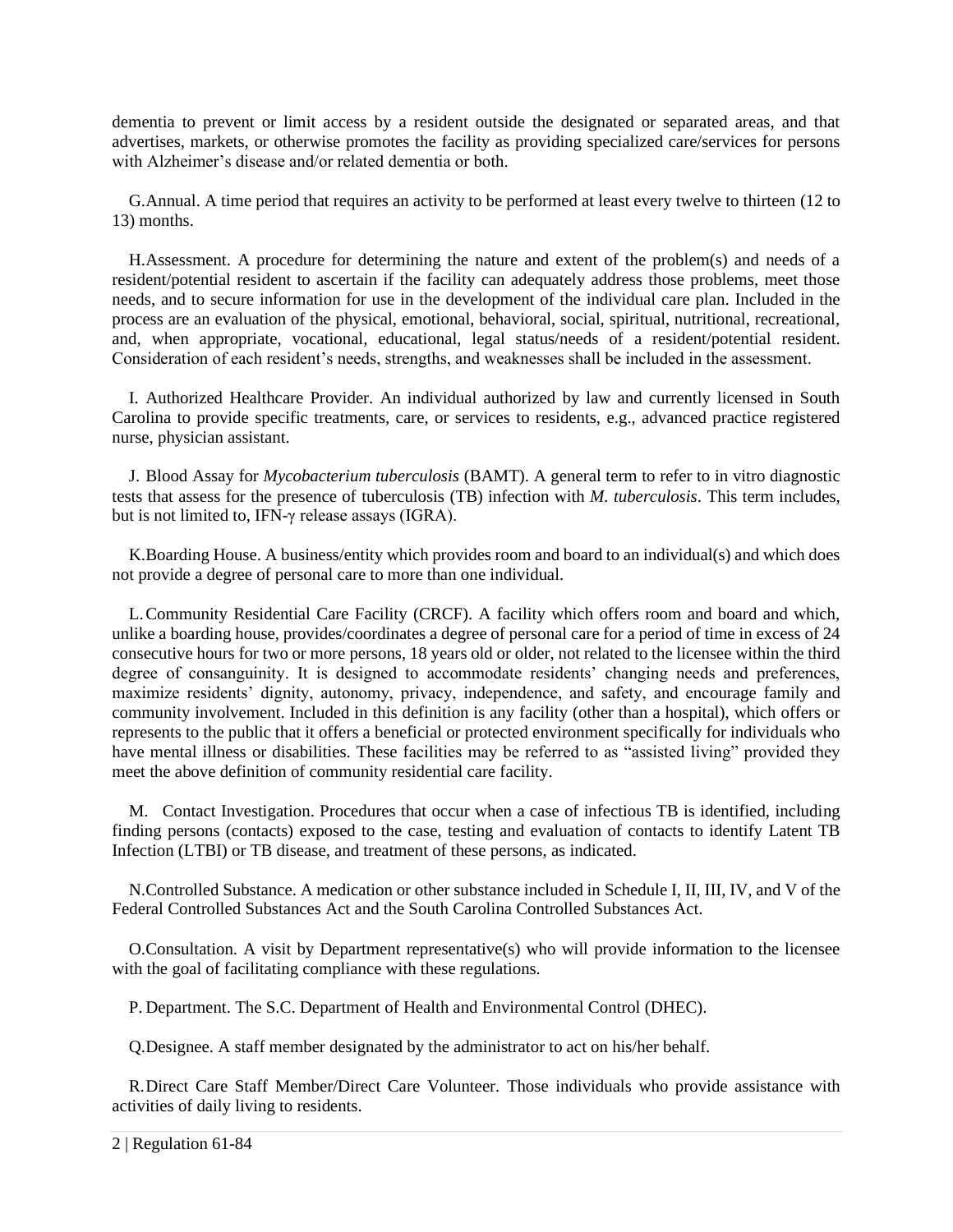S. Discharge. The point at which residence in a facility is terminated and the facility no longer maintains active responsibility for the care of the resident.

T.Dispensing Medication. The transfer or possession of one (1) or more doses of a medication or device by a licensed pharmacist or individual as permitted by law, to the ultimate consumer or his or her agent pursuant to a lawful order of a practitioner in a suitable container appropriately labeled for subsequent administration to, or use by a resident.

U.Exploitation. 1) Causing or requiring a resident to engage in an activity or labor that is improper, unlawful, or against the reasonable and rational wishes of a resident. Exploitation does not include requiring a resident to participate in an activity or labor that is a part of a written ICP or prescribed or authorized by the resident's attending physician; 2) an improper, unlawful, or unauthorized use of the funds, assets, property, power of attorney, guardianship, or conservatorship of a resident by an individual for the profit or advantage of that individual or another individual; or 3) causing a resident to purchase goods or services for the profit or advantage of the seller or another individual through undue influence, harassment, duress, force, coercion, or swindling by overreaching, cheating, or defrauding the resident through cunning arts or devices that delude the resident and cause him or her to lose money or other property.

V.Facility. A community residential care facility licensed by the Department.

W. Health Assessment. An evaluation of the health status of a staff member/volunteer by a physician, other authorized healthcare provider, or registered nurse, pursuant to written standing orders and/or protocol approved by a physician's signature. The standing orders/protocol shall be reviewed annually by the physician, with a copy maintained at the facility.

X.Incident. An unusual unexpected adverse event resulting in harm, injury, or death of staff or residents, accidents, *e.g.*, medication errors, adverse medication reactions, elopement of a resident.

Y.Individual Care Plan (ICP). A documented regimen of appropriate care/services or written action plan prepared by the facility for each resident based on resident's needs and preferences and which is to be implemented for the benefit of the resident.

Z.Inspection. A visit by a Department representative(s) for the purpose of determining compliance with this regulation.

AA. Investigation. A visit by a Department representative(s) to a licensed or unlicensed entity for the purpose of determining the validity of allegations received by the Department relating to this regulation.

BB. Latent TB Infection (LTBI). Infection with *M. tuberculosis*. Persons with Latent TB Infection carry the organism that causes TB but do not have TB disease, are asymptomatic, and are noninfectious. Such persons usually have a positive reaction to the tuberculin skin test and/or positive BAMT.

CC. Legend Drug.

1. A drug when, under Federal law, is required, prior to being dispensed or delivered, to be labeled with any of the following statements:

a. "Caution: Federal law prohibits dispensing without prescription";

b. "Rx only" or;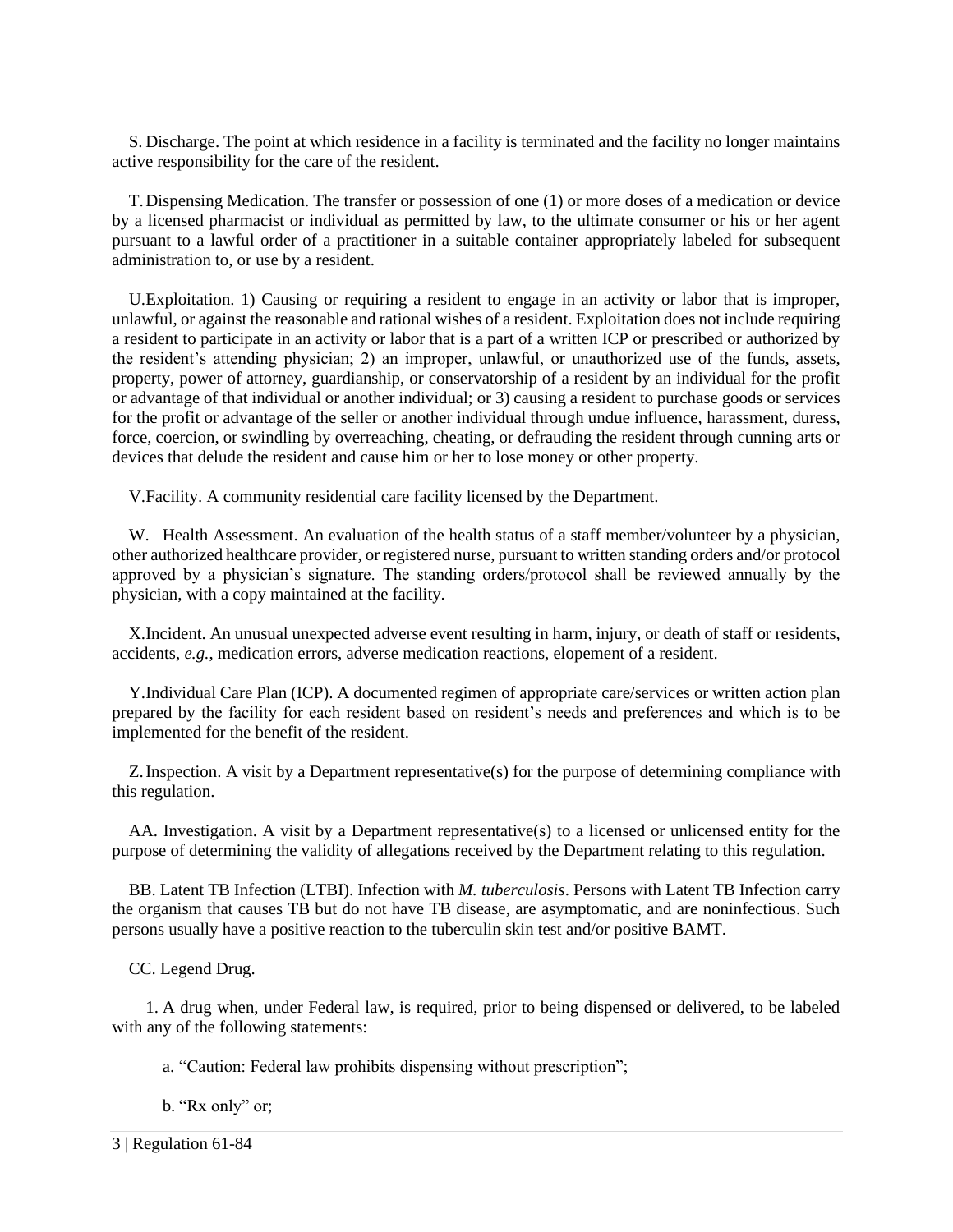2. A drug which is required by any applicable Federal or State law to be dispensed pursuant only to a prescription drug order or is restricted to use by practitioners only;

3. Any drug products considered to be a public health threat, after notice and public hearing as designated by the S.C. Board of Pharmacy; or

4. Any prescribed compounded prescription drug within the meaning of the Pharmacy Act.

DD. License. The authorization to operate a facility as defined in this regulation and as evidenced by a current certificate issued by the Department to a facility.

EE. Licensed Nurse. A person to whom the S.C. Board of Nursing has issued a license as a registered nurse or licensed practical nurse or an individual licensed as a registered nurse or licensed practical nurse who resides in another state that has been granted multi-state licensing privileges by the South Carolina Board of Nursing may practice nursing in any facility or activity licensed by the Department subject to the provisions and conditions as indicated in the Nurse Licensure Compact Act.

FF. Licensee. The individual, corporation, organization, or public entity that has received a license to provide care/services at a facility and with whom rests the ultimate responsibility for compliance with this regulation.

GG. Local Transportation. The maximum travel distance the facility shall undertake, at no cost to the resident, as addressed by the resident written agreement, to secure/provide health care for resident. Local transportation shall be based on a reasonable assessment of the proximity of customary health care resources in the region, *e.g.*, nearest hospitals, physicians and other health care providers, and appropriate consideration of resident preferences.

HH. Medication. A substance that has therapeutic effects, including, but not limited to, legend, nonlegend, herbal products, over-the counter, nonprescription, vitamins, and nutritional supplements, etc.

II.Neglect. The failure or omission of a direct care staff member or direct care volunteer to provide the care, goods, or services necessary to maintain the health or safety of a resident including, but not limited to, food, clothing, medicine, shelter, supervision, and medical services. Failure to provide adequate supervision resulting in harm to residents, including altercations or acts of assault between residents, may constitute neglect. Neglect may be repeated conduct or a single incident that has produced or could result in physical or psychological harm or substantial risk of death. Noncompliance with regulatory standards alone does not constitute neglect.

JJ. Nonlegend Drug. A drug which may be sold without a prescription and which is labeled for use by the consumer in accordance with the requirements of the laws of this State and the Federal government.

KK. Nursing Home. A facility with an organized nursing staff to maintain and operate organized facilities and services to accommodate two (2) or more unrelated individuals over a period exceeding twenty-four (24) hours which is operated either in connection with a hospital or as a freestanding facility for the express or implied purpose of providing intermediate or skilled care for persons who are not in need of hospital care.

LL. Peak Hours. Those hours from 7 a.m. to 7 p.m., or as otherwise approved in writing by the Department.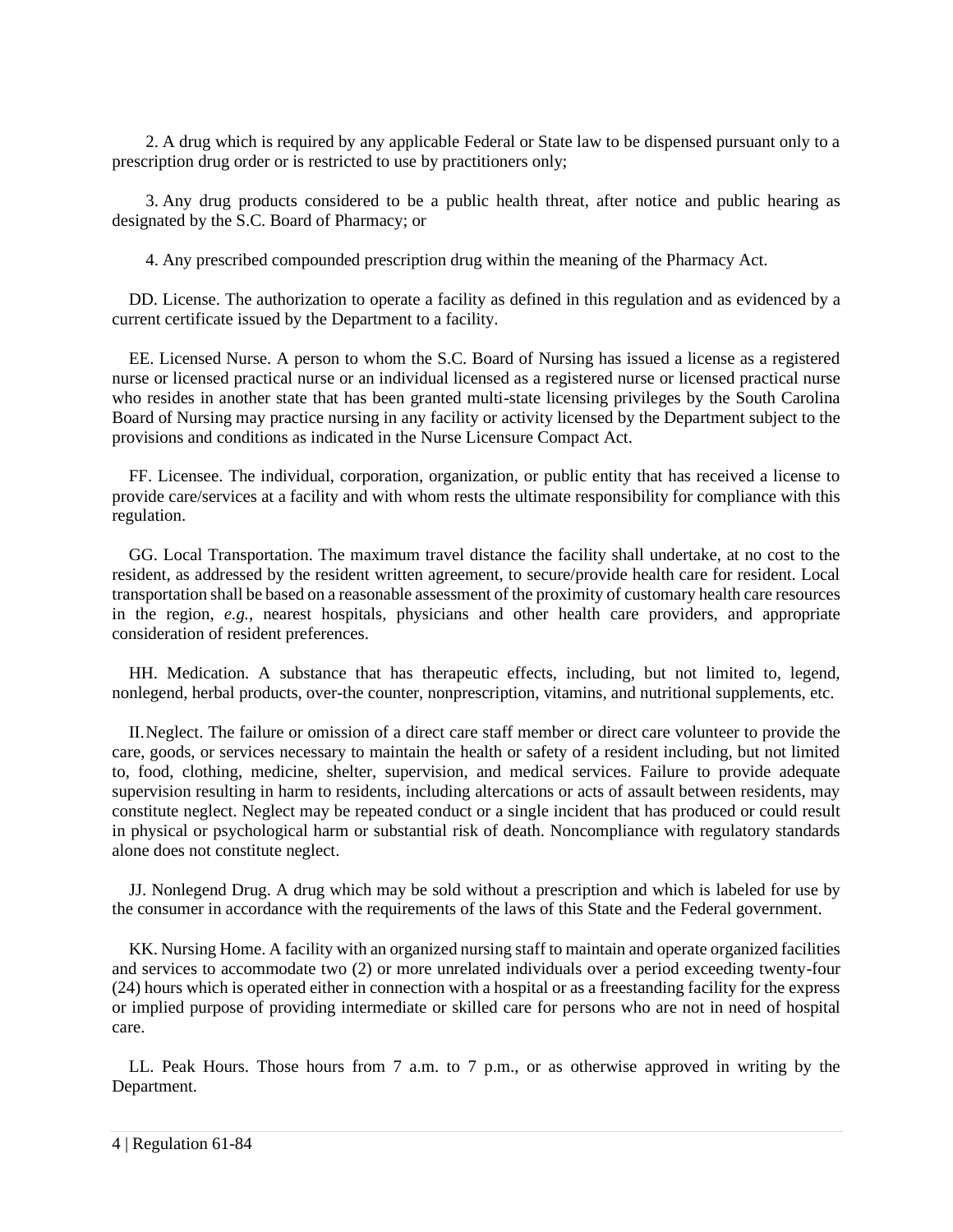MM. Personal Care. The provision by the staff members/direct care volunteers of the facility of one or more of the following services, as required by the individual care plan or orders by the physician or other authorized healthcare provider or as reasonably requested by the resident, including:

1. Assisting and/or directing the resident with activities of daily living;

2. Being aware of the resident's general whereabouts, although the resident may travel independently in the community;

3. Monitoring of the activities of the resident while on the premises of the residence to ensure his/her health, safety, and well-being.

NN. Personal Monies. All monies which are available to the resident for his/her personal use, including family donations.

OO. Physical Examination. An examination of a resident by a physician or other authorized healthcare provider which addresses those issues identified in Section 1101 of this regulation.

PP. Physician. An individual currently licensed to practice medicine by the S.C. Board of Medical Examiners.

QQ. Physician Assistant. An individual currently licensed as such by the S.C. Board of Medical Examiners.

RR. Private Sitter. A private contractor not associated with or employed by the facility with whom the resident or the resident's responsible party contracts to provide sitter or companion services.

SS. Quality Improvement Program. The process used by a facility to examine its methods and practices of providing care/services, identify the ways to improve its performance, and take actions that result in higher quality of care/services for the facility's residents.

TT. Quarterly. A time period that requires an activity to be performed at least four (4) times a year within intervals ranging from eighty-one to ninety-nine (81 to 99) days.

UU. Related/Relative. This degree of kinship is considered "within the third degree of consanguinity," *e.g.*, a spouse, son, daughter, sister, brother, parent, aunt, uncle, niece, nephew, grandparent, greatgrandparent, grandchild, or great-grandchild.

VV. Repeat Violation. The recurrence of a violation cited under the same section of the regulation within a 36-month period. The time-period determinant of repeat violation status is applicable in instances when there are ownership changes.

WW. Resident. Any individual, other than staff members/volunteers or owner and their family members, who resides in a facility.

XX. Resident Room. An area enclosed by four ceiling high walls that can house one or more residents of the facility.

YY. Respite Care. Short-term care (a period of six weeks or less) provided to an individual to relieve the family members or other persons caring for the individual, but for not less than twenty- four (24) hours.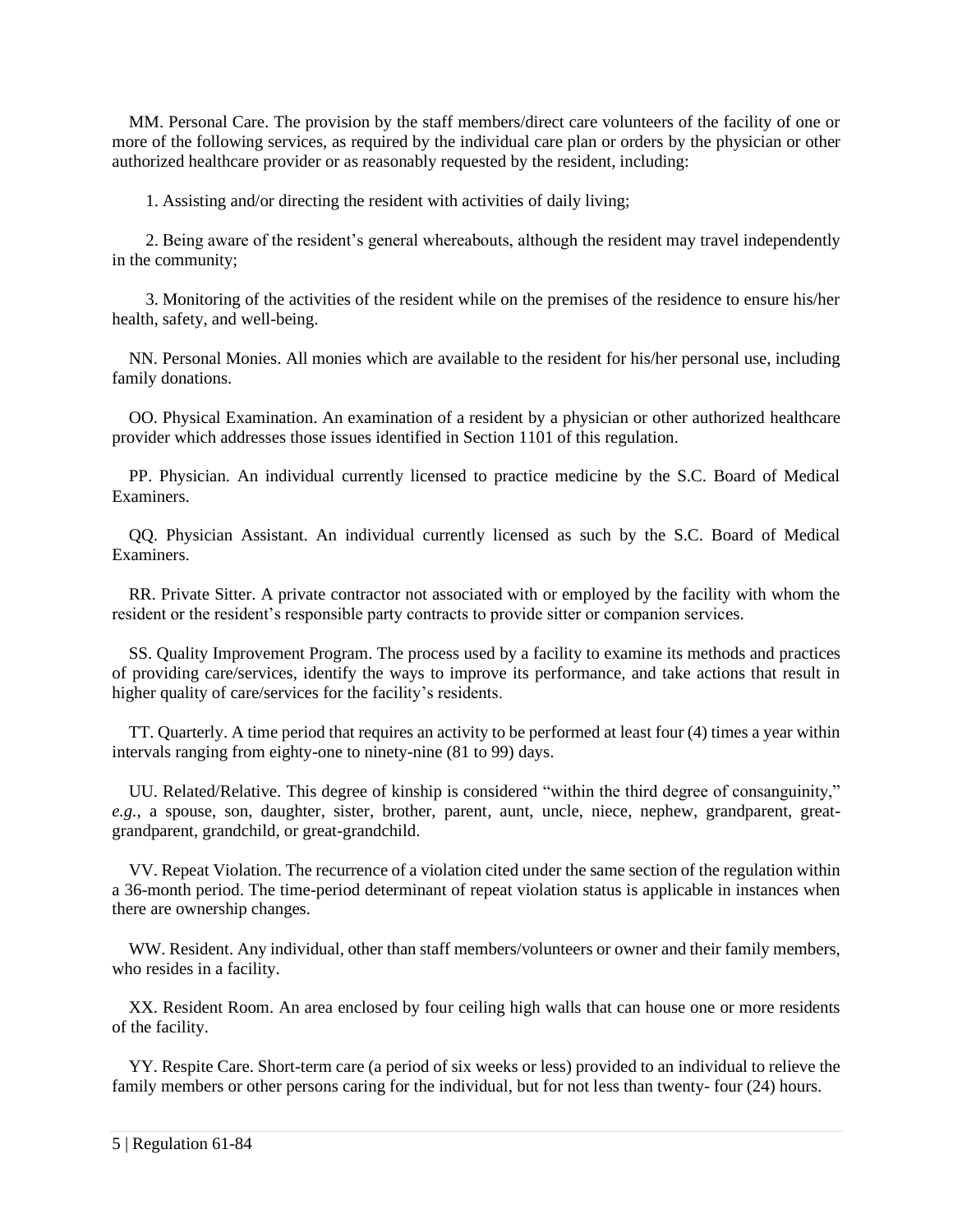ZZ. Responsible Party. A person who is authorized by law to make decisions on behalf of a resident, to include, but not be limited to, a court-appointed guardian (or legal guardian as referred to in the Resident's Bill of Rights) or conservator, or health care or other durable power of attorney.

AAA. Restraint. Any means by which movement of a resident is inhibited, i.e., physical, mechanical, chemical. In addition, devices shall be considered a restraint if a resident is unable to easily release from the device.

BBB. Revocation of License. An action by the Department to cancel or annul a facility license by recalling, withdrawing, or rescinding its authority to operate.

CCC. Risk Assessment. An initial and ongoing evaluation of the risk for transmission of *M. tuberculosis* in a particular healthcare setting. To perform a risk assessment, the following factors shall be considered: the community rate of TB, number of TB patients encountered in the setting, and the speed with which patients with TB disease are suspected, isolated, and evaluated. The TB risk assessment determines the types of administrative and environmental controls and respiratory protection needed for a setting.

DDD. Self-Administration. A procedure by which any medication is taken orally, injected, inserted, or topically or otherwise administered by a resident to himself or herself without prompting. The procedure is performed without assistance and includes removing an individual dose from a previously dispensed and labeled container (including a unit dose container), verifying it with the directions on the label, taking it orally, injecting, inserting, or applying topically or otherwise administering the medication.

EEE. Sponsor. The public agency or individual involved in one or more of the following: protective custody authorized by law, placement, providing ongoing services, or assisting in providing services to a resident(s) consistent with the wishes of the resident or responsible party or specific administrative or court order.

FFF. Staff Member. An adult, to include the administrator, who is a compensated employee of the facility on either a full or part-time basis.

GGG. Suspension of License. An action by the Department requiring a facility to cease operations for a period of time or to require a facility to cease admitting residents, until such time as the Department rescinds that restriction.

HHH. Volunteer. An adult who performs tasks at the facility at the direction of the administrator without compensation.

#### <span id="page-11-0"></span>**102. References.**

A.The following Departmental publications are referenced in these regulations:

- 1. R.61-20, *Communicable Diseases*;
- 2. R.61-25, *Retail Food Establishments*;
- 3. R.61-51, *Public Swimming Pools*;
- 4. R.61-58, *State Primary Drinking Water Regulations*;
- 5. R.61-67, *Standards for Wastewater Facility Construction*;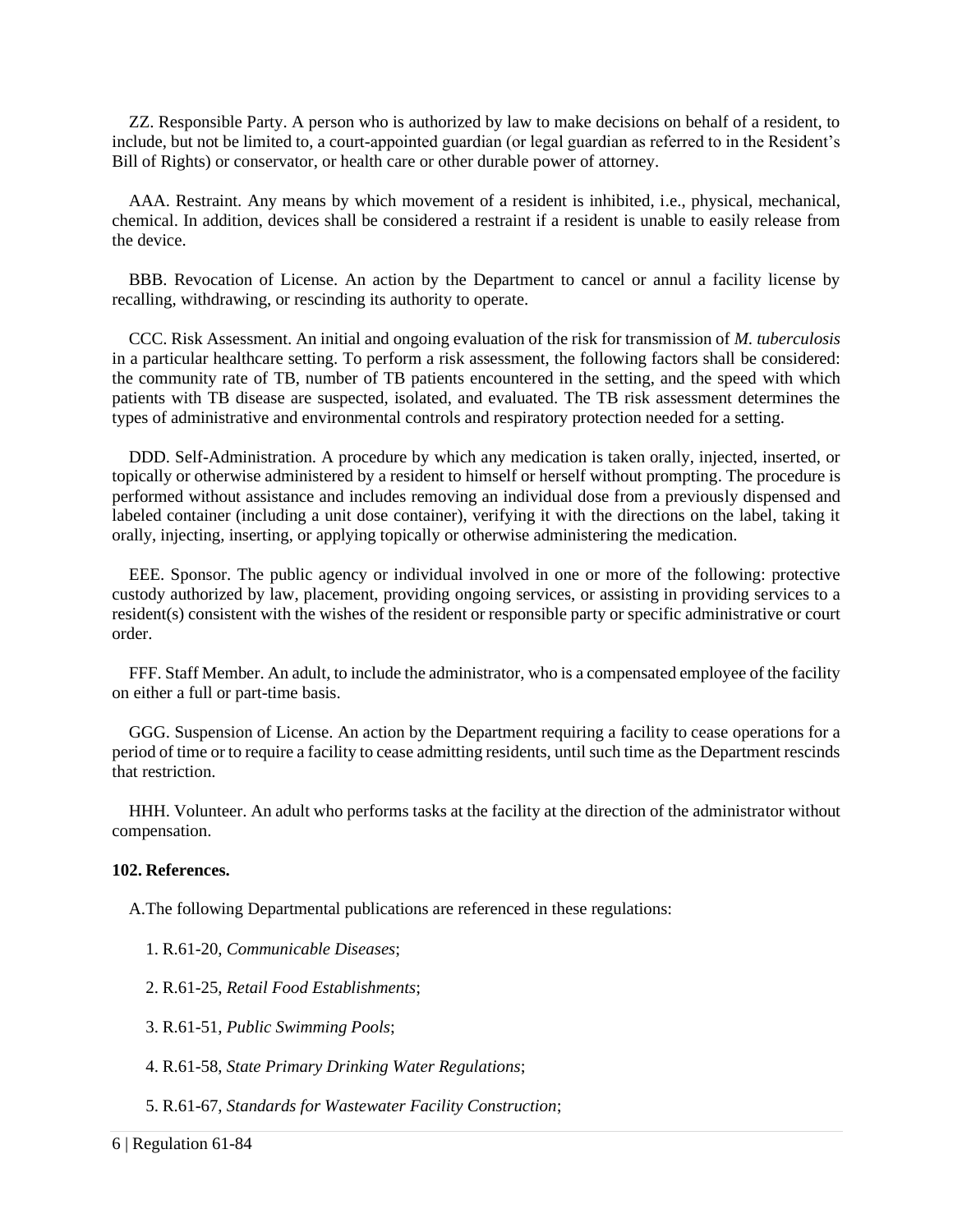6. R.61-105, *South Carolina Infectious Waste Management Regulations*;

B.The following non-Departmental publications are referenced within this regulation:

- 1. Underwriters Laboratories--Fire Resistance Directory;
- 2. Underwriters Laboratories--Building Materials List;
- 3. Occupational Safety and Health Act of 1970 (OSHA);
- 4. Omnibus Adult Protection Act;
- 5. Alzheimer's Special Care Disclosure Act;

6. Food and Nutrition Board of the National Research Council, National Academy of Sciences;

7. National Sanitation Federation;

8. Guidelines for Preventing the Transmission of *Mycobacterium tuberculosis* in Health-Care Settings, December 30, 2005;

9. U.S. Pharmacopoeia.

C.The Department shall enforce new laws that may change the above-noted standards and at its discretion adopt revisions to the above noted references.

# **103. License Requirements (II).**

A.License. No person, private or public organization, political subdivision, or governmental agency shall establish, operate, maintain, or represent itself (advertise/market) as a community residential care facility in S.C. without first obtaining a license from the Department. The facility shall not admit residents prior to the effective date of the license. When it has been determined by the Department that room, board, and a degree of personal care to two or more adults unrelated to the owner is being provided at a location, and the owner has not been issued a license from the Department to provide such care, the owner shall cease operation immediately and ensure the safety, health, and well-being of the occupants. Current/previous violations of the S.C. Code and/or Department regulations may jeopardize the issuance of a license for the facility or the licensing of any other facility, or addition to an existing facility which is owned/operated by the licensee. The facility shall provide only the care/services it is licensed to provide pursuant to the definitions in Sections 101.L and 101.LL of this regulation. (I)

B.Compliance. An initial license shall not be issued to a proposed facility that has not been previously and continuously licensed under Department regulations until the licensee has demonstrated to the Department that the proposed facility is in substantial compliance with the licensing standards. In the event a licensee who already has a facility/activity licensed by the Department makes application for another facility or increase in licensed bed capacity, the currently licensed facility/activity shall be in substantial compliance with the applicable standards prior to the Department issuing a license to the proposed facility or amended license to the existing facility. A copy of the licensing standards shall be maintained at the facility and accessible to all staff members/volunteers. Facilities shall comply with applicable local, State, and Federal laws, codes, and regulations.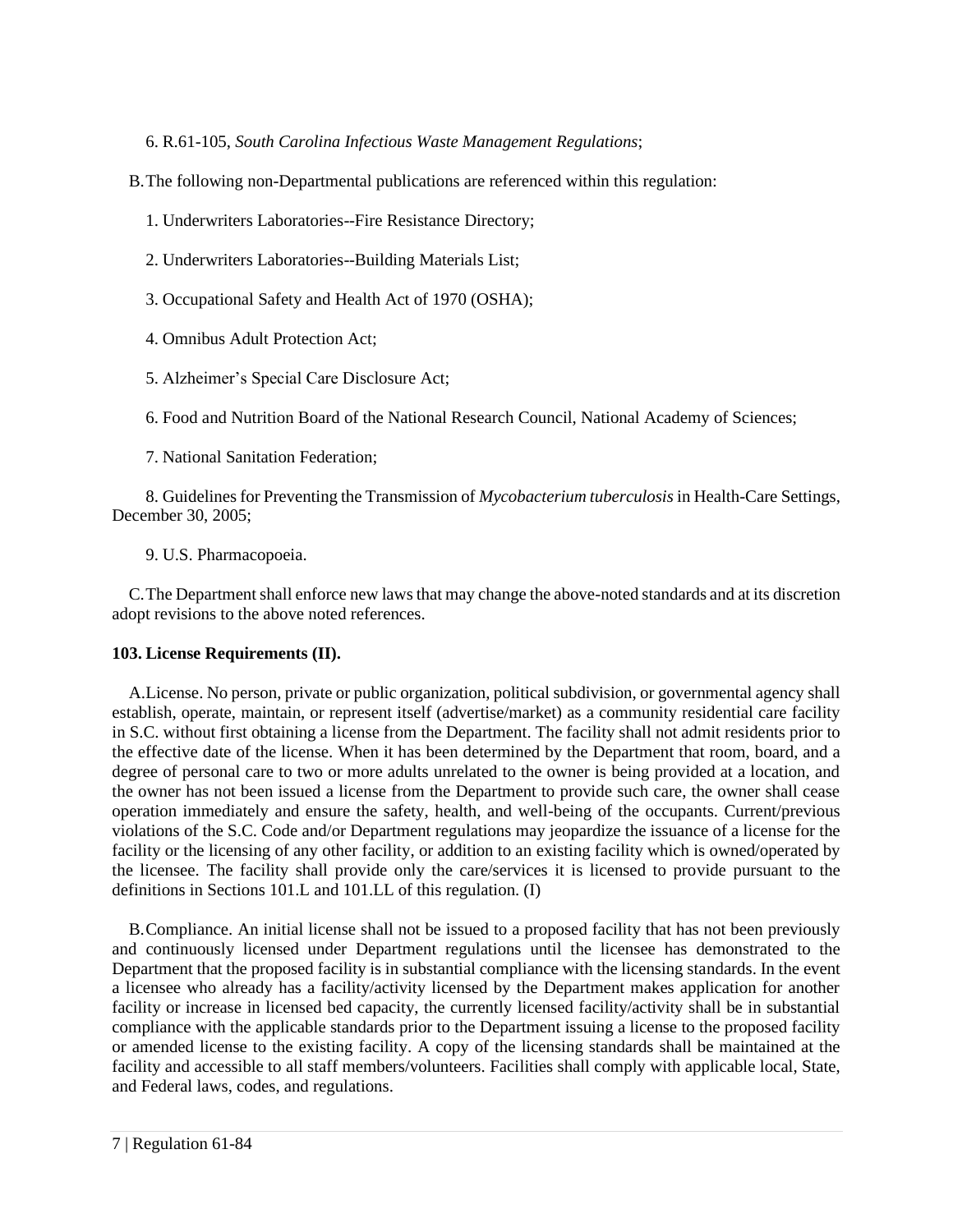C.Compliance with Structural Standards. Facilities licensed at the time of promulgation of this regulation, shall be allowed to continue utilizing the previously-licensed structure without modification.

D.Licensed Bed Capacity. No facility that has been authorized to provide a set number of licensed beds, as identified on the face of the license, shall exceed the bed capacity. No facility shall establish new care/services or occupy additional beds or renovated space without first obtaining authorization from the Department. Beds for use of staff members/volunteers are not included in the licensed bed capacity number, provided such beds and locations are so identified and used exclusively by staff members/volunteers. (I)

E.Persons Received in Excess of Licensed Bed Capacity. No facility shall receive for care or services persons in excess of the licensed bed capacity, except in cases of justified emergencies. (I)

**EXCEPTION:** In the event that the facility temporarily provides shelter for evacuees who have been displaced due to a disaster, then for the duration of that emergency, provided the health, safety, and wellbeing of all residents are not compromised, it is permissible to temporarily exceed the licensed capacity for the facility in order to accommodate these individuals (See Section 606).

F. Living Quarters for Staff Members. In addition to residents, only staff members, volunteers, or owners of the facility and members of the owner's immediate family may reside in facilities licensed under this regulation. Resident rooms shall not be utilized by any individuals other than facility residents, nor shall bedrooms of staff members/family members of the owner or the licensee be utilized by residents. Staff members/family members of the owner or licensee/volunteers shall not use resident living rooms, recreational areas or dining rooms unless they are on duty.

G.Issuance and Terms of License.

1. A license is issued by the Department and shall be posted in a conspicuous place in a public area within the facility.

2. The issuance of a license does not guarantee adequacy of individual care, services, personal safety, fire safety, or the well-being of any resident or occupant of a facility.

3. A license is not assignable or transferable and is subject to revocation at any time by the Department for the licensee's failure to comply with the laws and regulations of this State.

4. A license shall be effective for a specified facility, at a specific location(s), for a specified period following the date of issue as determined by the Department. A license shall remain in effect until the Department notifies the licensee of a change in that status.

5. Facilities owned by the same entity but which are not located on the same adjoining or contiguous property shall be separately licensed. Roads or local streets, except limited access, *e.g.*, interstate highways, shall not be considered as dividing otherwise adjoining or contiguous property. Facilities owned by the same entity, separate licenses are not required for separate buildings on the same or adjoining grounds where a single level or type of care is provided.

6. Multiple types of facilities on the same premises shall be licensed separately even though owned by the same entity.

7. Facilities may furnish respite care provided compliance with the standards of this regulation are met.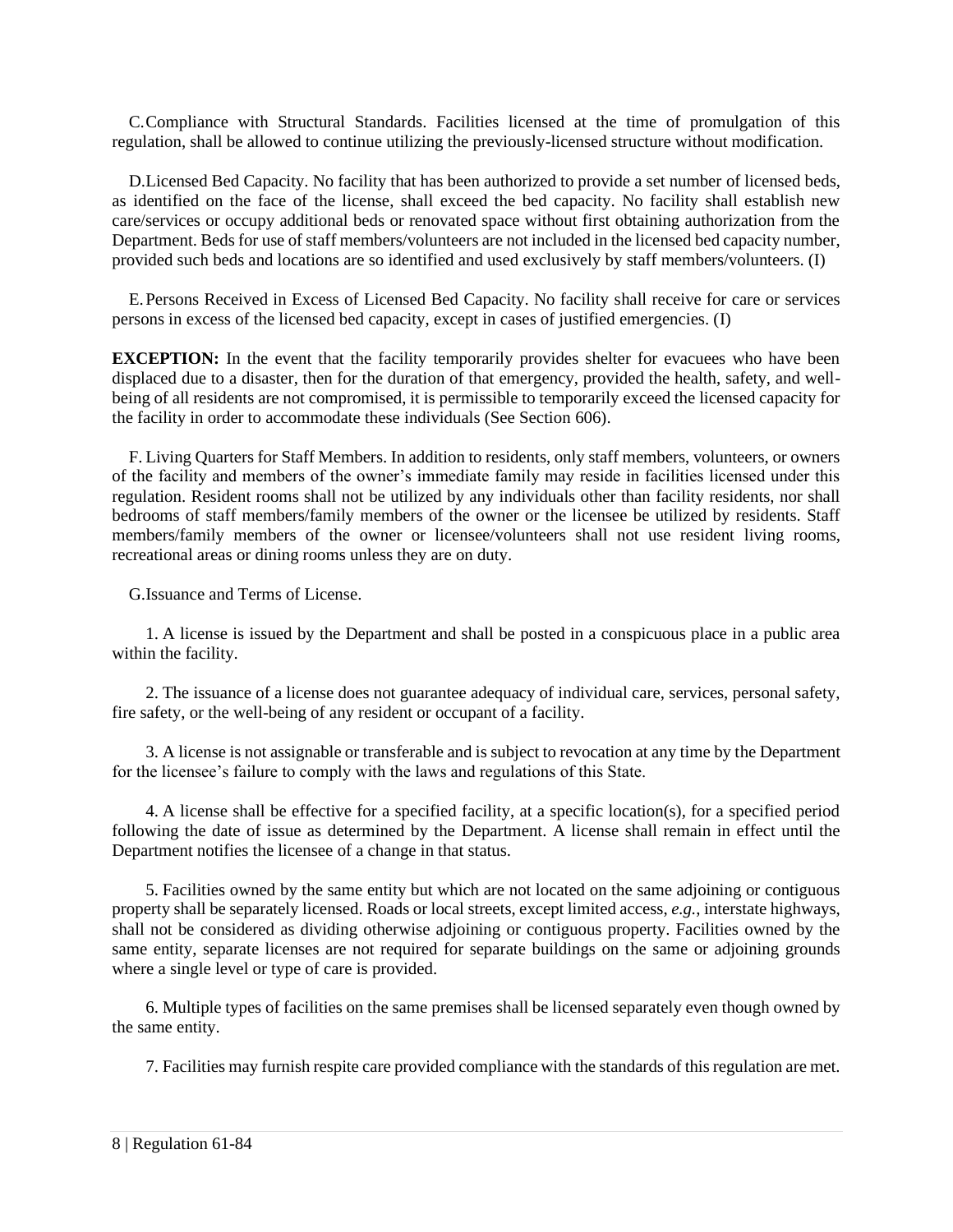H.Facility Name. No proposed facility shall be named nor shall any existing facility have its name changed to the same or similar name as any other facility licensed in S.C. The Department shall determine if names are similar. If the facility is part of a "chain operation" it shall then have the geographic area in which it is located as part of its name.

I. Application. Applicants for a license shall submit to the Department a complete and accurate application on a form prescribed and furnished by the Department prior to initial licensing and periodically thereafter at intervals determined by the Department. The application includes both the applicant's oath assuring that the contents of the application are accurate/true, and that the applicant will comply with this regulation. The application shall be signed by the owner(s) if an individual or partnership; in the case of a corporation, by two of its officers; or in the case of a governmental unit, by the head of the governmental department having jurisdiction. The application shall set forth the full name and address of the facility for which the license is sought and of the owner in the event his/her address is different from that of the facility, the names of the persons in control of the facility. The Department may require additional information, including affirmative evidence of the applicant's ability to comply with these regulations. Corporations or limited partnerships, limited liability companies or any other organized business entity must be registered with the S.C. Office of the Secretary of State if required to do so by S.C. state law.

J. Licensing Fees. The annual license fee shall be \$10.00 per licensed bed or \$75.00 whichever is greater. Such fee shall be made payable by check or credit card to the Department and is not refundable. Fees for additional beds shall be prorated based upon the remaining months of the licensure year. If the application is denied or withdrawn, a portion of the fee may be refunded based upon the remaining months of the licensure year, or \$75.00 whichever is lesser.

K.Late Fee. Failure to submit a renewal application or fee 30 days or more after the license expiration date may result in a late fee of \$75.00 or 25% of the licensing fee amount, whichever is greater, in addition to the licensing fee. Continual failure to submit completed and accurate renewal applications and/or fees by the time-period specified by the Department may result in an enforcement action.

L.License Renewal. For a license to be renewed, applicants shall file an application with the Department, pay a license fee, and shall not be undergoing enforcement actions by the Department. If the license renewal is delayed due to enforcement actions, the renewal license shall be issued only when the matter has been resolved satisfactorily by the Department, or when the adjudicatory process is completed, whichever is applicable.

M. Change of License.

1. A facility shall request issuance of an amended license by application to the Department prior to any of the following circumstances:

- a. Change of ownership;
- b. Change of licensed bed capacity;
- c. Change of facility location from one geographic site to another.

2. Changes in facility name or address (as notified by the post office) shall be accomplished by application or by letter from the licensee.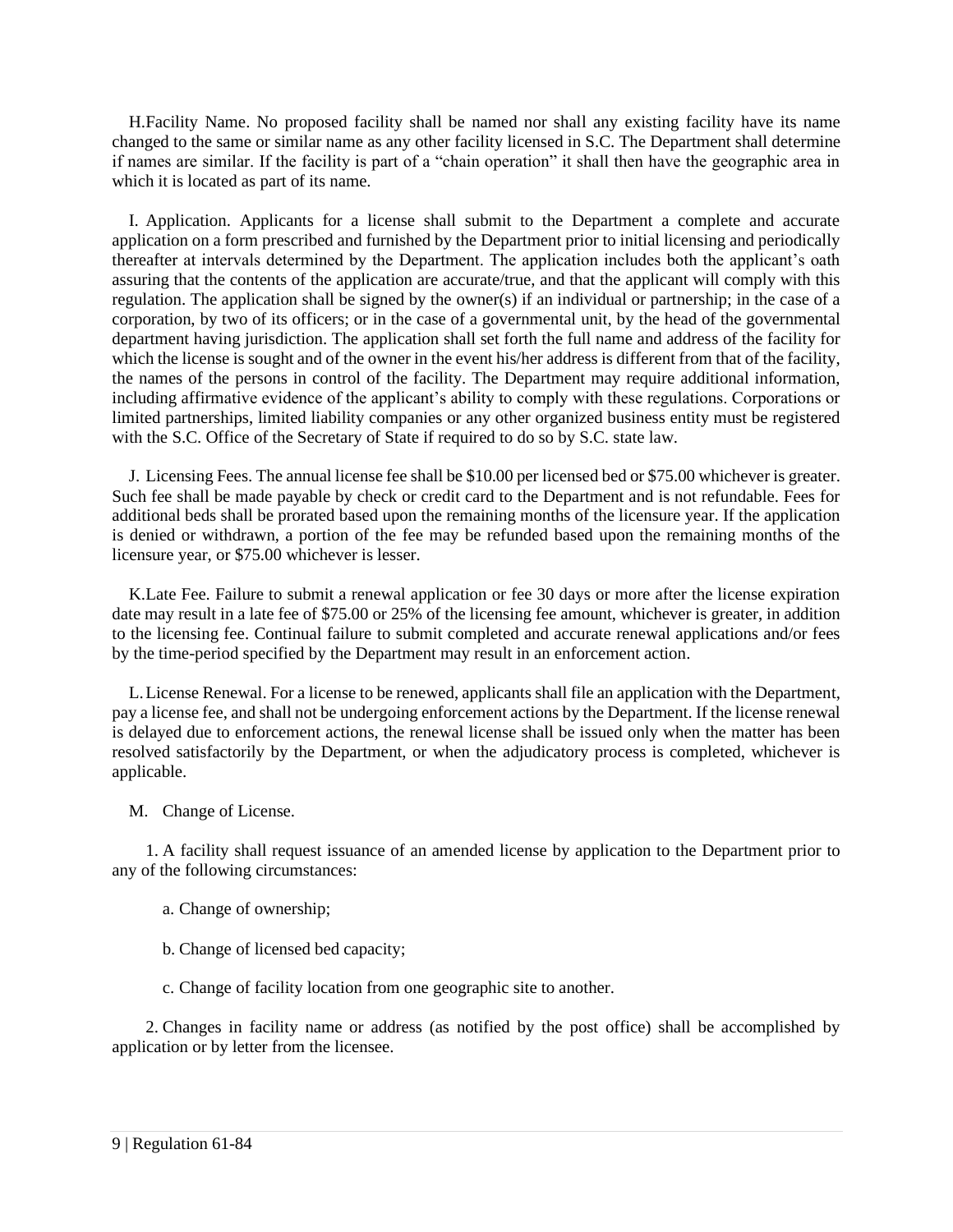<span id="page-15-0"></span>N.Exceptions to Licensing Standards. The Department has the authority to make exceptions to these standards where the Department determines the health, safety, and wellbeing of the residents are not compromised, and provided the standard is not specifically required by statute.

#### **SECTION 200**

# **ENFORCING REGULATIONS**

#### <span id="page-15-1"></span>**201. General.**

The Department shall utilize inspections, investigations, consultations, and other pertinent documentation regarding a proposed or licensed facility in order to enforce this regulation.

#### <span id="page-15-2"></span>**202. Inspections/Investigations.**

A.Inspections by the Department shall be conducted prior to initial licensing of a facility and subsequent inspections conducted as deemed appropriate by the Department. (I)

B.All facilities are subject to inspection/investigation at any time without prior notice by individuals authorized by S.C. Code of Laws. When staff members/volunteers/residents are absent, the facility shall provide information to those seeking legitimate access to the facility, including visitors, as to the expected return of staff members/volunteers/residents. (I)

C.Individuals authorized by S.C. law shall be allowed to enter the facility for the purpose of inspection and/or investigation and granted access to all properties and areas, objects, and records in a timely manner, and have the authority to require the facility to make photocopies of those documents required in the course of inspections or investigations. Photocopies shall be used only for purposes of enforcement of regulations and confidentiality shall be maintained except to verify the identity of individuals in enforcement action proceedings. Physical area of inspections shall be determined by the extent to which there is potential impact/affect upon residents as determined by the inspector, e.g., flammable liquids unsecured in a staff member's bedroom, attic, or basement. (I)

D.When there is noncompliance with the licensing standards, the facility shall submit an acceptable written plan of correction to the Department that shall be signed by the administrator and returned by the date specified on the report of inspection/investigation. The written plan of correction shall describe: (II)

- 1. The actions taken to correct each cited deficiency;
- 2. The actions taken to prevent recurrences (actual and similar);
- 3. The actual or expected completion dates of those actions.

E.Reports of inspections or investigations conducted by the Department, including the facility response, shall be provided to the public upon written request with the redaction of the names of those individuals in the report as provided by 1976 Code Sections 44-7-310 and 44-7-315.

<span id="page-15-3"></span>F. In accordance with 1976 Code Section 44-7-270, the Department may charge a fee for plan inspections, construction inspections, and licensing inspections.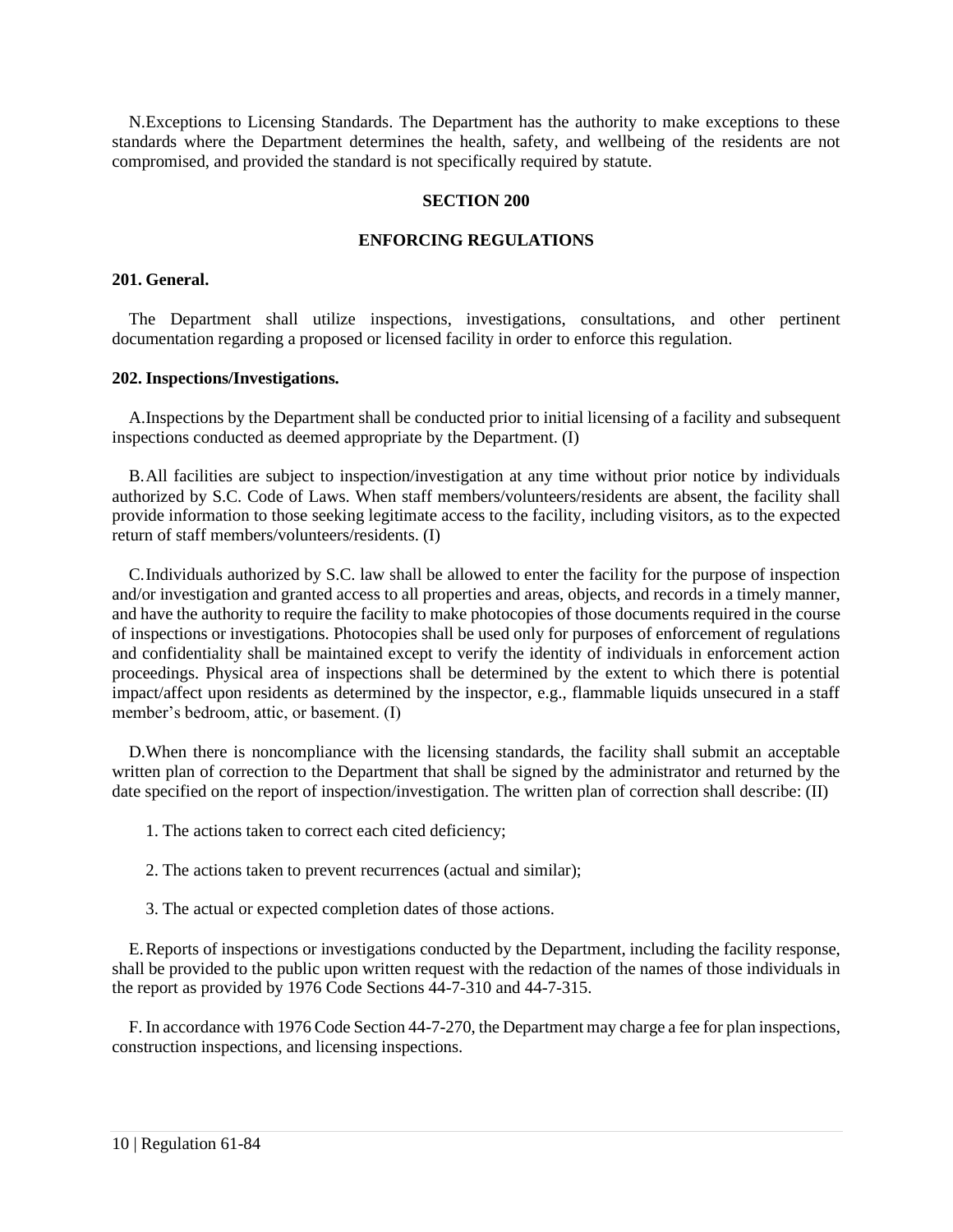#### **203. Consultations.**

<span id="page-16-0"></span>Consultations shall be provided by the Department as requested by the facility or as deemed appropriate by the Department.

#### **SECTION 300**

#### **ENFORCEMENT ACTIONS**

### <span id="page-16-1"></span>**301. General.**

When the Department determines that a facility is in violation of any statutory provision, rule, or regulation relating to the operation or maintenance of such facility, the Department, upon proper notice to the licensee, may impose a monetary penalty, deny, suspend, or revoke licenses.

#### <span id="page-16-2"></span>**302. Violation Classifications.**

Violations of standards in this regulation are classified as follows:

A.Class I violations are those that the Department determines to present an imminent danger to the health, safety, or well-being of the persons in the facility or a substantial probability that death or serious physical harm could result therefrom. A physical condition or one or more practices, means, methods or operations in use in a facility may constitute such a violation. The condition or practice constituting a Class I violation shall be abated or eliminated immediately unless a fixed period of time, as stipulated by the Department, is required for correction. Each day such violation exists after expiration of the time established by the Department shall be considered a subsequent violation.

B.Class II violations are those, other than Class I violations, that the Department determines to have a negative impact on the health, safety or well-being of persons in the facility. The citation of a Class II violation shall specify the time within which the violation is required to be corrected. Each day such violation exists after expiration of this time shall be considered a subsequent violation.

C.Class III violations are those that are not classified as Class I or II in these regulations or those that are against the best practices as interpreted by the Department. The citation of a Class III violation shall specify the time within which the violation is required to be corrected. Each day such violation exists after expiration of this time shall be considered a subsequent violation.

D.The notations, "(I)" or "(II)" placed within sections of this regulation, indicate those standards are considered Class I or II violations if they are not met, respectively. Failure to meet standards not so annotated are considered Class III violations.

E.In determining an enforcement action the Department shall consider the following factors:

1. Specific conditions and their impact or potential impact on health, safety or well-being of the residents including, but not limited to: deficiencies in medication management, such as evidence that residents are not routinely receiving their prescribed medications; serious waste water problems, such as toilets not operating or open sewage covering the grounds; housekeeping/maintenance/fire and life safetyrelated problems that pose a health threat to the residents; power/water/gas or other utility and/or service outages; residents exposed to air temperature extremes that jeopardize their health; unsafe condition of the building/structure such as a roof in danger of collapse; indictment of an administrator for malfeasance or a felony, which by its nature, such as drug dealing, indicates a threat to the residents; direct evidence of abuse,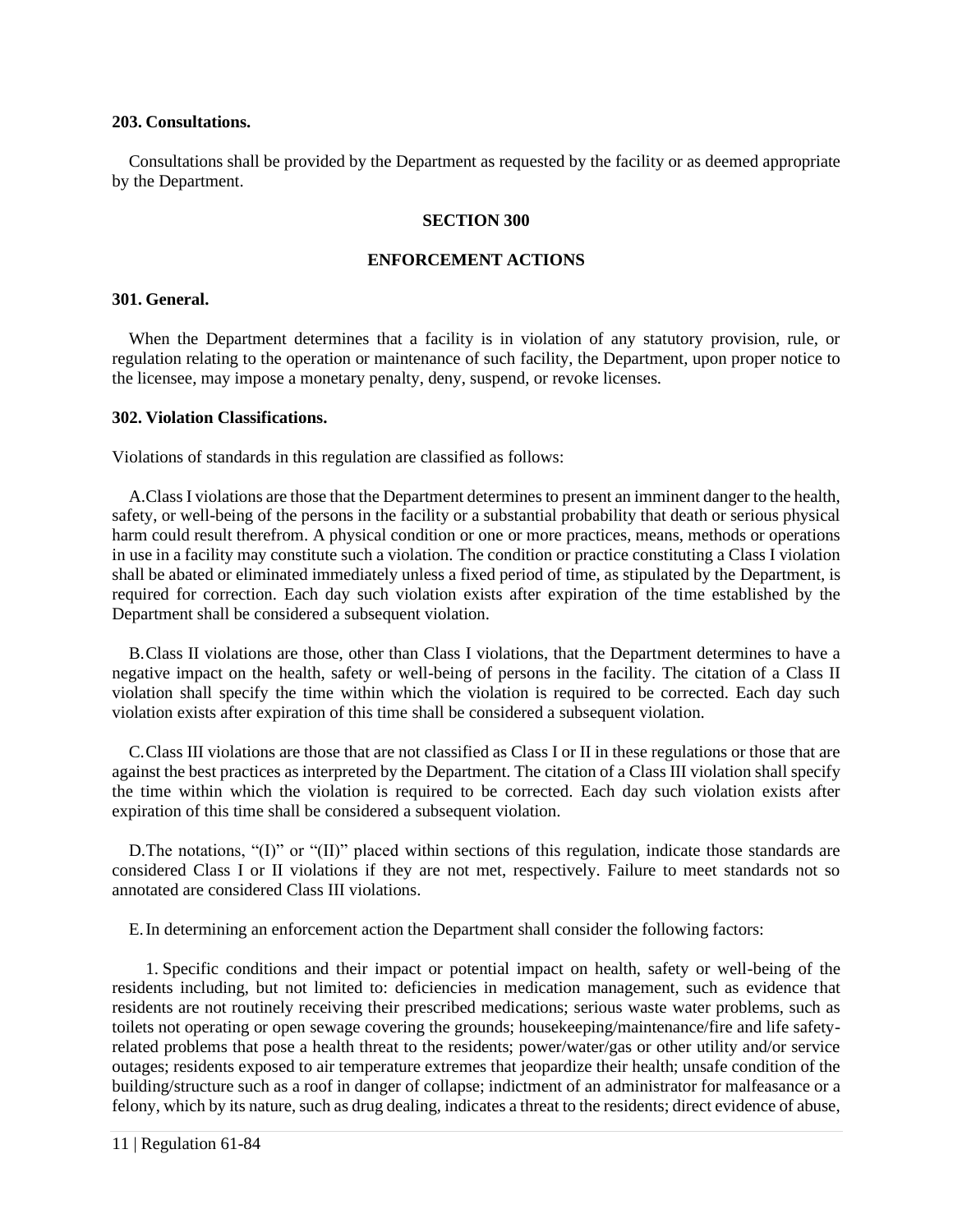neglect, or exploitation; lack of food or evidence that the residents are not being fed properly; no staff available at the facility with residents present; unsafe procedures/treatment being practiced by staff; (I)

2. Repeated failure of the licensee/facility to pay assessed charges for utilities and/or services resulting in repeated or ongoing threats to terminate the contracted utilities and/or services. (II)

- 3. Efforts by the facility to correct cited violations;
- 4. Overall conditions of the facility;
- 5. History of compliance; and
- 6. Any other pertinent conditions that may be applicable to current statutes and regulations.

F. When imposing a monetary penalty, the Department may invoke 1976 Code Section 44-7-320 (C) to determine the dollar amount or may utilize the following schedule:

#### **Frequency of violation of standard within a 36-month period:**

#### **MONETARY PENALTY RANGES**

| <b>FREQUENCY</b> | CLASS I      | <b>CLASS II</b> | <b>CLASS III</b> |
|------------------|--------------|-----------------|------------------|
| 1st              | $$500-1,500$ | \$300-800       | \$100-300        |
| 2nd              | 1000-3000    | 500-1500        | 300-800          |
| 3rd              | 2000-5000    | 1000-3000       | 500-1500         |
| 4th              | 5000         | 2000-5000       | 1000-3000        |
| 5th              | 5000         | 5000            | 2000-5000        |
| 6th              | 5000         | 5000            | 5000             |

#### **SECTION 400**

#### **POLICIES AND PROCEDURES**

#### <span id="page-17-1"></span><span id="page-17-0"></span>**401. General (II).**

<span id="page-17-2"></span>Written policies and procedures addressing each section of this regulation regarding resident care, rights, and the operation of the facility shall be developed and implemented, and revised as required in order to accurately reflect actual facility operation. The policies and procedures shall address the provision of any special care offered by the facility which would include how the facility shall meet the specialized needs of the affected residents such as Alzheimer's disease and/or related dementia, physically/developmentally disabled, in accordance with any laws which pertain to that service offered, *e.g.*, Alzheimer's Special Care Disclosure Act. Facilities shall establish a time-period for review of all policies and procedures and such reviews shall be documented. These policies and procedures shall be accessible and available to staff at all times, and shall be available to residents and/or their responsible parties upon their requests for inspection.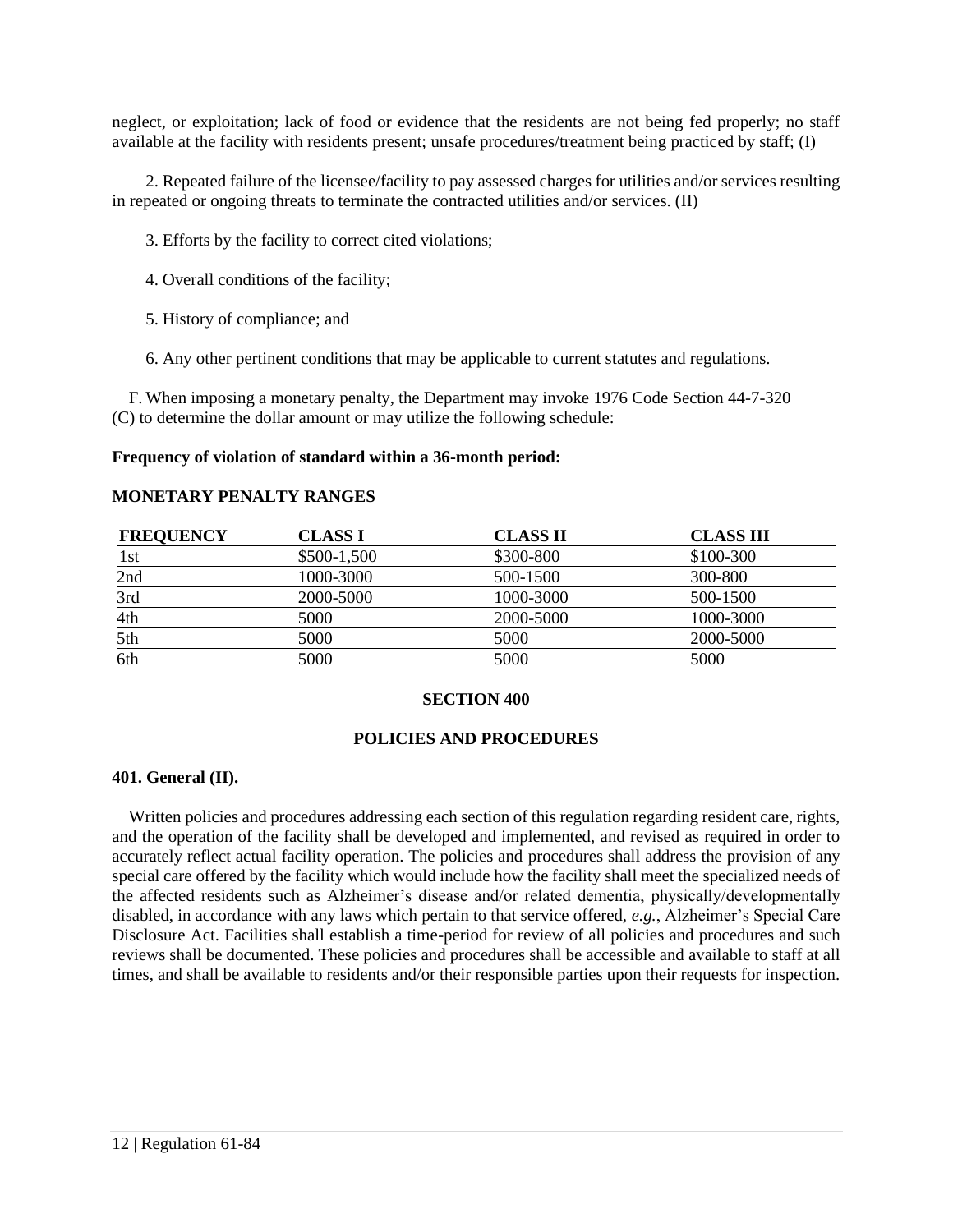#### **SECTION 500**

# **STAFF/TRAINING**

# <span id="page-18-0"></span>**501. General (II).**

A.Before being employed or contracted as a staff member/direct care volunteer by a licensed community residential care facility, a person shall undergo a criminal background check pursuant to 1976 Code Section 44-7-2910. Staff members/direct care volunteers/private sitters of the facility shall not have a prior conviction or pled no contest (nolo contendere) to abuse, neglect, or exploitation of a child or a vulnerable adult as defined in 1976 Code Section 43-35-10, *et seq.* (I)

B.Staff members/volunteers shall be provided the necessary training to perform the duties for which they are responsible in an effective manner. (I)

C.No supervision/care/services shall be provided to individuals who are not residents of the facility other than children of owners of the facility who are residing in the facility. Minimum staffing requirements shall be applied in instances where children of owners reside in the facility, i.e., children of owners shall be considered as residents in the staff/resident ratio. (I)

D.Staff members/direct care volunteers shall have at least the following qualifications: (I)

1. Capable of rendering care/services to residents;

2. Sufficient education to be able to perform their duties, and to speak, read, and write English;

3. Demonstrate a working knowledge of applicable regulations.

E.There shall be accurate and current information maintained regarding all staff members/volunteers of the facility, to include at least address, phone number, and personal/work/training background.

F. All staff members/direct care volunteers shall be assigned certain duties and responsibilities which shall be in writing and in accordance with the individual's capability.

G.When a facility engages a source other than the facility to provide services, normally provided by the facility, e.g., staffing, training, recreation, food service, professional consultant, maintenance, transportation, there shall be a written agreement with the source that describes how and when the services are to be provided, the exact services to be provided, and that these services are to be provided by qualified individuals. The source shall comply with this regulation in regard to resident care, services, and rights.

#### <span id="page-18-1"></span>**502. Administrator (II).**

A.The facility administrator shall be licensed as a CRCF administrator in accordance with 1976 Code Section 44-7-260.

B.The administrator shall exercise judgment that reflects that s/he is capable of meeting the responsibilities involved in operating a facility to ensure that it is in compliance with these regulations, and shall demonstrate adequate knowledge of these regulations.

C.A staff member shall be designated in writing to act in the absence of the administrator, e.g., a listing of the lines of authority by position title, including the names of the persons filling these positions.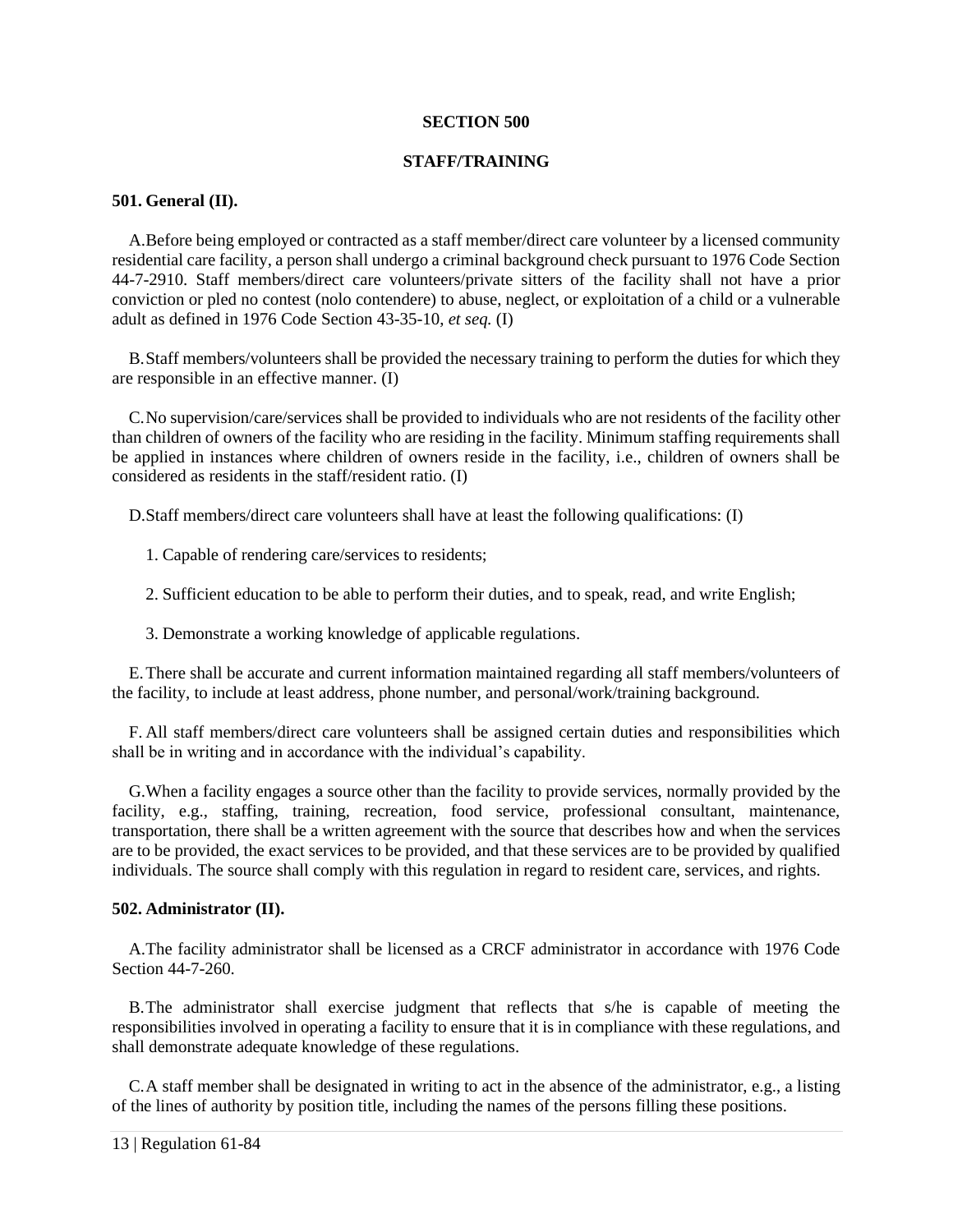# <span id="page-19-0"></span>**503. Staff (I).**

A.There shall be a staff member actively on duty and present in the facility at all times that the facility is occupied by residents and to whom the residents can immediately report injuries, symptoms of illness, or emergencies. This staff member shall recognize and report significant changes in the physical or mental condition of each resident and shall ensure that appropriate action is taken.

B.The number and qualifications of staff members/direct care volunteers shall be determined by the number and condition of the residents. There shall be sufficient staff members/direct care volunteers to provide supervision, direct care and basic services for all residents. The minimum number of staff members/direct care volunteers that shall be maintained in all facilities:

1. In each building, there shall be at least one staff member/direct care volunteer for each eight (8) residents or fraction thereof on duty during all periods of peak hours.

2. In each building, during non-peak hours, there shall be at least one staff member/volunteer on duty for each thirty (30) residents or fraction thereof. A staff member/volunteer shall be awake and dressed at all times. Staff member(s)/volunteer(s) shall be able to appropriately respond to resident needs during nonpeak hours.

3. In facilities that are licensed for more than 10 beds, and the facility is of multi-floor design, there shall be a staff member available on each floor at all times residents are present on that floor.

C.The facility shall maintain documentation to ensure the facility meets Sections 503.B.1 and 503.B.2.

# <span id="page-19-1"></span>**504. Inservice Training (I).**

A.Documentation of all inservice training shall be signed and dated by both the individual providing the training and the individual receiving the training. The following training shall be provided by appropriate resources, *e.g.*, licensed/registered/certified persons, books, electronic media, *etc.*, to all staff members/direct care volunteers and private sitters in the context of their job duties and responsibilities, prior to resident contact and at a frequency determined by the facility, but at least annually unless otherwise specified by certificate, *e.g.*, cardiopulmonary resuscitation (CPR):

1. Basic first-aid to include emergency procedures as well as procedures to manage/care for minor accidents or injuries;

2. Procedures for checking and recording vital signs (for designated staff members only);

3. Management/care of persons with contagious and/or communicable disease, e.g., hepatitis, tuberculosis, HIV infection;

4. Medication management including storage, administration, receiving orders, securing medications, interactions, and adverse reactions;

5. Depending on the type of residents, care of persons specific to the physical/mental condition being cared for in the facility, e.g., dementia; cognitive disability; mental illness; or aggressive, violent, and/or inappropriate behavioral symptoms etc., to include communication techniques (cueing and mirroring), understanding and coping with behaviors, safety, activities, etc.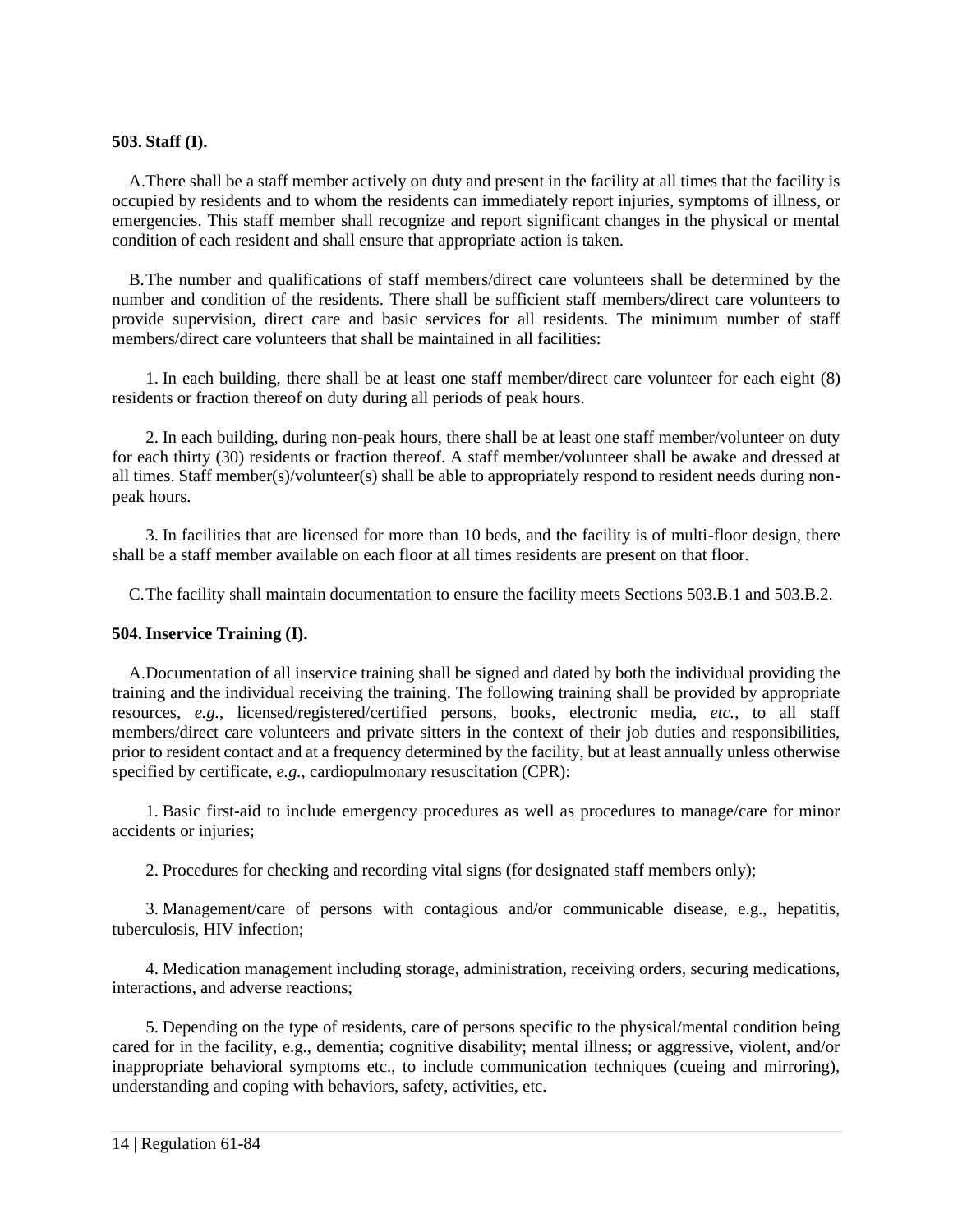6. Use of restraint techniques;

7. OSHA standards regarding blood-borne pathogens;

8. Cardiopulmonary resuscitation for designated staff members/direct care volunteers to ensure that there is a certified staff member/direct care volunteer present whenever residents are in the facility;

9. Confidentiality of resident information and records;

10. Bill of Rights for Long-Term Care Facilities per 1976 Code Section 44-81-10, *et seq.*;

11. Fire response training within twenty-four (24) hours of their first day on the job in the facility (See Section 1503);

12. Emergency procedures/disaster preparedness within twenty-four (24) hours of their first day on the job in the facility (See Section 1400); and

13. Activity training (for the designated staff only).

B.Job Orientation.

All new staff members/direct care volunteers shall have documented orientation to the organization and environment of the facility, specific duties and responsibilities of staff members/direct care volunteers, and residents' needs within twenty-four (24) hours of their first day on the job in the facility.

# <span id="page-20-0"></span>**505. Health Status (I).**

A.All staff members/direct care volunteers who have contact with residents, including food service staff members/direct care volunteers, shall have a health assessment within 12 months prior to initial resident contact. The health assessment shall include tuberculin skin testing as described in Section 1702.

B.If a staff member/direct care volunteer is working at multiple facilities operated by the same licensee, copies of records for tuberculin skin testing and the pre-employment health assessment shall be accessible at each facility. For any other staff member/direct care volunteer, a copy of the tuberculin skin testing shall be acceptable provided the test had been completed within three months prior to resident contact.

# <span id="page-20-1"></span>**506. Private Sitters (II).**

A.Unless the written agreement (See Section 901.A) between a resident and the facility prohibits the use of private sitters, the facility shall establish a formalized private sitter program directed by a facility staff member so that residents or their responsible party may contract for sitter services.

1. The facility shall assure that private sitters have been chosen in accordance with the Residents Bill of Rights.

2. Facilities allowing the use of private sitters shall establish written policies and procedures for private sitters.

3. Prior to resident contact, the private sitter shall have documented orientation to the organization and environment of the facility. Orientation to the facility shall consist, at least, of the following: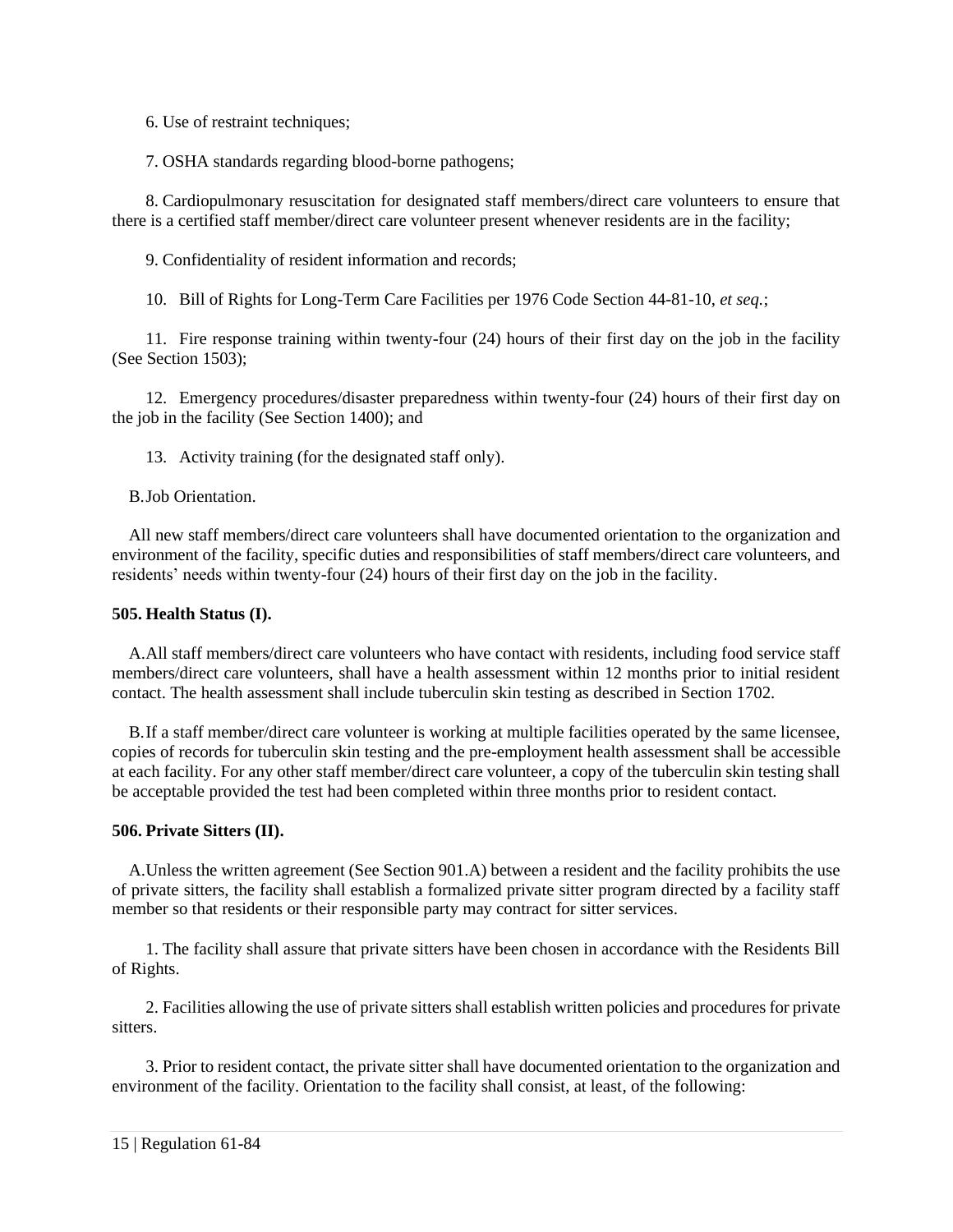a. Residents' rights;

b. Confidentiality;

c. Disaster preparedness;

d. Emergency response procedures;

e. Safety procedures and precautions; and

f. Infection control.

4. There shall be accurate current information maintained regarding private sitters including:

a. Name, address and telephone number;

b. Documentation of orientation to the facility, including residents' rights, regulation compliance, policies and procedures, training, and duties;

c. Date of initial resident contact may be maintained by the facility, if applicable.

B.The facility shall maintain the following documentation regarding private sitters:

1. A health assessment (in accordance with Section 505.A) within twelve (12) months prior to initial resident contact or his or her first day working as a private sitter;

2. A criminal record check (See Section 501.B.) completed prior to working as a private sitter;

3. Determination of TB status (See Section 1702.D.) prior to initial resident contact or his or her first day working as a private sitter.

C.Private sitters shall not be included in the minimum staffing requirements of Section 503.B.

<span id="page-21-0"></span>D.Private sitters shall sign in and sign out with facility staff upon entering or leaving the facility. Private sitters shall display identification in accordance with facility policies and procedures that is visible at all times while on duty.

# **SECTION 600**

# **REPORTING**

# <span id="page-21-1"></span>**601. Accidents and/or Incidents.**

A.A facility shall maintain a record of each accident and/or incident, including usage of mechanical/physical restraints, involving residents, staff members or volunteers, occurring in the facility or on the facility grounds. A facility's record of each accident and/or incident shall be documented, reviewed, investigated, and if necessary, evaluated in accordance with facility policies and procedures, and retained by the facility for six (6) years after the resident stops receiving services.

B.A facility shall report every serious accident and/or incident that results in resident's death or significant loss of function or damage to a body structure, not related to the natural course of a resident's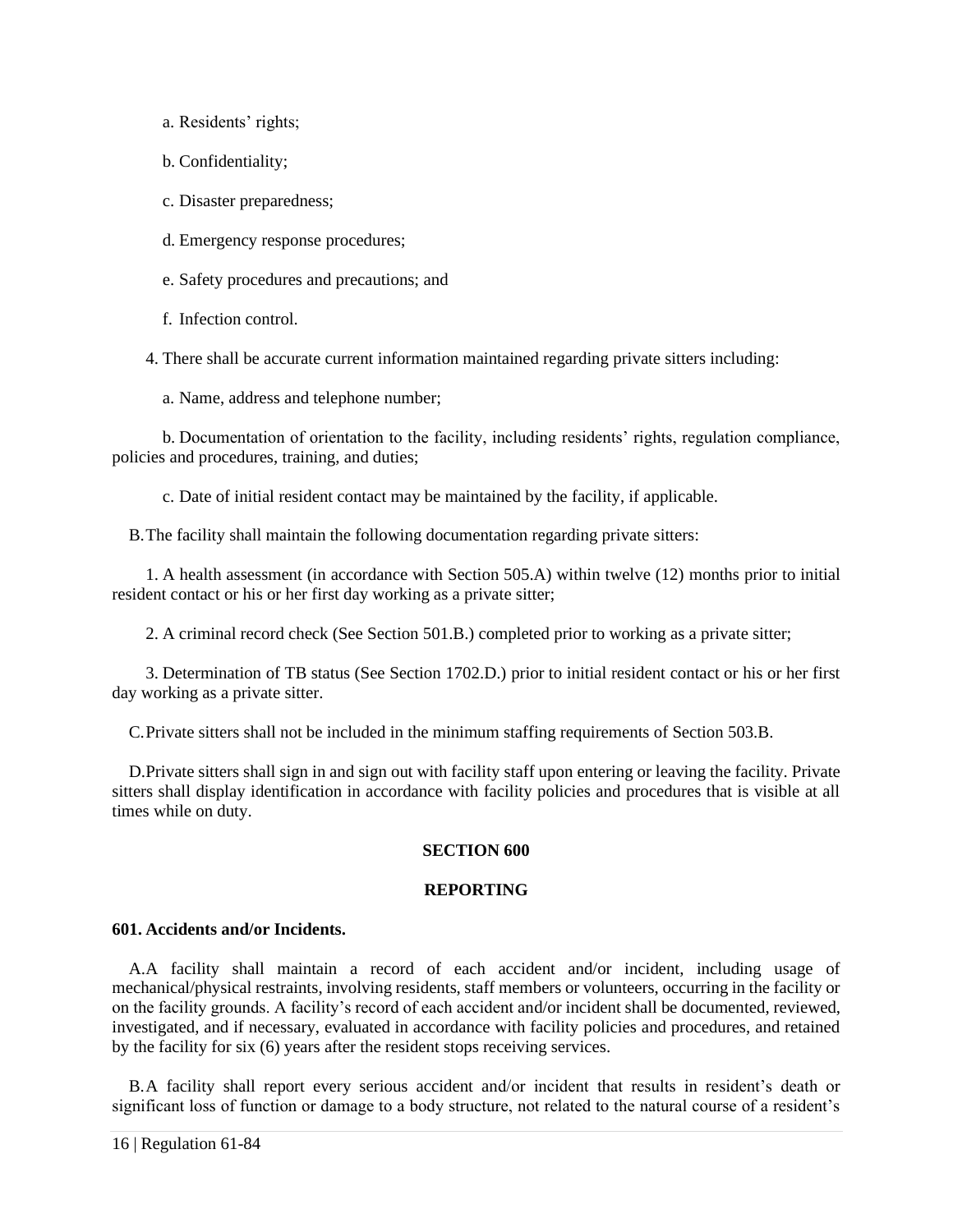illness or underlying condition or normal course of treatment, and resulting from an accident and/or incident occurring to resident within the facility or on the facility grounds. Serious accidents and/or incidents requiring reporting include, but are not limited to:

- 1. Crime(s) against resident;
- 2. Confirmed or suspected cases of abuse, neglect, or exploitation;
- 3. Medication error with adverse reaction;
- 4. Hospitalization as a result of the accident and/or incident;
- 5. Severe hematoma, laceration or burn requiring medical attention or hospitalization;

6. Fracture of bone or joint;

- 7. Severe injury involving use of restraints;
- 8. Attempted suicide; or
- 9. Fire.

C.A facility shall immediately report every serious accident and/or incident to the attending physician, next-of-kin or responsible party, and the Department via telephone, email or facsimile within twenty-four (24) hours of the serious accident and/or incident.

D.A facility shall submit a written report of its investigation of every serious accident and/or incident to the Department within five (5) days of the serious accident and/or incident. A facility's written report to the Department shall provide at a minimum:

- 1. Facility name;
- 2. License number;
- 3. Type of accident and/or incident;
- 4. Date accident and/or incident occurred;
- 5. Number of residents directly injured or affected;
- 6. Resident record number or last four (4) digits of Social Security Number;
- 7. Resident age and sex;
- 8. Number of staff directly injured or affected;
- 9. Number of visitors directly injured or affected;
- 10. Name(s) of witness(es);
- 11. Identified cause of accident and/or incident;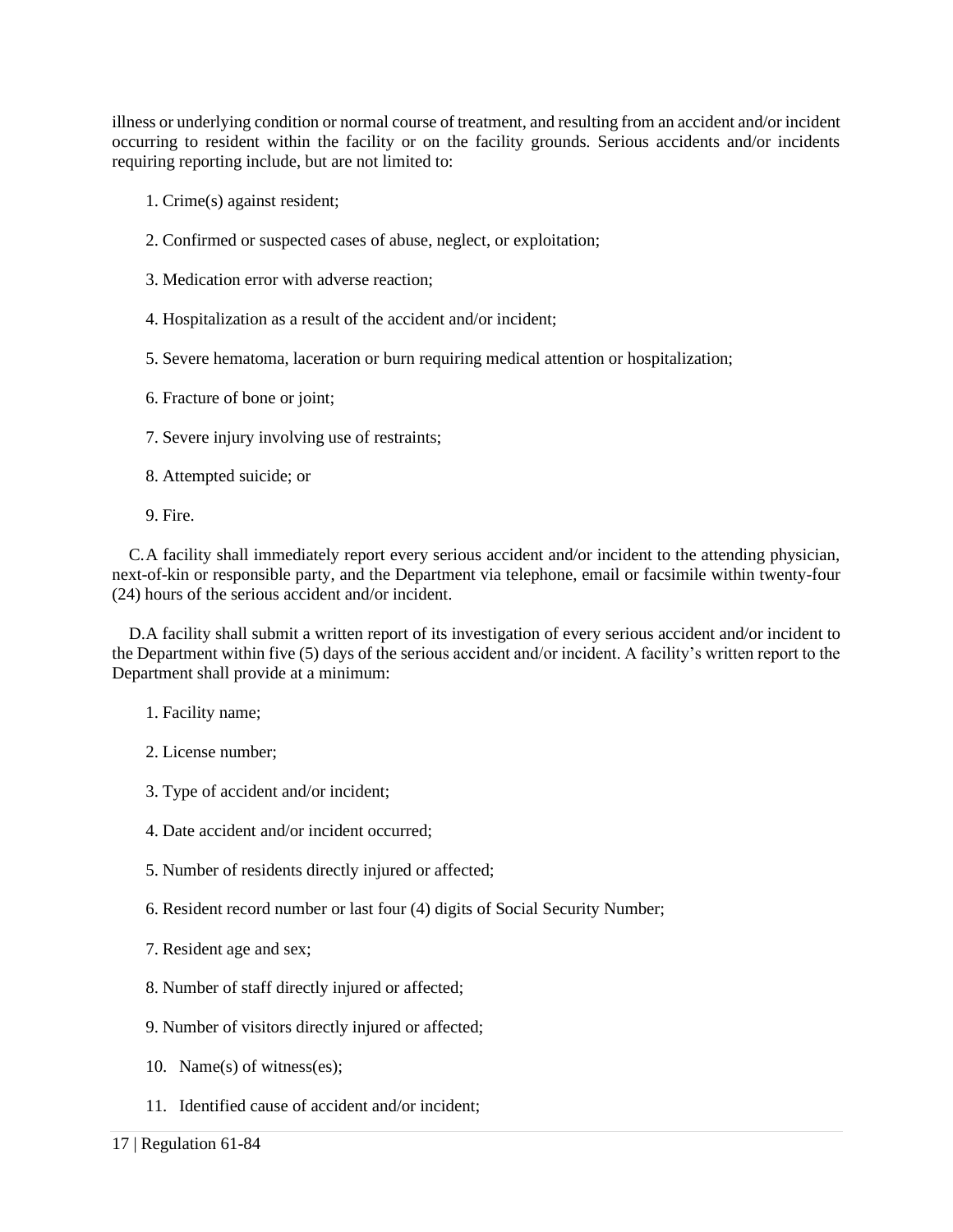12. Internal investigation results if cause unknown; and

13. Brief description of the accident and/or incident including the location of occurrence and treatment of injuries.

E.A facility shall retain a report of every serious accident and/or incident with all of the information provided to the Department and the names, injuries, and treatments associated with each resident, staff and/or visitor involved. A facility shall retain all serious accident and/or incident records for six (6) years after the resident stops receiving services.

F. The administrator or his or her designee shall report every incident involving a resident that leaves the premises for more than twenty-four (24) hours without notice to staff members of intent to leave to local law enforcement, the resident's responsible party, and the Department. The administrator or his or her designee shall immediately notify local law enforcement and the responsible party by telephone when a cognitively impaired resident leaves the premises for any amount of time without notice to staff members.

G.The administrator or his or her designee shall report changes in a resident's condition, to the extent that serious health concerns and/or injuries, *e.g.*, fracture, behavioral changes or heart attack, are evident, to the attending physician and the responsible party immediately, not to exceed twenty- four (24) hours, consistent with the severity or urgency of the condition in accordance with facility policies and procedures. (I)

H.The administrator or his or her designee shall report abuse and suspected abuse, neglect, or exploitation of residents to the South Carolina Long-Term Care Ombudsman Program in accordance with 1976 Code Section 43-35-25.

# <span id="page-23-0"></span>**602. Fire/Disasters (II).**

A.The administrator or his or her designee shall notify the Department via telephone or email of any fire in the facility and submit to the Department a complete written report including fire department reports, if any within seventy-two (72) hours of the occurrence of the fire.

B.The administrator or his or her designee shall report any natural disaster or fire requiring displacement of the residents or jeopardizing or potentially jeopardizing the safety of the residents to the Department via telephone or email immediately, with a complete written report including the fire department or other reporting authority (as applicable) submitted within seventy-two (72) hours.

# <span id="page-23-1"></span>**603. Communicable Diseases and Animal Bites (I).**

All cases of diseases and animal bites which are required to be reported to the appropriate county health department shall be accomplished in accordance with R.61-20.

# <span id="page-23-2"></span>**604. Administrator Change.**

The licensee shall notify the Department via telephone or email within seventy-two (72) hours of any change in administrator status. The licensee shall provide the Department in writing within ten (10) days the name of the newly-appointed administrator, the effective date of the appointment, copy of the administrator's license and the hours each day the individual will be working as the administrator of the facility.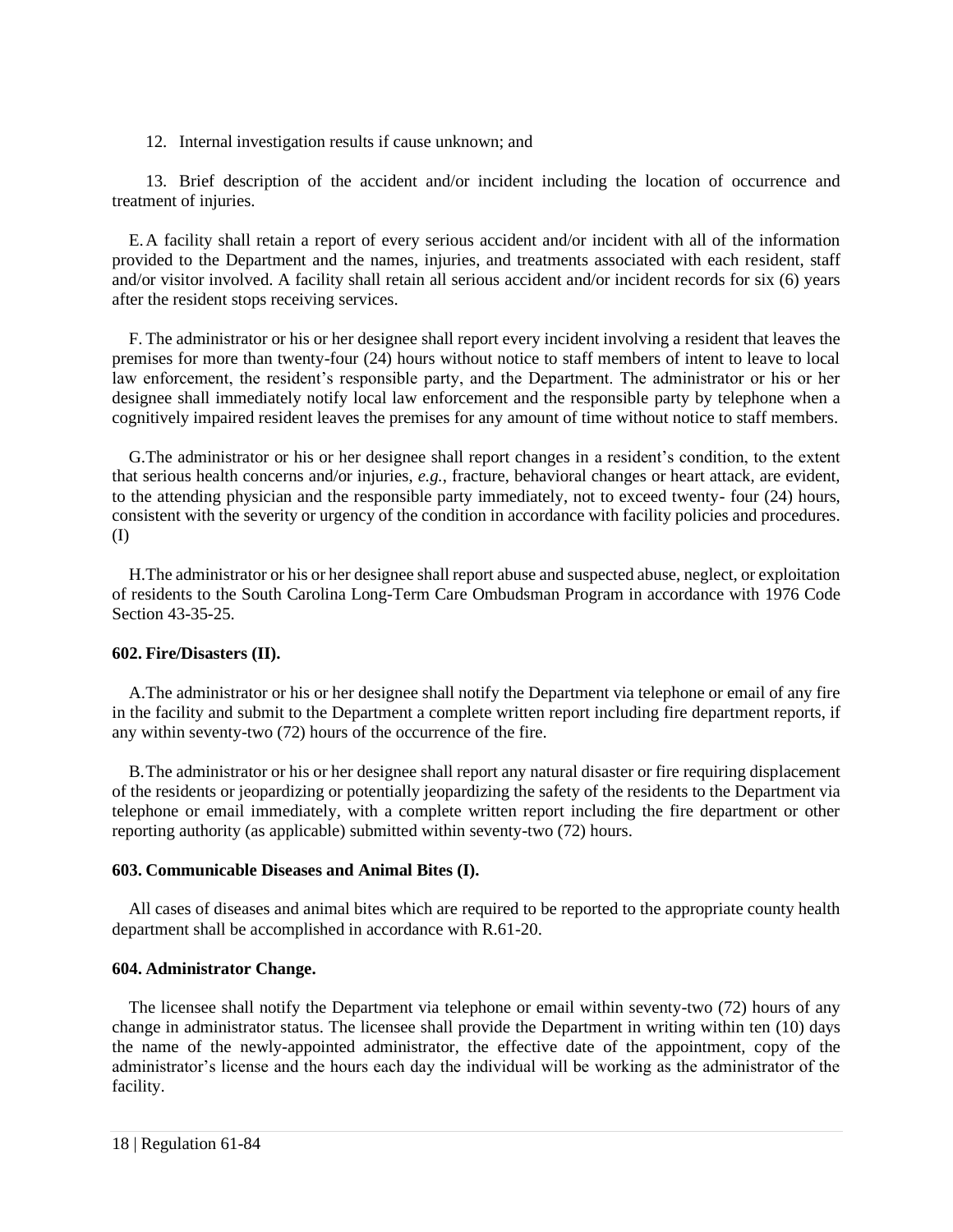#### <span id="page-24-0"></span>**605. Accounting of Controlled Substances (II).**

Any facility registered with the Department's Bureau of Drug Control and the United States Drug Enforcement Agency shall report any theft or loss of controlled substances to local law enforcement and to the Department's Bureau of Drug Control upon discovery of the loss/theft.

# <span id="page-24-1"></span>**606. Emergency Placement Notification.**

In instances where evacuees have been relocated, the Department shall be notified by the relocating facility in writing no later than the following workday, the name of the individuals relocated and the name, address and phone number of the sheltering facility(ies) to which the residents have been relocated.

# <span id="page-24-2"></span>**607. Facility Closure.**

A.Prior to the permanent closure of a facility, the licensee shall notify the Department in writing of the intent to close and the effective closure date. Within 10 days of the closure, the facility shall notify the Department of the provisions for the maintenance of the records, the identification of those residents displaced, the relocated site, and the dates and amounts of resident refunds. On the date of closure, the license shall be returned to the Department.

B.In instances where a facility temporarily closes, the licensee shall notify the Department in writing within fifteen (15) days prior to temporary closure. In the event of temporary closure due to an emergency, the facility shall notify the Department within twenty-four (24) hours of the closure via telephone, email or facsimile. At a minimum this notification shall include, but not be limited to: the reason for the temporary closure, the location where the residents have been/will be transferred, the manner in which the records are being stored, and the anticipated date for reopening.

The Department shall consider, upon appropriate review, the necessity of inspecting and determining the applicability of current construction standards of the facility prior to its reopening. If the facility is closed for a period longer than one year, and there is a desire to re-open, the facility shall re-apply to the Department for licensure and shall be subject to all licensing requirements at the time of that application, including construction-related requirements for a new facility.

#### <span id="page-24-3"></span>**608. Zero Census.**

<span id="page-24-4"></span>In instances when there have been no residents in a facility for any reason for a period of 90 days or more, the facility shall notify the Department in writing that there have been no admissions, no later than the 100th day following the date of departure of the last active resident. At the time of that notification, the Department shall consider, upon appropriate review of the situation, the necessity of inspecting the facility prior to any new and/or re-admissions to the facility. The facility shall still submit an application and pay the licensing fee to keep the license active, even though the facility is at zero census or temporarily closed. If the facility has no residents for a period longer than one year, and there is a desire to admit a resident, the facility shall re-apply to the Department for licensure and shall be subject to all licensing requirements at the time of that application, including construction-related requirements for a new facility.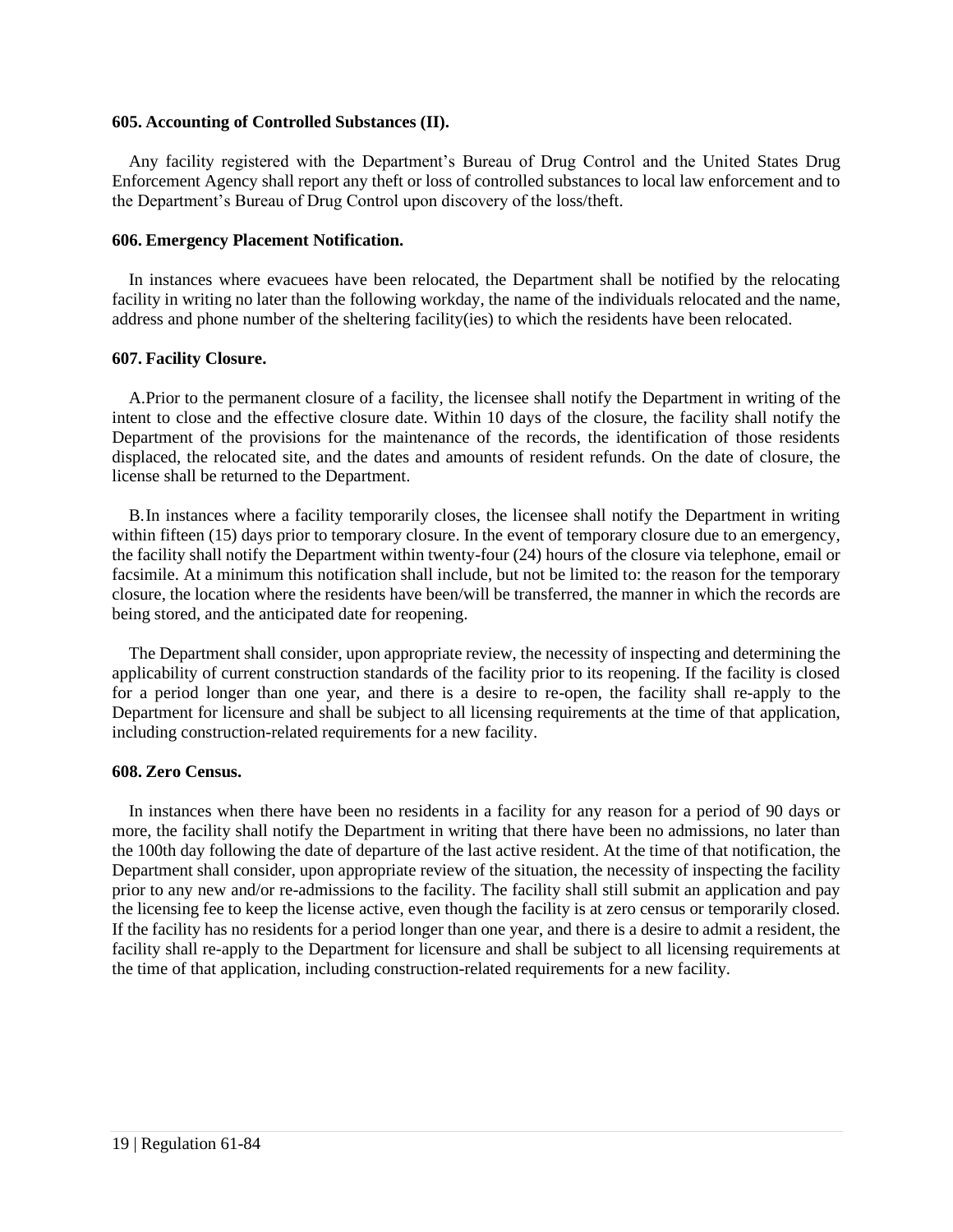#### **SECTION 700**

# **RESIDENT RECORDS**

# <span id="page-25-0"></span>**701. Content (II).**

A.The facility shall initiate and maintain on site an organized record for each resident. The record shall contain sufficient documented information to identify the resident and the agency and/or person responsible for each resident; support the diagnosis, secure the appropriate care/services (as needed); justify the care/services provided to include the course-of-action taken and results; the symptoms or other indications of sickness or injury; changes in physical/mental condition; the response/reaction to care, medication, and diet provided; and promote continuity of care among providers, consistent with acceptable standards of practice. All entries shall be written legibly in ink, typed or electronic media, and signed, and dated.

B.Specific entries/documentation shall include at a minimum:

1. Consultations by physicians or other authorized healthcare providers;

2. Orders and recommendations for all medication, care, services, procedures, and diet from physicians or other authorized healthcare providers, which shall be completed prior to, or at the time of admission, and subsequently, as warranted. Verbal orders received shall be documented and include the date/time of receipt of the order, description of the order, and identification of the individual receiving the order;

3. Care/services provided, e.g., hospice, home health;

4. Medications administered and procedures followed if an error is made;

5. Special procedures and preventive measures performed;

6. Notes of observation. In instances that involve significant changes in a resident's medical condition and/or the occurrence of a serious incident, notes of observation shall be documented at least daily until the condition is stabilized and/or the incident is resolved. In all other instances, notes of observation for residents shall be documented at least monthly;

7. Time, circumstances, and condition of discharge, transfer, or death;

8. Provisions for routine and emergency medical care, to include the name and telephone number of the resident's physician, plan for payment, and plan for securing medications;

9. Special information, e.g., do-not-resuscitate orders, allergies, power of attorney, responsible party, etc.

10. Photograph of resident. Resident photographs shall be at a minimum two and one half inches by three and one half inches (2 ½ by 3 ½ inches) in size, dated and no more than twenty- four (24) months old unless significant changes in appearance have occurred necessitating a more recent photograph.

# <span id="page-25-1"></span>**702. Assessment (II).**

A written assessment of the resident in accordance with Section 101.H shall be conducted by a direct care staff member as evidenced by his or her signature and date within a time-period determined by the facility, but no later than 72 hours after admission.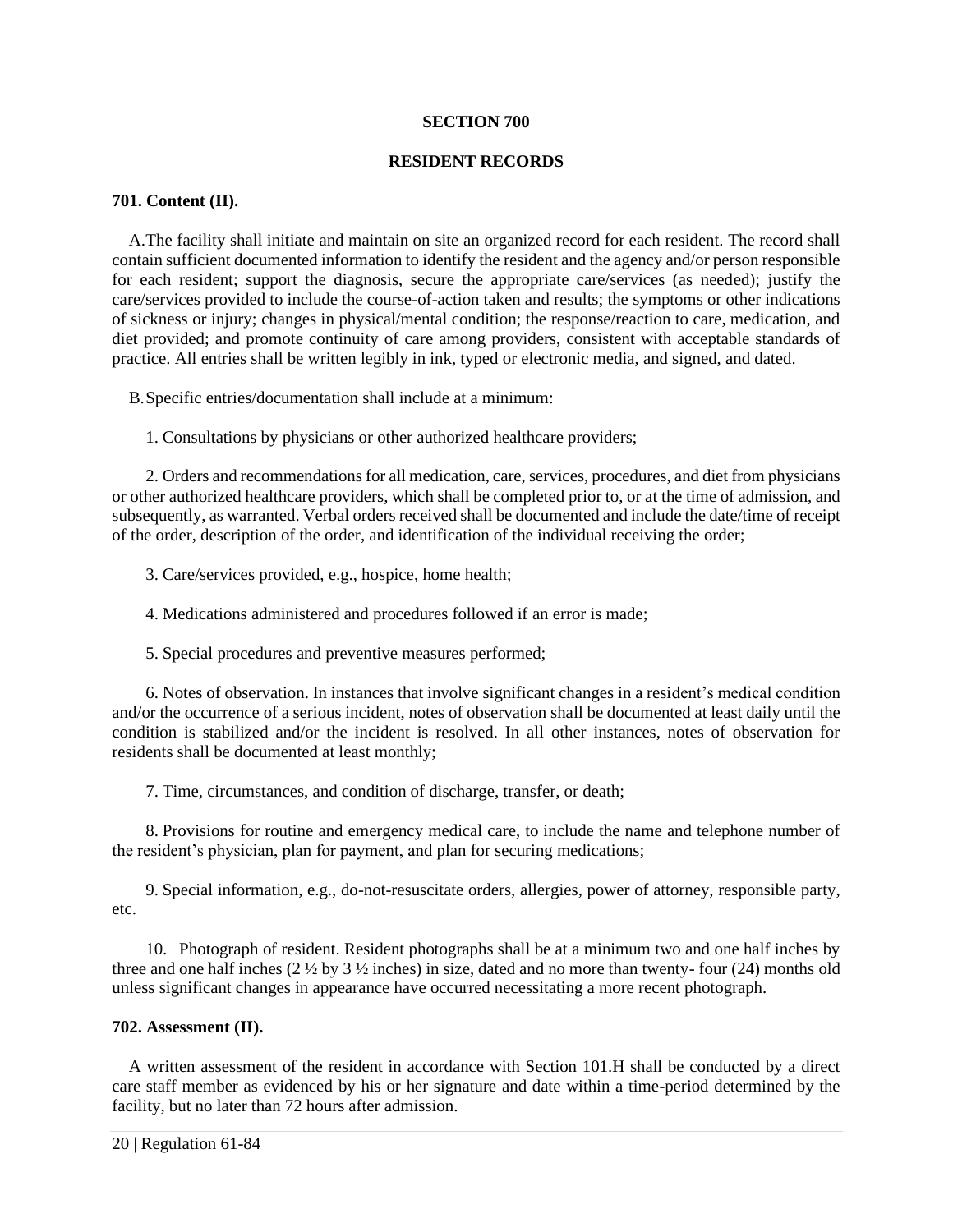# <span id="page-26-0"></span>**703. Individual Care Plan (II).**

A.Using the written assessment, the facility shall develop within seven (7) days of admission an ICP with participation of the resident, administrator (or designee), and/or the sponsor or responsible party when appropriate, as evidenced by their signatures and date. The ICP shall be reviewed and/or revised as changes in resident needs occur, but not less than semi-annually with the resident, administrator (or designee), and/or the sponsor or responsible party as evidenced by their signatures and date.

B.The ICP shall describe:

1. The needs of the resident, including the activities of daily living for which the resident requires assistance, i.e., what assistance, how much, who will provide the assistance, how often, and when;

2. Requirements and arrangements for visits by or to physicians or other authorized healthcare providers;

3. Advance directives/healthcare power of attorney, as applicable;

4. Recreational and social activities which are suitable, desirable, and important to the well- being of the resident;

5. Nutritional needs.

C.The ICP shall delineate the responsibilities of the sponsor and of the facility in meeting the needs of the resident, including provisions for the sponsor to monitor the care and the effectiveness of the facility in meeting those needs. Included shall be specific goal-related objectives based on the needs of the resident as identified during the assessment phase, including adjunct support service needs, other special needs, and the methods for achieving objectives and meeting needs in measurable terms with expected achievement dates.

# <span id="page-26-1"></span>**704. Record Maintenance.**

A.The licensee shall provide accommodations, space, supplies, and equipment adequate for the protection and storage of resident records.

B.When a resident is transferred from one facility to another, a transfer summary to include at a minimum, copies of the most recent physical examination, the two-step tuberculosis test, the ICP and medication administration record (MAR), shall be forwarded to the receiving facility at the time of transfer or immediately after the transfer if the transfer is of an emergency nature. The transfer summary shall include the date sent and the signature of the transferring facility staff member. (I)

C.The resident record is confidential and shall be made available only to individuals authorized by the facility and/or the S.C. Code of Laws. (II)

D.Records generated by organizations/individuals contracted by the facility for care/services shall be maintained by the facility that has admitted the resident.

E.The facility shall determine the medium in which information is stored.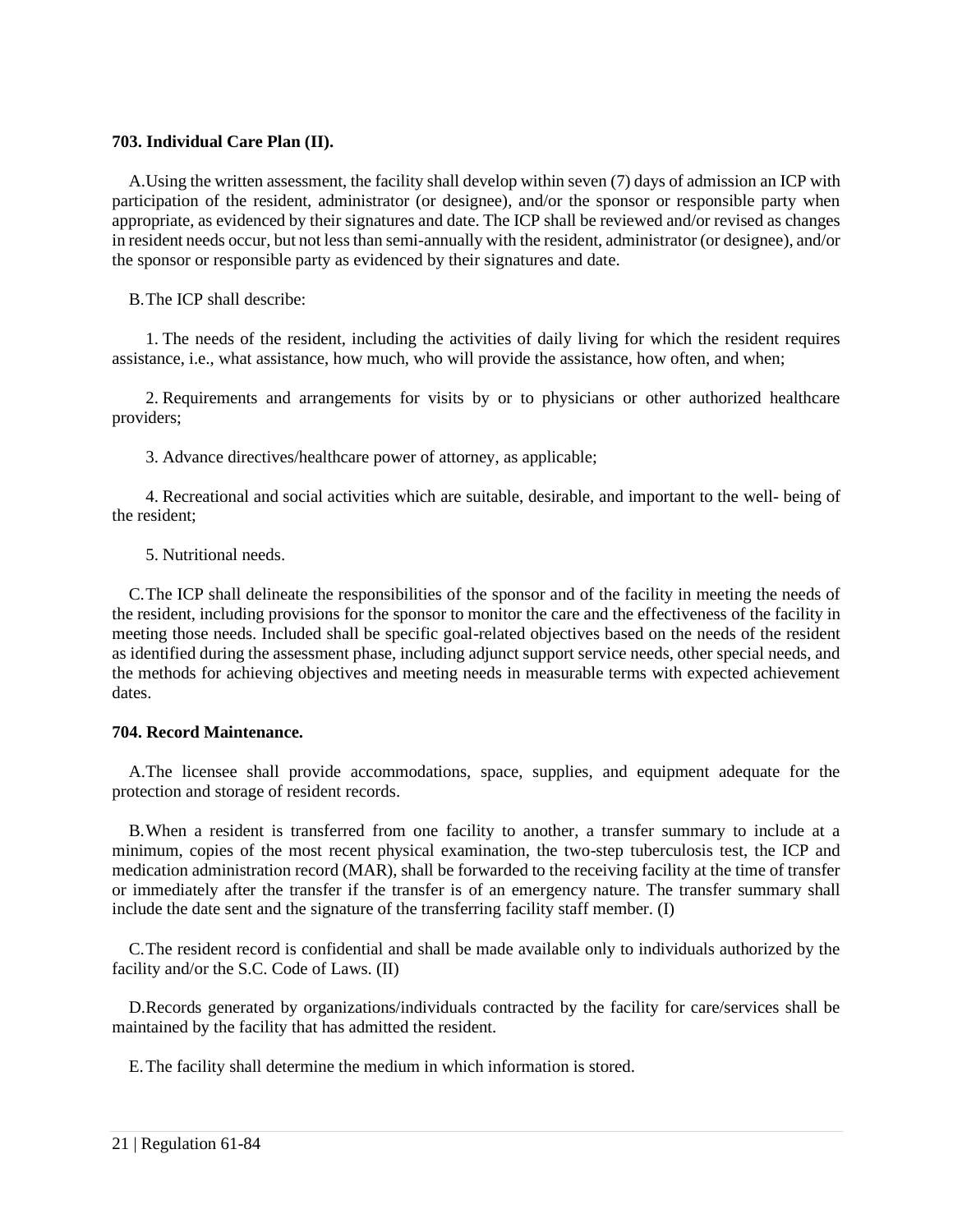F. Upon discharge of a resident, the record shall be completed within 30 days, and filed in an inactive/closed file maintained by the licensee. Prior to the closing of a facility for any reason, the licensee shall arrange for preservation of records to ensure compliance with these regulations. The licensee shall notify the Department, in writing, describing these arrangements and the location of the records.

G.Records of residents shall be maintained for at least six (6) years following the discharge of the resident. Other regulation-required documents, e.g., fire drills, activity schedules, etc., shall be retained at least 12 months or since the last Department general inspection, whichever is the longer period.

H.Records of current residents are the property of the facility and shall be maintained at the facility and shall not be removed without court order.

**EXCEPTION:** When a resident moves from one licensed facility to another within the same provider network (same licensee), the original record may follow the resident; the sending facility shall maintain documentation of the resident's transfer/discharge date and identification information. In the event of change of ownership, all active resident records or copies of active resident records shall be transferred to the new owner(s).

#### **SECTION 800**

#### **ADMISSION/RETENTION**

#### <span id="page-27-1"></span><span id="page-27-0"></span>**801. General (I).**

A.Individuals seeking admission shall be identified as appropriate for the level of care, services, or assistance offered. The facility shall establish admission criteria that are consistently applied and comply with local, State, and Federal laws and regulations.

B.The facility shall admit and retain only those persons appropriate for placement in a CRCF in compliance with the standards of this regulation.

C.The facility shall not admit or retain any of the following persons in compliance with the standards of this regulation:

1. Any person who is likely to endanger him/herself or others as determined by a physician or other authorized healthcare provider;

2. Any person other than an adult; (II)

3. Any person needing hospitalization or nursing home care;

4. Any person needing daily skilled monitoring/observation due to an unstable or complex medical condition, *e.g.*, brittle diabetes, dialysis patients with complications such as infections in the blood;

5. Any person needing medications that require frequent dosage adjustment, regulation and/or monitoring, *e.g.*diabetics receiving sliding scale insulin;

6. Any person needing intravenous medications or fluids, regular intra-muscular and subcutaneous injections by staff or by responsible party. This does not include injections administered on a part-time or intermittent basis by non-staff licensed nurses. Routine injection(s) of insulin scheduled daily or less frequently are permitted;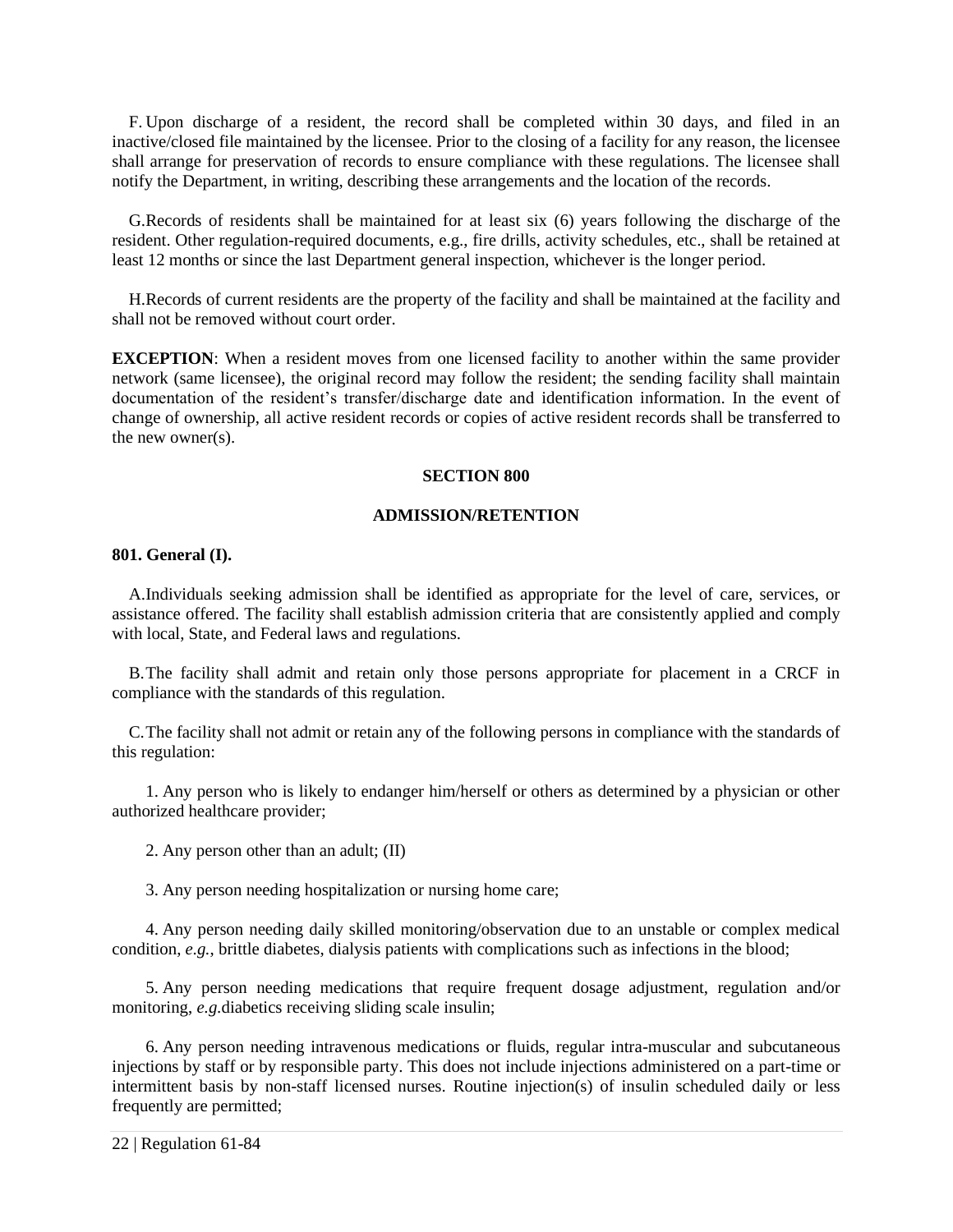7. Any person needing care of urinary catheter that cannot be managed independently by the resident;

8. Any person needing treatment of stage 2, 3 or 4 decubitus ulcers, or multiple pressure sores or other widespread skin disorder (important considerations include: signs of infection, full thickness tissue loss, or requirement of sterile technique);

9. Any person needing nasogatric tube feeding or having to be fed by a syringe or straw due to difficulties in swallowing. Gastronomy tube feedings that cannot be managed independently by the resident;

10. Any person needing suctioning of the nose and/or mouth;

11. Any person needing tracheostomy or sterile care of the tracheostomy that cannot be managed independently by the resident; or

12. Any person receiving oxygen for the first time, which requires adjustment and evaluation of oxygen concentration.

D.The facility shall not retain any of the following persons in compliance with the standards of this regulation:

1. Any person who has a serious aggressive, violent or socially inappropriate behavioral symptoms which cannot be controlled or improved in the facility.

2. Any person who has a dependency in all activities of daily living for more than fourteen (14) consecutive days, *e.g.*, bedridden; incapable of locomotion; unable to transfer; totally incontinent of urinary and/or bowel function; must be totally bathed and dressed and toileted and needs extensive assistance to eat. The facility shall develop a plan for transfer on the fifteenth  $(15<sup>th</sup>)$  day of total dependency if the resident is not improving.

3. Any person needing the continuous daily attention of a licensed nurse, *e.g.* care of a urinary catheter that cannot be managed independently, treatment of stage 2, 3, or 4 decubitus ulcers. Nursing care may be furnished to residents in need of short-term intermittent nursing care (no more than fourteen (14) consecutive days) while convalescing from illness or injury, provided the nursing services, *e.g.*, the utilization of a home health nurse for sterile dressing changes or for observation related to a surgical site, are furnished by a licensed nurse facility staff member or a home health nurse.

E.Residents whose condition changes to a degree that nursing home care, the daily attention of a nurse, or hospitalization may be required, or have a contagious disease, shall be examined by a physician or other authorized healthcare provider regarding the possible necessity for transfer to a facility where the resident's eligibility for admission is appropriate.

<span id="page-28-0"></span>F. When the provision of care/services in the facility, combined with other appropriately licensed services, in accordance with facility policy, e.g., hospice, home health, as may be ordered by a physician or other authorized healthcare provider, does not meet the needs of the resident, or if any resident becomes in need of continuous medical or nursing supervision, or if the facility does not have the capability to provide necessary care/services, the resident shall be transferred within 30 days to a location which shall meet those needs. The administrator shall coordinate this transfer with the resident, next-of-kin/responsible party, and sponsor.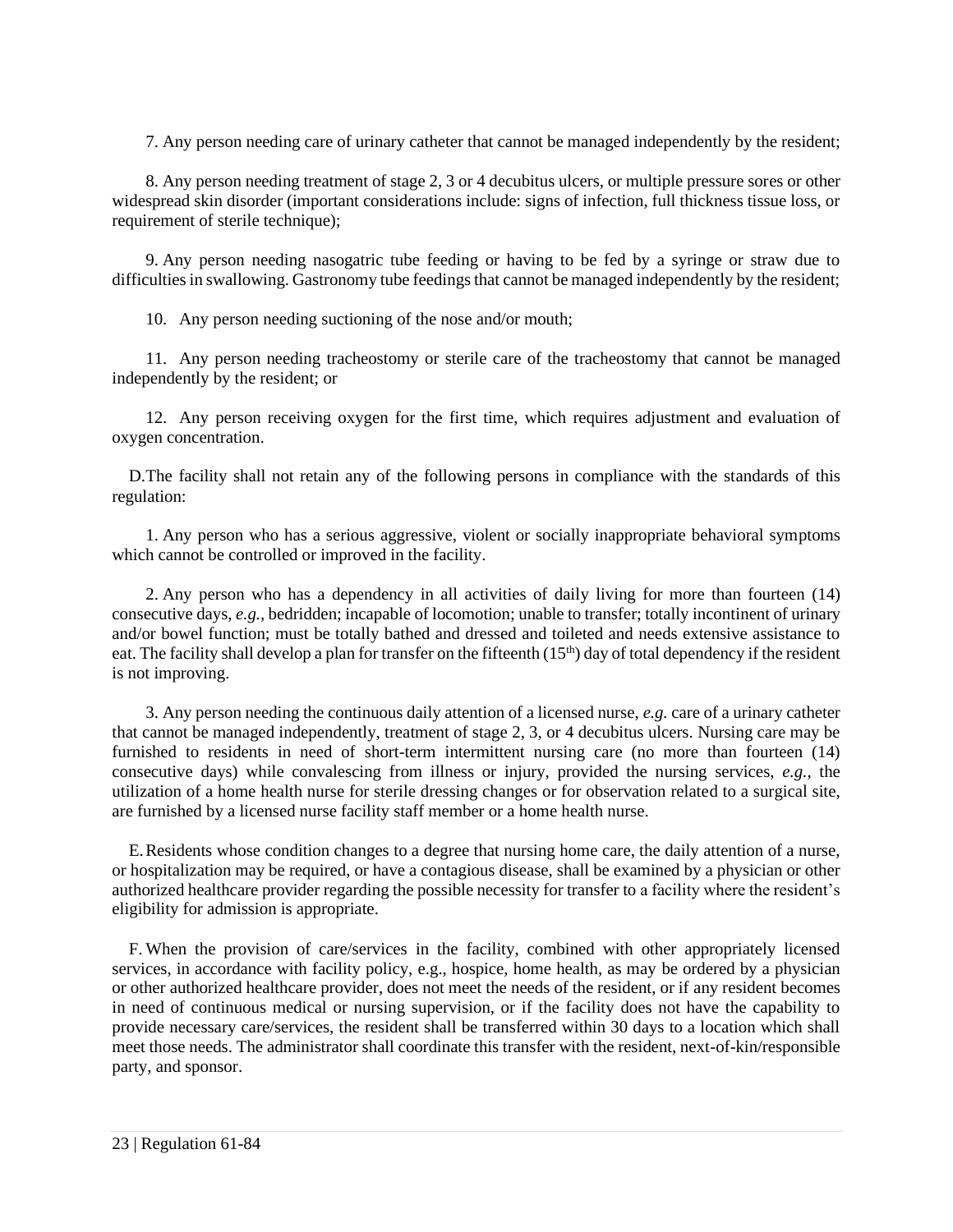#### **SECTION 900**

#### **RESIDENT CARE/SERVICES**

#### <span id="page-29-0"></span>**901. General.**

A.Prior to admission, there shall be a written agreement between the resident, and/or his/her responsible party, and the facility. The agreement shall be revised upon any changes and shall include at least the following:

1. An explanation of the specific care, services, and/or equipment provided by the facility, e.g., administration of medication, provision of special diet as necessary, assistance with bathing, toileting, feeding, dressing, and mobility;

2. Disclosure of fees for all care, services, and/or equipment provided;

3. Advance notice requirements of not less than thirty (30) days to change fee amount for care, services and/or equipment;

4. Refund policy to include when monies are to be forwarded to resident upon discharge/transfer/relocation;

5. The date a resident is to receive his/her personal needs allowance;

6. The amount a resident receives for his/her personal needs allowance;

7. Transportation policy;

8. Discharge/transfer provisions to include the conditions under which the resident may be discharged and the agreement terminated, and the disposition of personal belongings;

9. Documentation of the explanation of the Resident's Bill of Rights and the grievance procedure. (II)

B.The facility shall coordinate with residents to provide care, including diet, services, i.e., routine and emergency medical care, podiatry care, dental care, counseling and medications, as ordered by a physician or other authorized healthcare provider. Such care shall be provided and coordinated among those responsible during the process of providing such care/services and modified as warranted based upon any changing needs of the resident. Such care and services shall be detailed in the ICP. (I)

C.The facility shall render care and services in accordance with orders from physicians or other authorized healthcare providers and take precautions for residents with special conditions, e.g., pacemakers, wheelchairs, dementia, etc. The facility shall assist in activities of daily living as needed and appropriate. Each facility is required to provide only those activities of daily living and only to the levels specifically designated in the written agreement between the resident, and/or his/her responsible party/guardian, and the facility. (I)

D.The facility shall provide necessary items and assistance, if needed, for residents to maintain their personal cleanliness, e.g., soap. (II)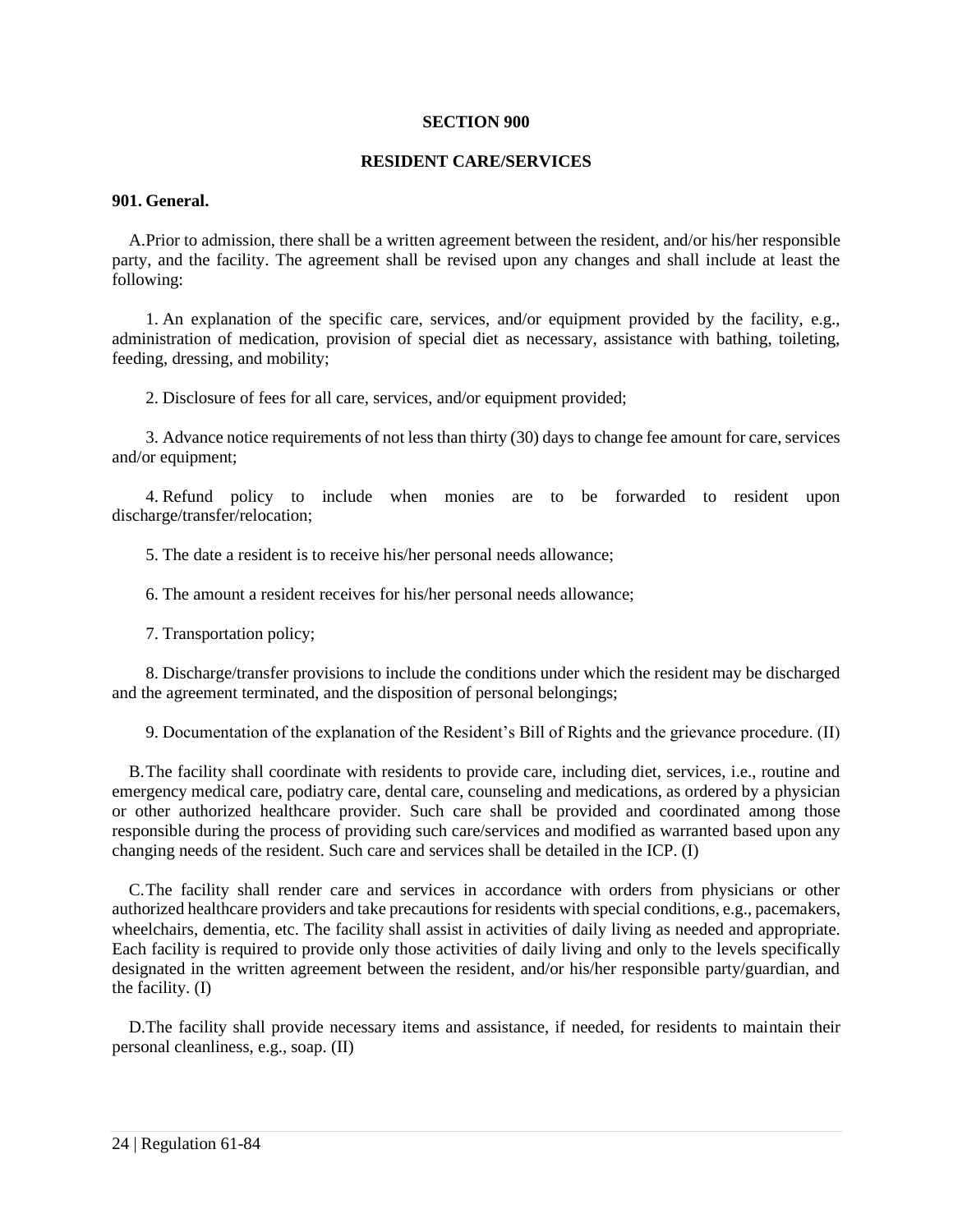E.The provision of care/services to residents shall be guided by the recognition of and respect for cultural differences to assure reasonable accommodations shall be made for residents with regard to differences, such as, but not limited to, religious practice and dietary preferences.

F. The facility shall make opportunities for participation in religious services available. Reasonable assistance in obtaining pastoral counseling shall be provided by the facility upon request by the resident.

G.In the event of closure of a facility for any reason, the facility shall ensure continuity of care/services by promptly notifying the resident's attending physician or other authorized healthcare provider, and responsible party, and arranging for referral to other facilities at the direction of the physician or other authorized healthcare provider. (II)

# <span id="page-30-0"></span>**902. Fiscal Management (II).**

A.Provisions shall be made for safeguarding money and valuables for those residents who request this assistance.

B.Residents shall manage their own funds whenever possible.

C.Only residents may endorse checks made payable to them, unless a legally constituted authority has been authorized to endorse their checks.

D.In situations where a resident becomes unable to manage his/her funds, the administrator shall contact a family member or the county probate court regarding the need for a court-appointed guardian or conservator. The licensee, administrator, sponsor, or any of their relatives shall not be appointed guardian or conservator.

E.Upon written request of the resident, the administrator may maintain the personal monies for the resident.

F. The licensee may be designated payee for a resident.

G.There shall be an accurate accounting of residents' personal monies and written evidence of purchases by the facility on behalf of the residents to include a record of items/services purchased, written authorization from residents of each item/service purchased, and an accounting of all monies paid to the facility for care and services. Personal monies include all monies, including family donations. No personal monies shall be given to anyone, including family members, without written consent of the resident. If a resident's money is given to anyone by the facility, a receipt shall be obtained.

H.A report of the balance of resident finances shall be physically provided to each resident by the facility on a quarterly basis in accordance with the Resident's Bill of Rights, regardless of the balance amount, *e.g.*, zero balance. Documentation of quarterly reports to residents shall be readily available for review.

#### <span id="page-30-1"></span>**903. Recreation.**

A.The facility shall offer a variety of recreational programs to suit the interests and physical/cognitive capabilities of the residents that choose to participate. The facility shall provide recreational activities that provide stimulation; promote or enhance physical, mental, and/or emotional health; are age-appropriate; and are based on input from the residents and/or responsible party, as well as information obtained in the initial assessment.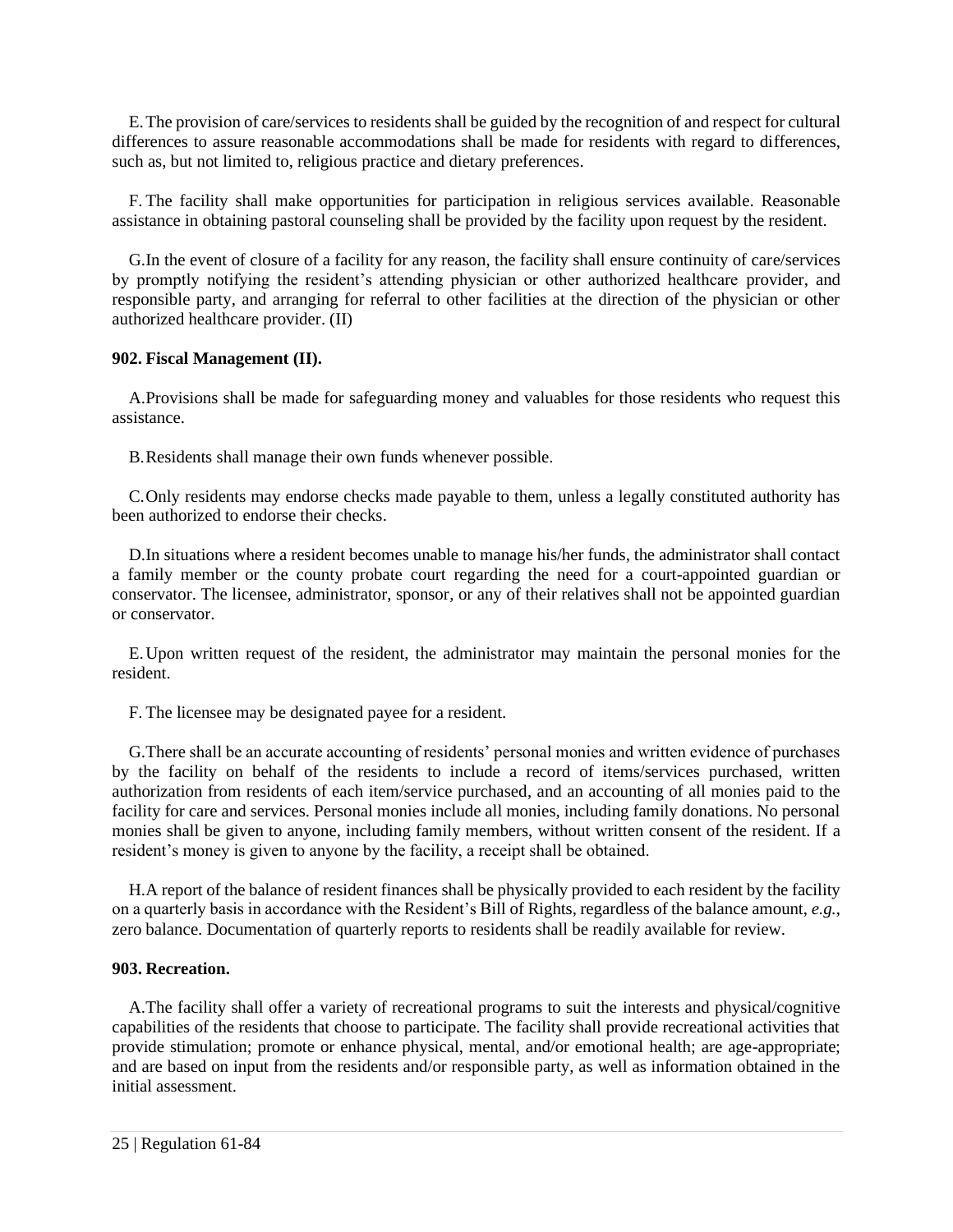B.There shall be at least one different structured recreational activity provided daily each week that shall accommodate residents' needs/interests/capabilities as indicated in the ICP's.

C.The facility shall designate a staff member responsible for the development of the recreational program, to include responsibility for obtaining and maintaining recreational supplies. At least one staff person shall be responsible for providing/coordinating recreational activities for the residents.

D.The recreational supplies shall be adequate and shall be sufficient to accomplish the activities planned.

E.A current month's schedule shall be posted in order for residents to be made aware of activities offered. This schedule shall include activities, dates, times, and locations. Residents may choose activities and schedules consistent with their interests and physical, mental, and psychosocial well- being. If a resident has dementia and is unable to choose for him/herself, staff members/volunteers shall encourage participation and assist when deemed necessary.

# <span id="page-31-0"></span>**904. Transportation (I).**

The facility shall secure or provide transportation for residents when a physician's services are needed. Local (as defined by the facility) transportation for medical reasons shall be provided by the facility at no additional charge to the resident. If a physician's services are not immediately available and the resident's condition requires immediate medical attention, the facility shall provide or secure transportation for the resident to the appropriate health care providers such as, but not limited to, physicians, dentists, physical therapists, or for treatment at renal dialysis facilities.

# <span id="page-31-1"></span>**905. Safety Precautions/Restraints (I).**

A.Periodic or continuous mechanical, physical or chemical restraints during routine care of a resident shall not be used, nor shall residents be restrained for staff convenience or as a substitute for care/services. However, in cases of extreme emergencies when a resident is a danger to him/herself or others, mechanical and/or physical restraints may be used as ordered by a physician or other authorized healthcare provider, and until appropriate medical care can be secured.

**EXCEPTION**: Antipsychotic medication administered to residents with Alzheimer's disease or dementia is not considered a chemical restraint if the resident has be prescribed the antipsychotic medication in a physician order and/or PRN and the resident only receives the prescribed dosage of medication as indicated on the physician order and/or PRN and every medication administration is recorded pursuant to the requirements of this regulation.

B.Only those devices specifically designed as restraints may be used. Makeshift restraints shall not be used under any circumstance.

C.Emergency restraint orders shall specify the reason for the use of the restraint, the type of restraint to be used, the maximum time the restraint may be used, and instructions for observing the resident while restrained, if different from the facility's written procedures. Residents certified by a physician or other authorized healthcare provider as requiring restraint for more than 24 hours shall be transferred to an appropriate facility.

D.During emergency restraint, residents shall be monitored at least every 15 minutes, and provided with an opportunity for motion and exercise at least every 30 minutes. Prescribed medications and treatments shall be administered as ordered, and residents shall be offered nourishment and fluids and given bathroom privileges.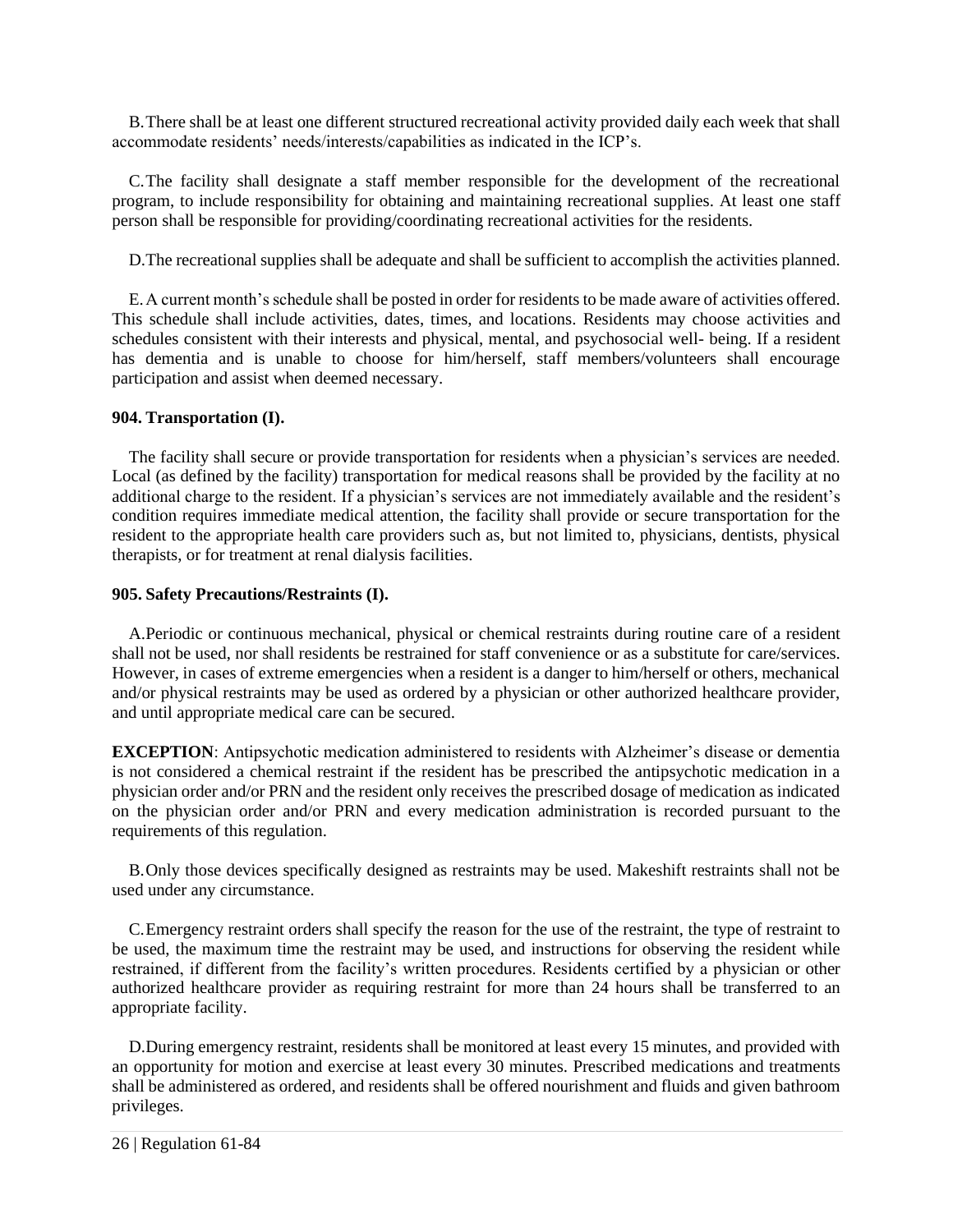# <span id="page-32-0"></span>**906. Discharge/Transfer.**

A.Residents shall be transferred or discharged only as appropriate per the provisions of the Resident's Bill of Rights. In cases of medical emergencies, immediate transfer is permissible; however, the family member, and the sponsor, if any, shall be notified at the earliest practical hour, but not later than 24 hours following the transfer. (II)

B.Prior to discharge, the resident, his/her appropriate family member, and the sponsor, if any, shall be consulted.

C.Residents shall be transferred or discharged to a location appropriate to the residents needs and abilities. Residents requiring care and/or supervision shall not be transferred/discharged to a location that is not licensed to provide that care. (II)

D.Upon transfer/discharge of a resident, resident information shall be released in a manner that promotes continuity in the care that serves the best interest of the resident.

<span id="page-32-1"></span>E.Upon transfer/discharge, the facility shall ensure that medications, as appropriate, personal possessions and funds are released to the resident and/or the receiving facility in a manner that ensures continuity of care/services and maximum convenience of the resident. (II)

# **SECTION 1000**

# **RIGHTS AND ASSURANCES**

# <span id="page-32-2"></span>**1001. General (II).**

A.The facility shall comply with all current Federal, State, and local laws and regulations concerning resident care, resident rights and protections, and privacy and disclosure requirements, e.g., 1976 Section 44-81-10, *et seq.*, Resident's Bill of Rights, Alzheimer's Special Care Disclosure Act, and the Omnibus Adult Protection Act notice, 1976 Code Section 43-35-5, *et seq.* (I)

B.The Resident's Bill of Rights, the Omnibus Adult Protection Act, and other notices as required by law, shall be prominently displayed in public areas of the facility.

C.The facility shall comply with all relevant Federal, State, and local laws and regulations concerning discrimination, e.g., Title VII, Section 601 of the Civil Rights Act of 1964, and insure that there is no discrimination with regard to source of payment in the recruitment, location of resident, acceptance or provision of goods and services to residents or potential residents, provided that payment offered is not less than the cost of providing services.

D.Achieving the highest level of self-care and independence by residents shall be reflected in the manner in which the facility provides/promotes resident care, e.g., residents making their own decisions, selecting a physician or other provider, maintaining personal property, managing finances.

E.Should a facility develop "house rules," the rules shall not be in conflict with the provisions of the Resident's Bill of Rights or other rights/assurances addressed in this regulation.

F. Residents shall be provided the opportunity to provide input into changes in facility operational policies, procedures, services, including "house rules."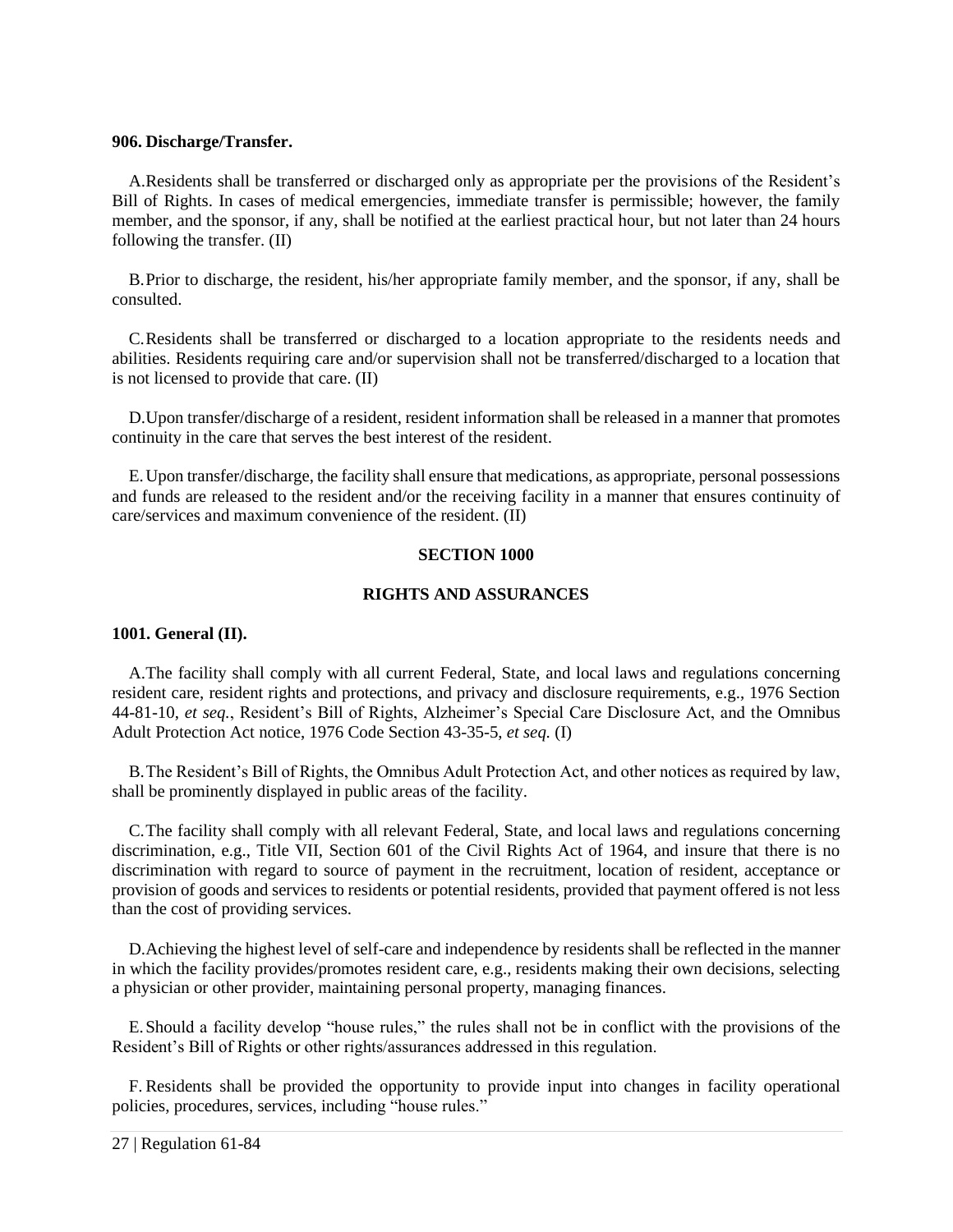G.Residents shall be assured freedom of movement. Residents shall not be locked in or out of their rooms or any common usage areas (e.g., dining, sitting, activity rooms) in the facility, or in or out of the facility building. Exit doors may be equipped with delayed egress locks as permitted by the codes referenced in Section 1902.A. (I)

**EXCEPTION**: Exit doors may be locked with written approval by the Department and as permitted by the codes referenced in Section 1902.

H.The facility shall develop a grievance/complaint procedure to be exercised on behalf of the residents to enforce the Resident's Bill of Rights which includes the address and phone number of the Department, and a provision prohibiting retaliation should the grievance right be exercised.

I. Care, services, and items provided by the facility, the charges, and those services that are the responsibilities of the resident shall be delineated in writing. The resident shall be made aware of such charges/services and changes to charges/services as verified by the signature of the resident or responsible party.

J. Residents shall not be requested or required to perform any type of care/service in the facility that would normally be the duty of a staff member/volunteer. Residents may be allowed to engage in such activities as listed in the ICP with written authorization not necessarily in the ICP from a physician or other authorized healthcare provider, if strictly voluntary, and under proper supervision. (I)

K.Residents shall be allowed sufficient time to attempt and complete activities of daily living tasks without unnecessary intervening by staff members/volunteers in order to expedite completion of the tasks. Staff members/volunteers shall intervene appropriately as necessary to assist residents whose completion of the tasks may be impeded by their physical/mental condition.

L.Residents shall be permitted to use the telephone and shall be allowed privacy when placing or receiving telephone calls. This access shall include business hours from 7 a.m. through 8 p.m., seven (7) days a week, and other times when appropriate. This telephone service shall be available for use by residents and/or visitors for their private, discretionary use; pay phones for this purpose are acceptable. Telephones capable of only local calls are acceptable for this purpose, provided other arrangements exist to provide resident/visitor discretionary access to a telephone capable of long distance service.

<span id="page-33-0"></span>M. In instances when a resident moves/relocates, lack of advance notice by the resident of the departure shall not relieve the facility of the obligation to refund the monies due the resident. The facility may charge the resident no more than fourteen (14) days of occupancy, if the resident fails to notify in writing the administrator of the intent to voluntarily relocate. However, if the facility is able to fill the bed vacated by the resident, the facility shall cease charging the resident regardless of the notice given. The facility shall notify the previous resident in writing as soon as it fills the bed with a new resident. This does not apply to residents that participate in the Optional State Supplementation Program (OSS). Voluntary relocation does not occur when a resident of a CRCF seeks to be discharged because a higher level of care is required or because the resident's health, safety, or welfare is endangered.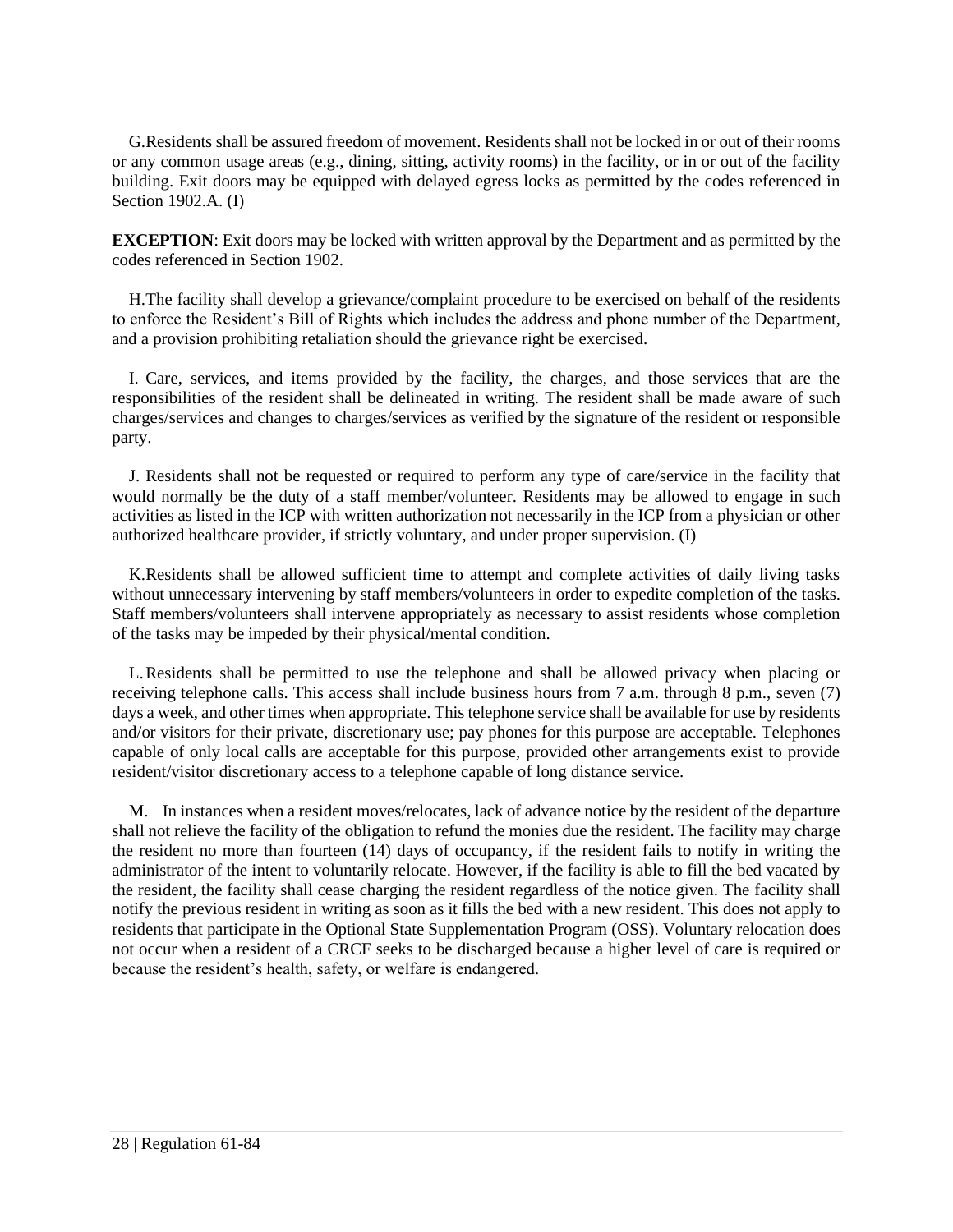#### **SECTION 1100**

# **RESIDENT PHYSICAL EXAMINATION AND TB SCREENING**

# <span id="page-34-0"></span>**1101. General (I).**

A.A physical examination shall be completed for residents within thirty (30) days prior to admission and at least annually thereafter. Physical examinations conducted within thirty (30) days prior to admission by physicians licensed in states other than South Carolina are permitted for new admissions under the condition that residents obtain an attending physician licensed in South Carolina within thirty (30) days of admission to the facility and undergo a second  $(2<sup>nd</sup>)$  physical examination by that physician within thirty (30) days of admission to the facility. The physical examination shall be updated to include new medical information if the resident's condition has changed since the last physical examination was completed. The physical examination shall address:

1. The appropriateness of placement in a CRCF;

2. Medications/treatments ordered;

3. Self-administration status;

4. Identification of special conditions/care required, *e.g.*, a communicable disease, dental problems, podiatric problems, Alzheimer's disease and/or related dementia, *etc.*; and,

5. The need of (or lack thereof) for the continuous daily attention of a licensed nurse.

B.The admission physical examination shall include a two-step tuberculin skin test, as described in Section 1702, unless there is a documented previous positive reaction.

C.The physical examination shall be performed only by a physician or other authorized healthcare provider.

D.If a resident or potential resident has a communicable disease, the administrator shall seek advice from a physician or other authorized healthcare provider in order to:

1. Ensure the facility has the capability to provide adequate care and prevent the spread of that condition, and that the staff members/volunteers are adequately trained;

2. Transfer the resident to an appropriate facility, if necessary.

E.A discharge summary from a health care facility, which includes a physical examination, may be acceptable as the admission physical examination, provided the summary includes the requirements of Sections 1101.A-C above.

F. Isolation Provisions. Residents with contagious pulmonary tuberculosis shall be separated (See Section 1702.E) from all other noninfected residents until declared noncontagious by a physician or other authorized healthcare provider. Should it be determined that the facility cannot care for the resident to the degree which assures the health and safety of the resident and the other residents of the facility, the resident shall be relocated to a facility that can meet his/her needs.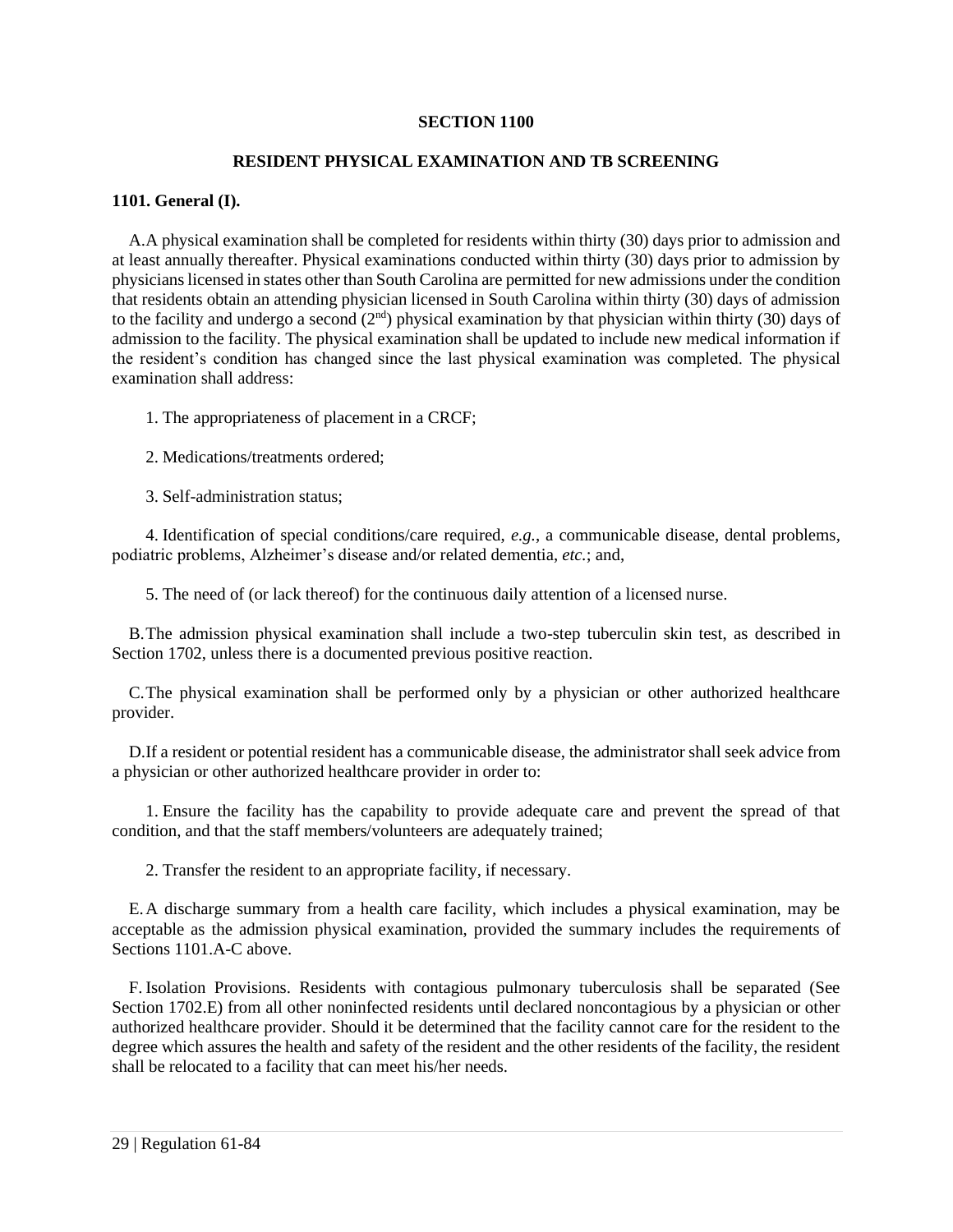G.In the event that a resident transfers from a facility licensed by the Department to a CRCF, an additional admission physical examination shall not be required, provided the sending facility has had a physical examination conducted on the resident not earlier than twelve (12) months prior to the admission of the resident to the CRCF, and the physical examination meets requirements specified in Sections 1101.A - C above unless the receiving facility has an indication that the health status of the resident has changed significantly. A tuberculin skin test and/or BAMT shall be required within one (1) month after admission to the CRCF to which the resident transfers, to document baseline status for that facility.

#### **SECTION 1200**

#### **MEDICATION MANAGEMENT**

#### <span id="page-35-1"></span><span id="page-35-0"></span>**1201. General (I).**

A.Medications, including controlled substances, medical supplies, and those items necessary for the rendering of first aid shall be available and properly managed in accordance with local, State, and Federal laws and regulations. Such management shall address the securing, storing, and administering of medications, medical supplies, first aid supplies, and biologicals, their disposal when discontinued or outdated, and their disposition at discharge, death, or transfer of a resident.

B.Applicable reference materials published within the previous three years shall be available at the facility in order to provide staff members/volunteers with adequate information concerning medications.

#### **1202. Medication and Treatment Orders (I).**

A.Medications and treatments, to include oxygen, shall be administered to residents only upon orders (to include standing orders) of a physician or other authorized healthcare provider. Medications accompanying residents at admission may be administered to residents provided the medication is in the original labeled container and the order is subsequently obtained as a part of the admission physical examination. Should there be concerns regarding the appropriateness of administering medications due to the condition/state of the medication, *e.g.*, expired, makeshift or illegible labels, or the condition/state of health of the newlyadmitted resident, staff members shall consult with or make arrangements to have the resident examined by a physician or other authorized healthcare provider, or at the local hospital emergency room prior to administering any medications.

B.All orders (including verbal orders) shall be received only by staff members authorized by the facility, and shall be signed and dated by a physician or other authorized healthcare provider no later than three (3) business days after the order is given.

C.Medications and medical supplies ordered for a specific resident shall not be provided/administered to any other resident.

# <span id="page-35-2"></span>**1203. Administering Medication/Treatments (I).**

A.Doses of medication shall be administered by the same staff member who prepared them for administration. Preparation shall occur no earlier than one hour prior to administering. Preparation of doses for more than one scheduled administration shall not be permitted. Each physician ordered treatment or medication dose administered/supervised shall be properly recorded by initialing on the resident's medication administration record (MAR) as the medication is administered or treatment record as treatment is rendered. Recording medication administration shall include medication name, dosage, mode of administration, date, time, and the signature of the individual administering or supervising the taking of the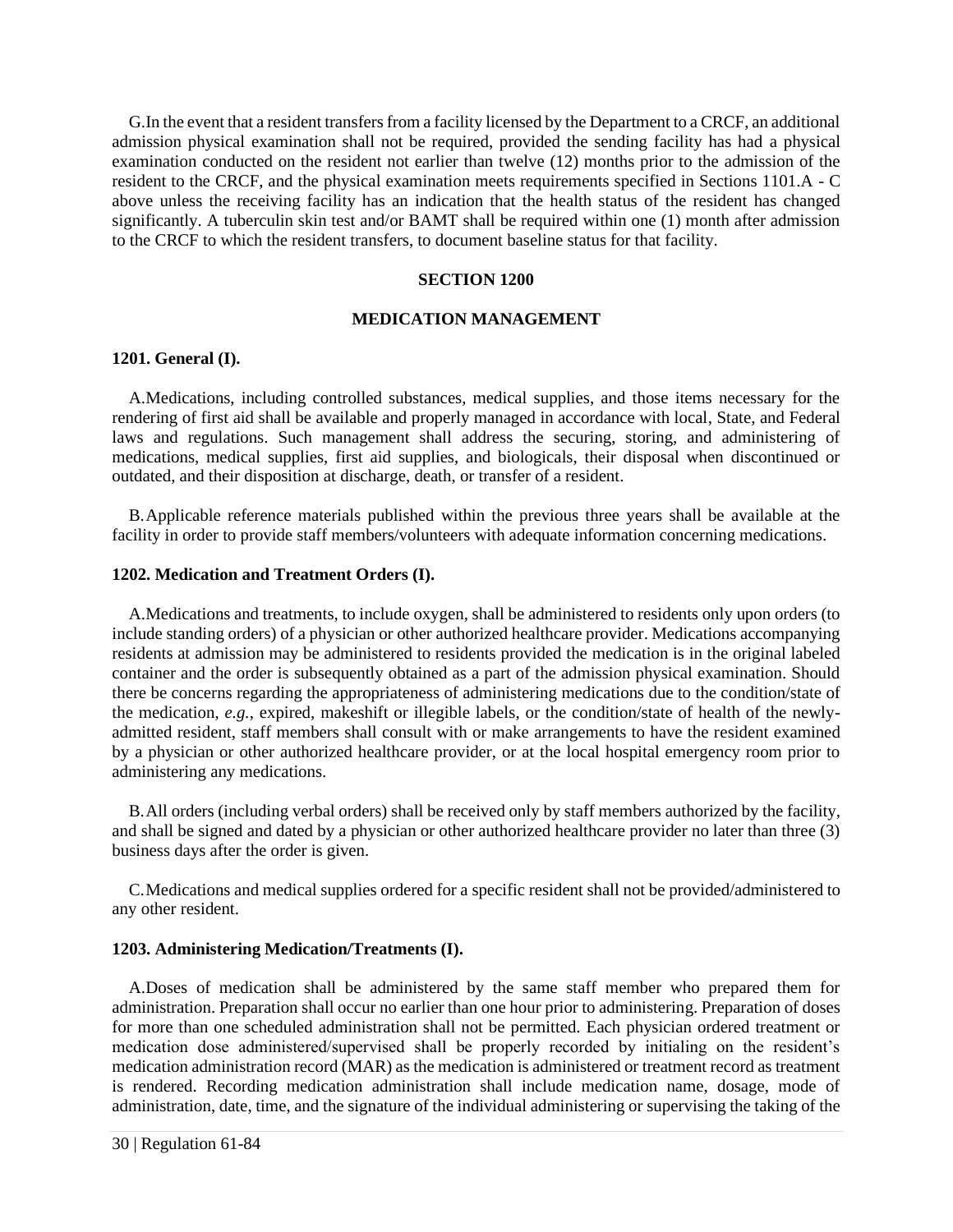medication. If the ordered dosage is to be given on a varying schedule, *e.g.*, "take two tablets the first day and one tablet every other day by mouth with noon meal," the number of tablets shall also be recorded. The treatment record shall document the type of treatment, date and time of treatment and signature of the individual administering treatment.

B.Facility staff members may administer routine medications, acting in a surrogate family role, provided these staff members have been trained to perform these tasks in the proper manner by individuals licensed to administer medications. Facility staff members may administer injections of medications only in instances where medications are required for diabetes and conditions associated with anaphylactic reactions under established medical protocol. A staff licensed nurse may administer influenza and vitamin B-12 injections and perform tuberculin skin tests. Although facility staff members may monitor blood sugar levels (provided s/he has been appropriately trained and the facility has received a "Certificate of Waiver" from Clinical Laboratories Improvement Amendments (CLIA)), the provision of sliding scale insulin injections by facility staff members is prohibited.

C.Self-administering of medications by a resident is permitted only:

1. Upon the specific written orders of the physician or other authorized healthcare provider, obtained on a semi-annual basis, or

2. The facility shall ascertain by resident demonstration to the staff and document, at least quarterly, that s/he remains capable of self-administering medications.

D.Facilities may elect not to permit self-administration.

E.When residents who are unable to self-administer medications leave the facility for an extended period of time, the proper amount of medications, along with dosage, mode, date, and time of administration, shall be given to a responsible person who will be in charge of the resident during his/her absence from the facility; these details shall be properly documented in the MAR. In these instances, the amount of medication needed for the designated period of time may be transferred to a prescription vial or bottle that is properly labeled.

F. At each shift change, there shall be a documented review of the MAR's by outgoing staff members with incoming staff members that shall include verification by outgoing staff members that they have properly administered medications in accordance with orders by a physician or other authorized healthcare provider, and have documented the administrations. Errors/omissions indicated on the MAR's shall be addressed and corrective action taken at that time.

# <span id="page-36-0"></span>**1204. Pharmacy Services (I).**

A.Any pharmacy within the facility shall be provided by or under the direction of a pharmacist in accordance with accepted professional principles and appropriate local, State, and Federal laws and regulations.

B.Facilities which maintain stocks of legend drugs and biologicals for dispensing to residents shall obtain and maintain a valid, current pharmacy permit from the S.C. Board of Pharmacy.

<span id="page-36-1"></span>C.Labeling of medications dispensed to residents shall be in compliance with local, State, and Federal laws and regulations, to include expiration date.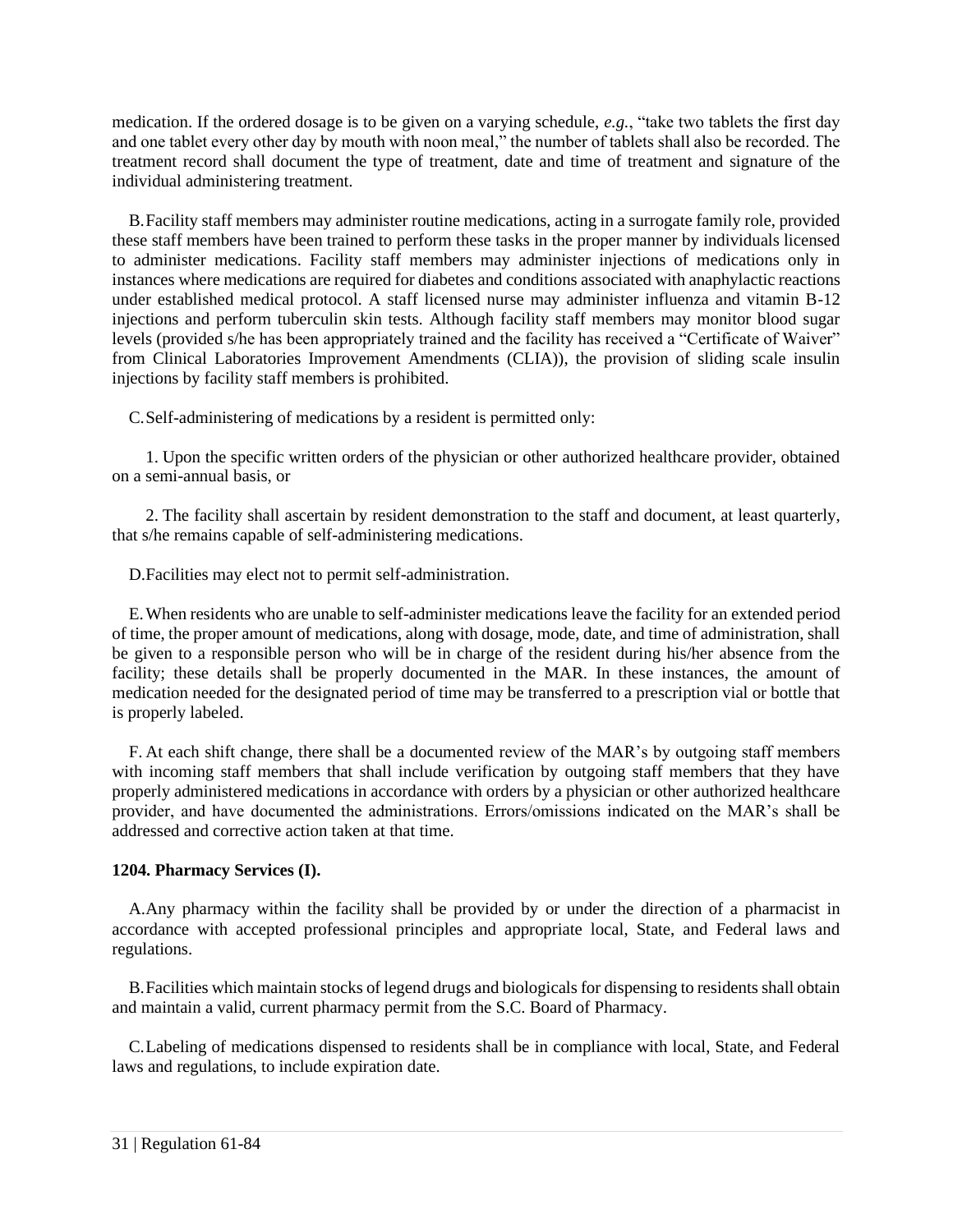#### **1205. Medication Containers (I).**

A.Medications for residents shall be obtained from a permitted pharmacy or prescriber on an individual prescription basis. These medications shall bear a label affixed to the container which reflects at least the following: name of pharmacy, name of resident, name of the prescribing physician or other authorized healthcare provider, date and prescription number, directions for use, and the name and dosage unit of the medication. The label shall be brought into accord with the directions of the physician or other authorized healthcare provider each time the prescription is refilled. Medication containers having soiled, damaged, incomplete, illegible, or makeshift labels shall be returned to the pharmacy for re-labeling or disposal. Residents may obtain their over-the- counter (OTC) medication from a pharmacy other than a pharmacy contracted with the facility.

B.Medications for each resident shall be kept in the original container(s) including unit dose systems; there shall be no transferring between containers (except in instances such as in Section 1203.E above), or opening blister packs to remove medications for destruction or adding new medications for administration, except under the direction of a pharmacist. In addition, for those facilities that utilize the unit dose system or multi-dose system, an on-site review of the medication program by a pharmacist shall be conducted on at least a quarterly basis to ensure the program has been properly implemented and maintained. For changes in dosage, the new packaging shall be available in the facility no later than the next administration time subsequent to the order.

C.If a physician or other authorized healthcare provider changes the dosage of a medication, a label, which does not obscure the original label, shall be attached to the container which indicates the new dosage, date, and prescriber's name. In lieu of this procedure, it is acceptable to attach a label to the container that states, "Directions changed; refer to MAR and physician or other authorized healthcare provider orders for current administration instructions." The new directions shall be communicated to the pharmacist upon receipt of the order.

#### <span id="page-37-0"></span>**1206. Medication Storage (I).**

A.Medications shall be properly stored and safeguarded to prevent access by unauthorized persons. Expired or discontinued medications shall not be stored with current medications. Storage areas shall be locked, and of sufficient size for clean and orderly storage. Storage areas shall not be located near sources of heat, humidity, or other hazards that may negatively impact medication effectiveness or shelf life. Medications requiring refrigeration shall be stored in a refrigerator at the temperature established by the U.S. Pharmacopeia (36-46 degrees F.). Medications requiring refrigeration shall be kept in a secured refrigerator used exclusively for medications, or in a secured manner in which medications are separated from other items kept in a refrigerator (e.g. Lock Box). All refrigerators storing medications shall have accurate thermometers (within plus or minus 2 degrees).

B.Medications shall be stored:

1. Separately from poisonous substances or body fluids;

2. In a manner which provides for separation between topical and oral medications, and which provides for separation of each individual resident's medication.

C.A facility shall maintain records of receipt, administration and disposition of all controlled substances in sufficient detail to enable an accurate reconciliation including: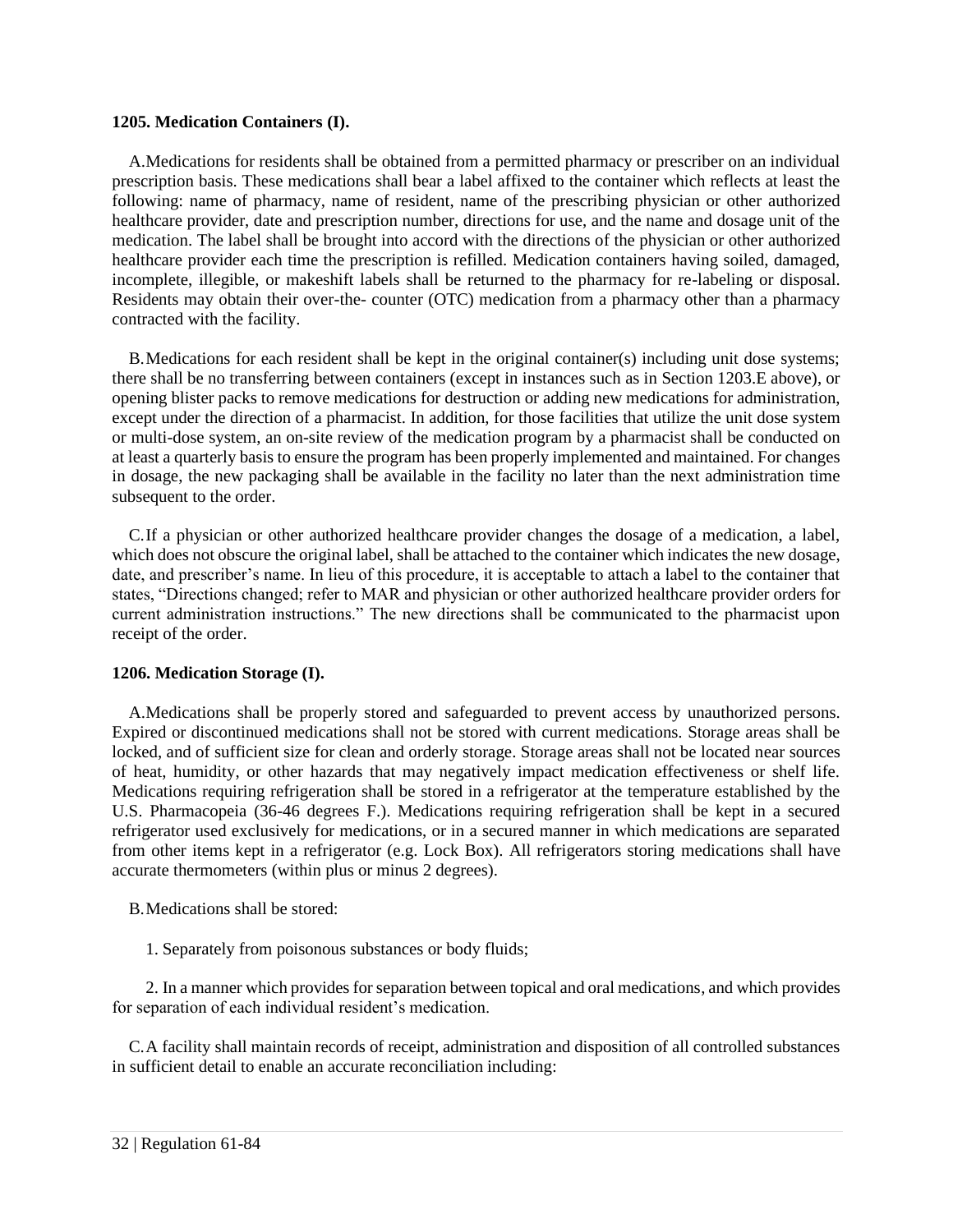1. Separate control sheets on any controlled substances. This record shall contain the following information: date, time administered, name of resident, dose, signature of individual administering, name of physician or other legally authorized healthcare provider ordering the medication; and

2. At each shift change, a documented review of the control sheets by outgoing staff members with incoming staff members including verification by outgoing staff members indicating they have properly administered medications in accordance with orders by a physician or other authorized healthcare provider, and have documented the administrations. Errors/omissions indicated on the control sheets shall be addressed and corrective action taken at that time.

D.Unless the facility has a permitted pharmacy, legend medications shall not be stored except those specifically prescribed for individual residents. Nonlegend medications that can be obtained without a prescription may be retained and labeled as stock in the facility for administration as ordered by a physician or other authorized healthcare provider.

E.The medications prescribed for a resident shall be protected from use by any other individuals. For those residents who have been authorized by a physician or other authorized healthcare provider to selfadminister medications, such medications may be kept on the resident's person, i.e., a pocketbook, pocket, or any other method that would enable the resident to control the items.

F. No medication shall be left in a resident's room unless the facility provides an individual cabinet/compartment which is kept locked in the room of each resident who has been authorized in writing to self-administer by a physician or other authorized healthcare provider. In lieu of a locked cabinet/ compartment, storage of medications shall be permitted in a resident room which can be locked, provided the room is licensed for one bed; medications are not accessible by unauthorized persons; the room is kept locked when the resident is not in the room; the medications are not controlled substances and all other requirements of this section are met.

G.During nighttime hours in resident rooms, only medications which a physician or other authorized healthcare provider has ordered in writing for emergency/immediate use, e.g., nitroglycerin or inhalers, may be kept unlocked in or upon a cabinet or bedside table, and only when the resident to whom that medication belongs is present in the room.

# <span id="page-38-0"></span>**1207. Disposition of Medications (I).**

A.Upon discharge of a resident, the facility shall release unused medications to the resident, family member, or responsible party, as appropriate, and shall document the release with the signature of the person receiving the unused medications unless specifically prohibited by the attending physician or other authorized healthcare provider.

B.Residents' medications shall be destroyed by the facility administrator or his/her designee when:

1. Medication has deteriorated or exceeded its expiration date;

2. Unused portions remain due to death or discharge of the resident, or discontinuance of the medication (may also be returned to the dispensing pharmacy). Medication that has been discontinued by order may be stored for a period not to exceed thirty (30) days provided they are stored separately from current medications.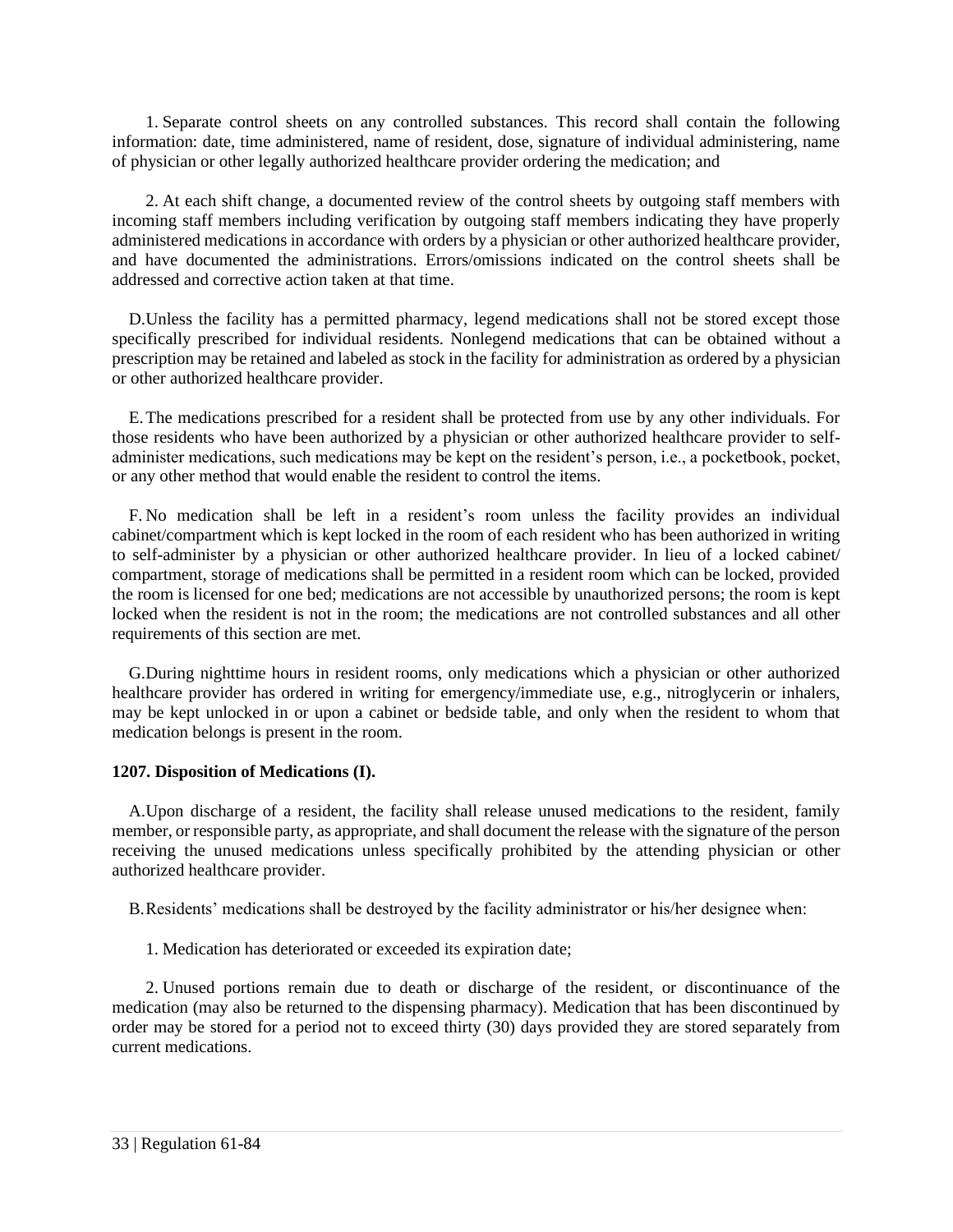C.The destruction of medication shall be witnessed by the administrator or his/her designee, the mode of destruction indicated, and these steps documented. Destruction records shall be retained by the facility for a period of two (2) years.

<span id="page-39-0"></span>D.The destruction of controlled substances shall be accomplished only by the administrator or his or her designee and witnessed by the administrator or his or her designee and a staff member trained by individuals licensed to administer medications.

# **SECTION 1300**

# **MEAL SERVICE**

# <span id="page-39-1"></span>**1301. General (II).**

A.All facilities that prepare food on-site shall be approved by the Department, and shall be regulated, inspected, and graded pursuant to R.61-25. Facilities preparing food on-site and licensed for 16 beds or more subsequent to the promulgation of these regulations shall have kitchen equipment which meets the requirement of R.61-25. Existing facilities with 16 licensed beds or more may continue to operate with equipment currently in use; however, only certified/classified equipment shall be used when replacements are necessary. Those facilities with 15 beds or less shall be regulated pursuant to R.61-25 with certain exceptions in regard to food equipment (may utilize non-certified/non-classified food equipment).

**EXCEPTION**: In facilities with five beds or less, in lieu of a three-compartment sink, a non- certified/nonclassified dishwasher may be used to wash equipment/utensils, provided the facility is equipped with at least a two-compartment sink used to sanitize and adequately air dry equipment/utensils. In facilities with 10 beds or less and licensed prior to May 24, 1991, as CRCF's, in which a two compartment sink serves to wash kitchen equipment/utensils, the facility shall provide an additional container of adequate length, width, and depth to completely immerse all equipment/utensils, for final sanitation. Non-certified/nonclassified dishwashers may be utilized in facilities licensed with 10 beds or less prior to May 24, 1991, provided they are approved by the Department.

B.When meals are catered to a facility, such meals shall be obtained from a food service establishment graded by the Department, pursuant to R.61-25, and there shall be a written executed contract with the food service establishment.

C.If food is prepared at a central kitchen and delivered to separate facilities or separate buildings and/or floors of the same facility, provisions shall be made and approved by the Department for proper maintenance of food temperatures and a sanitary mode of transportation.

D.Food shall be palatable, properly prepared, and sufficient in quantity and quality to meet the daily nutritional needs of the residents in accordance with written dietary policies and procedures. Efforts shall be made to accommodate the religious, cultural, and ethnic preferences of each individual resident and consider variations of eating habits, unless the orders of a physician or other authorized healthcare provider contraindicate.

<span id="page-39-2"></span>E.Liquid or powder soap dispensers and sanitary paper towels shall be available at each food service handwash lavatory. Alcohol-based waterless hand sanitizers shall not be used in lieu of liquid or powder soap.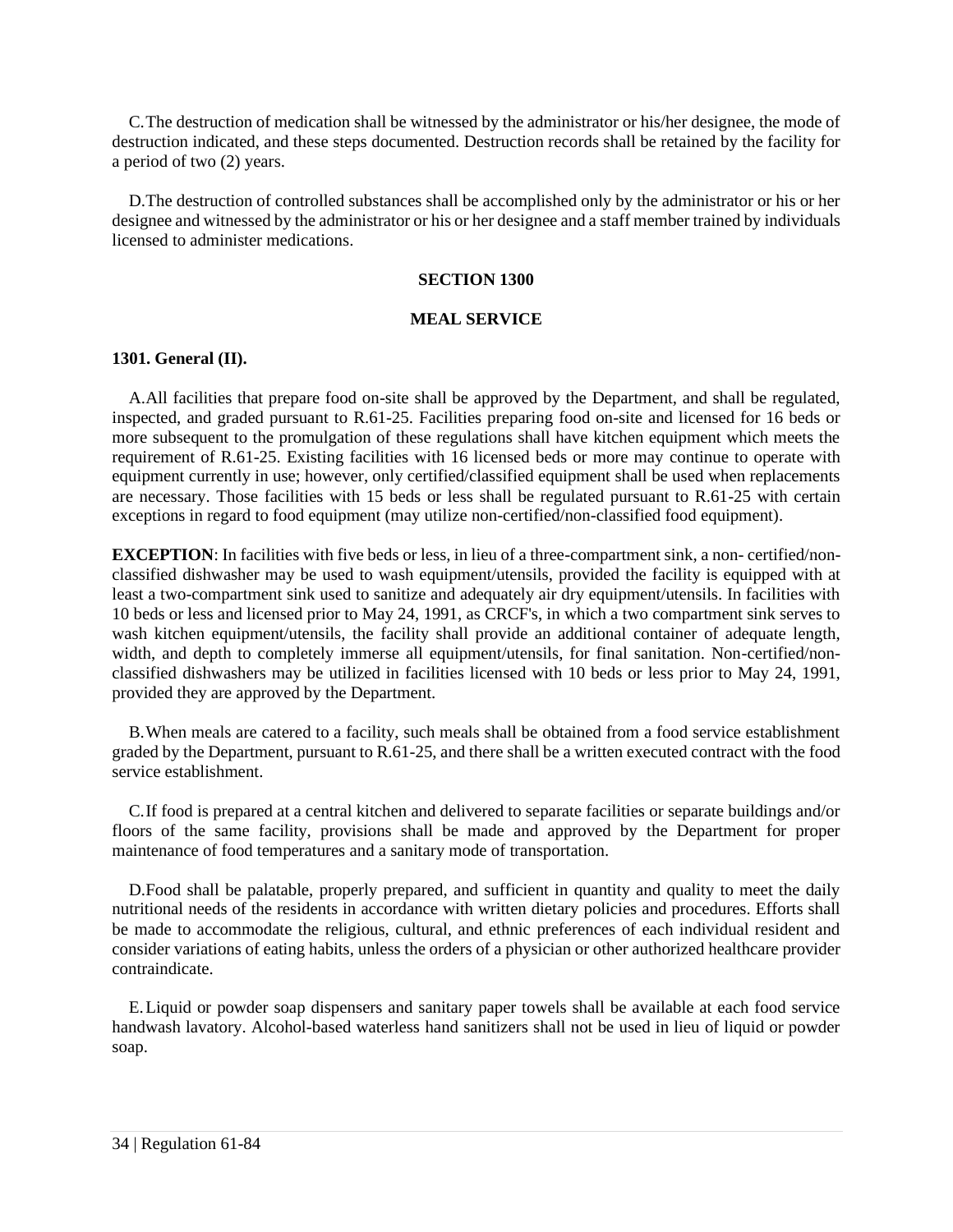#### **1302. Food and Food Storage.**

A.Home canned food usage shall be prohibited. (I)

B.At least a one-week supply of staple foods and a two-day supply of perishable foods shall be maintained on the premises. Supplies shall be appropriate to meet the requirements of the menu and special or therapeutic diets. (II)

# <span id="page-40-0"></span>**1303. Meals and Services.**

A.All facilities shall provide dietary services to meet the daily nutritional needs of the residents in accordance with the recommended dietary allowances of the Food and Nutrition Board of the National Research Council, National Academy of Sciences. (I)

B.The dining area shall provide a congenial and relaxed environment. Table service shall be planned in an attractive and colorful manner for each meal and shall include full place settings with napkins, tablecloths or place-mats, and nondisposable forks, spoons, knives, drink containers, plates, and other eating utensils/containers as needed.

C.A minimum of three nutritionally-adequate meals, in accordance with Section 1303.A above, in each 24-hour period, shall be provided for each resident unless otherwise directed by the resident's physician or other authorized healthcare provider. Not more than 14 hours shall elapse between the serving of the evening meal and breakfast the following day. (II)

D.Special attention shall be given to preparation and prompt serving in order to maintain correct food temperatures for serving at the table or resident room (tray service). (II)

E.The same foods shall not be repetitively served during each seven-day period except to honor specific, individual resident requests.

F. Specific times for serving meals shall be established, documented on a posted menu, and followed.

G.Suitable food and snacks shall be available and offered between meals at no additional cost to the residents. (II)

H.Residents shall be encouraged to eat in the dining room at mealtime. Tray service shall be permitted when the resident is medically unable to access the dining area for meals, or if the facility has received written notice from the resident/responsible party of a preference to receive tray service, in which case it may be provided on an occasional basis unless otherwise indicated in the facility's policies and procedures. Under no circumstances, may staff members utilize tray service for their own convenience. (II)

# <span id="page-40-1"></span>**1304. Meal Service Personnel (II).**

A.Sufficient staff members/volunteers shall be available to serve food and to provide individual attention and assistance, as needed.

B.Dietary services shall be organized with established lines of accountability and clearly defined job assignments for those engaged in food preparation and serving. There shall be trained staff members/ volunteers to supervise the preparation and serving of the proper diet to the residents including having sufficient knowledge of food values in order to make appropriate substitutions when necessary. The facility shall not permit residents to engage in food preparation.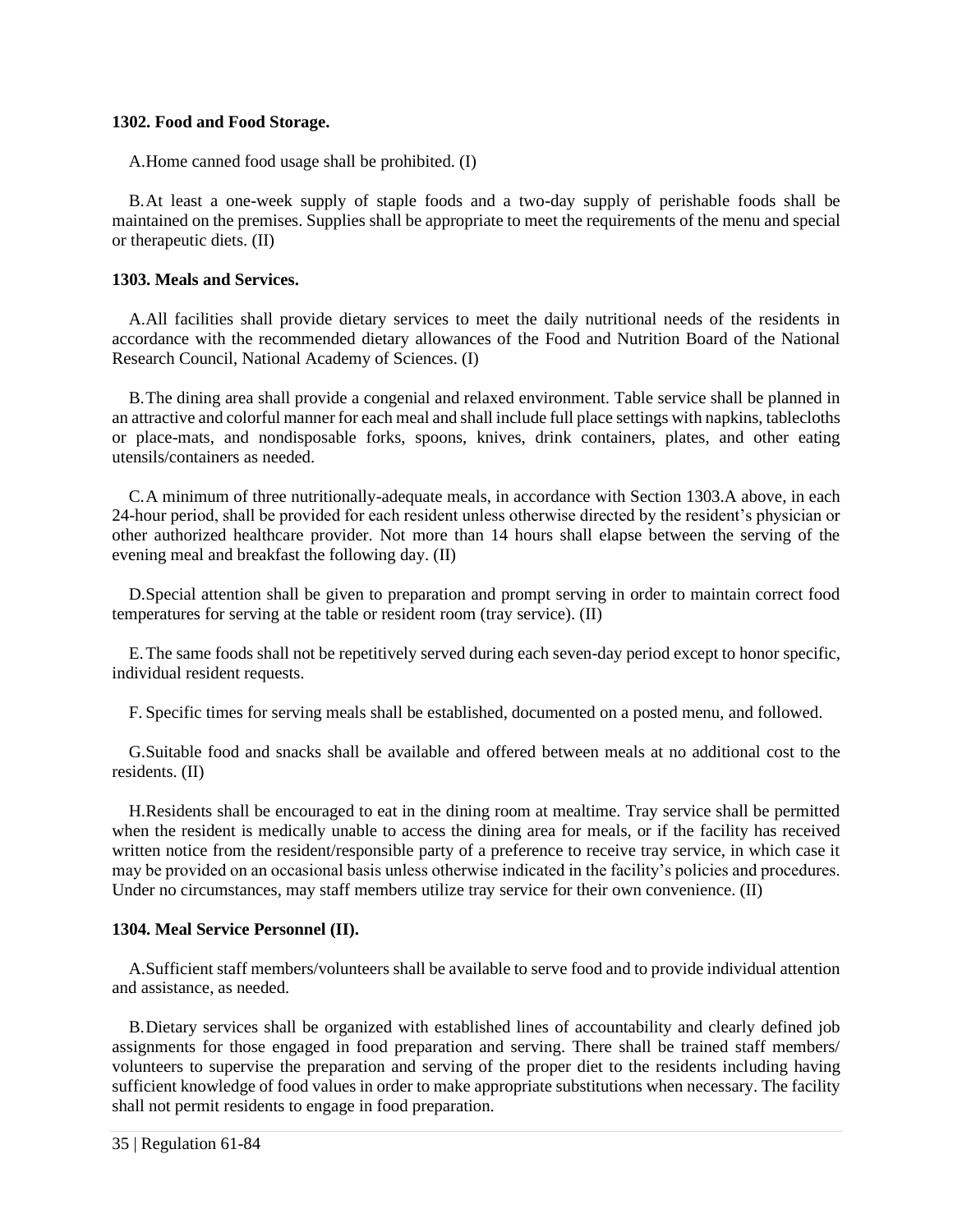**EXCEPTION:** A resident may engage in food preparation provided the following criteria are met:

1. Approval to engage in food preparation by a physician or other authorized medical authority;

2. The ICP of the resident has indicated food preparation as suitable/beneficial to the resident;

3. The resident is directly supervised by staff members/volunteers (must be in the kitchen with the resident);

4. Preparing food must be part of an organized program in which daily living skills are being taught;

5. The utilization of residents for preparing food is not a substitute for staff members/volunteers.

# <span id="page-41-0"></span>**1305. Diets.**

A.If the facility accepts or retains residents in need of medically-prescribed special diets, the menus for such diets shall be planned by a professionally-qualified dietitian or shall be reviewed and approved by a physician or other authorized healthcare provider. The facility shall maintain documentation that each of these menus has been planned by a dietitian, a physician or other authorized healthcare provider. At a minimum, documentation for each resident's special diet menu shall include the signature of the dietitian, the physician or other authorized healthcare provider, his/her title, and the date he/she signed the menu. The facility shall maintain staff capable of the preparation/serving of any special diet, *e.g.*, low-sodium, low-fat, 1200-calorie, diabetic diet. Facility staff preparing a resident's special diet shall be knowledgeable of the procedure to prepare each special diet. The preparation of any resident's special diet shall follow the written guidance provided by a registered dietitian, physician, or other authorized healthcare provider authorizing the resident's special diet. For each resident receiving a special diet, this written guidance shall be documented in the resident's record. (I)

B.If special diets are required, the necessary equipment for preparation of those diets shall be available and utilized.

C.A diet manual published within the previous five years shall be available and shall address at minimum:

- 1. Food sources and food quality;
- 2. Food protection storage, preparation and service;
- 3. Food worker health and cleanliness;

4. Recommended dietary allowances of the Food and Nutrition Board of the National Research Council, National Academy of Sciences food serving recommendations;

5. General menu planning;

<span id="page-41-1"></span>6. Menu planning appropriate to special needs, e.g., diabetic, low-salt, low-cholesterol, or other diets appropriate for the elderly and/or infirmed.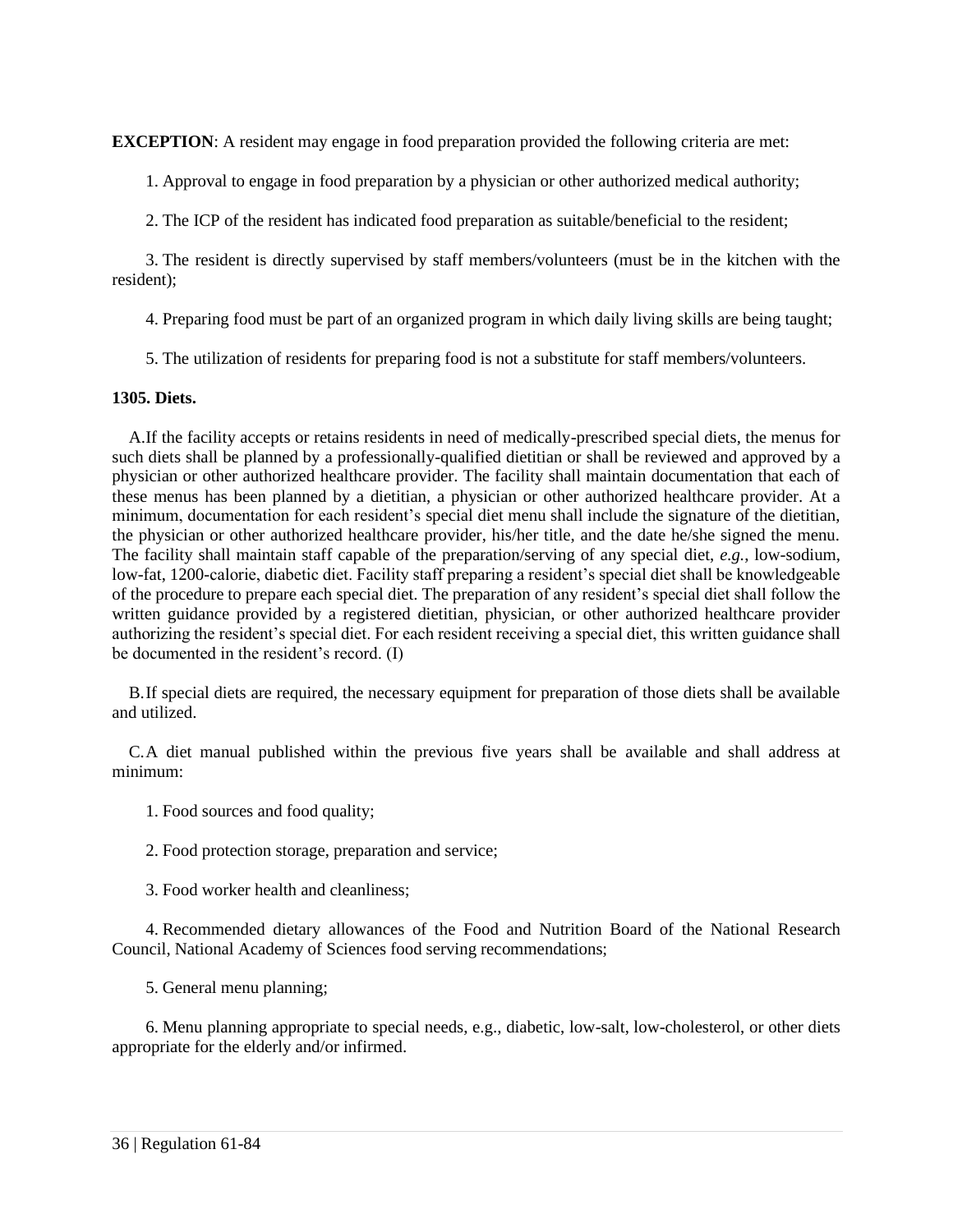#### **1306. Menus.**

A.Menus shall be planned and written at a minimum of one week in advance and dated as served. The current week's menu, including routine and special diets and any substitutions or changes made, shall be readily available and posted in one or more conspicuous places in a public area. All substitutions made on the master menu shall be recorded in writing. Cycled menus shall be rotated so that the same weekly menu is not duplicated for at least a period of three weeks.

B.Records of menus as served shall be maintained for at least 30 days.

# <span id="page-42-0"></span>**1307. Ice and Drinking Water (II).**

A.Ice from a water system that is in accordance with R.61-58, shall be available and precautions taken to prevent contamination. The ice scoop shall be stored in a sanitary manner outside of the ice container.

B.Potable drinking water shall be available and accessible to residents at all times.

C.The usage of common cups shall be prohibited.

<span id="page-42-1"></span>D.Ice delivered to resident areas in bulk shall be in nonporous, covered containers that shall be cleaned after each use.

# **SECTION 1400**

# **EMERGENCY PROCEDURES/DISASTER PREPAREDNESS**

# <span id="page-42-2"></span>**1401. Disaster Preparedness (II).**

A.All facilities shall develop, by contact and consultation with their county emergency preparedness agency, a suitable written plan for actions to be taken in the event of a disaster and/or emergency evacuation and implement the written plan for actions at the time of need. Prior to initial licensing of a facility, the completed plan shall be submitted to the Department for review. Additionally, in instances where there are applications for increases in licensed bed capacity, the emergency and disaster evacuation plan shall be updated to reflect the proposed new total licensed bed capacity. All staff members and volunteers shall be made familiar with this plan and instructed as to any required actions. A copy of the emergency and disaster evacuation plan shall be available for inspection by the resident and/or responsible party upon request. The emergency and disaster evacuation plan shall be reviewed and updated annually, as appropriate. Staff members shall rehearse the emergency and disaster evacuation plan at least annually and shall not require resident participation.

B.The disaster/emergency evacuation plan shall include, but not be limited to:

- 1. A sheltering plan to include:
	- a. The licensed bed capacity and average occupancy rate;

b. Name, address and phone number of the sheltering facility(ies) to which the residents will be relocated during a disaster;

c. A letter of agreement signed by an authorized representative of each sheltering facility which shall include: the number of relocated residents that can be accommodated; sleeping, feeding, and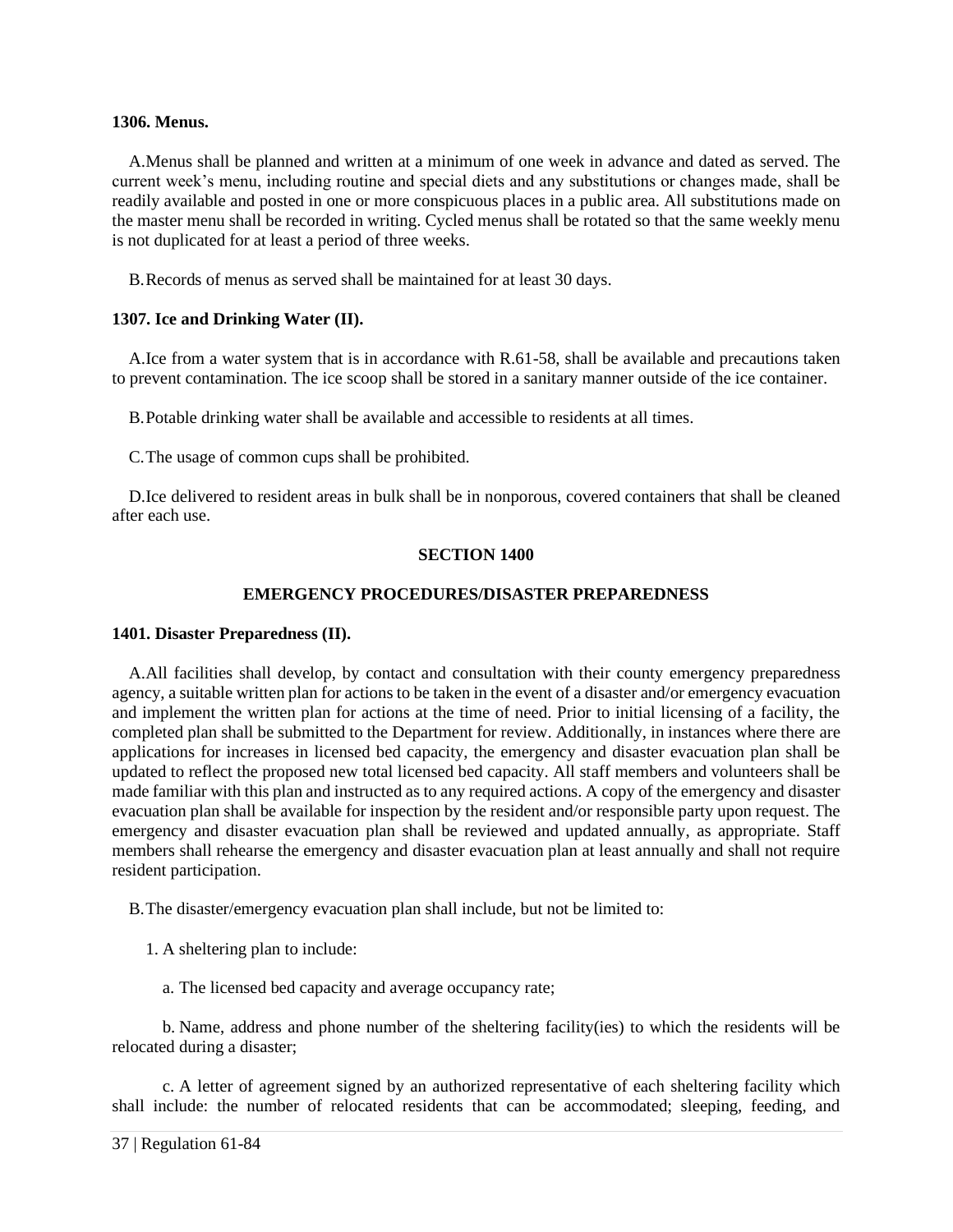medication plans for the relocated residents; and provisions for accommodating relocated staff members/volunteers. The letter shall be updated with the sheltering facility at least every three (3) years and whenever significant changes occur. For those facilities located in Beaufort, Charleston, Colleton, Horry, Jasper, and Georgetown counties, at least one (1) sheltering facility shall be located in a county other than these counties.

2. A transportation plan, to include agreements with entities for relocating residents, which addresses:

- a. Number and type of vehicles required;
- b. How and when the vehicles are to be obtained;
- c. Who (by name or organization) will provide drivers;

d. Procedures for providing appropriate medical support, food, water, and medications during transportation and relocation based on the needs and number of the residents;

e. Estimated time to accomplish the relocation;

f. Primary and secondary routes to be taken to the sheltering facility.

3. A staffing plan for the relocated residents, to include:

a. How care will be provided to the relocated residents, including the number and type of staff members that will accompany residents who are relocated;

b. Prearranged transportation arrangements to ensure staff members are relocated to the sheltering facility;

c. Co-signed statement by an authorized representative of the sheltering facility if staffing is to be provided by the sheltering facility.

# <span id="page-43-0"></span>**1402. Emergency Call Numbers.**

Emergency call data shall be posted in a conspicuous place and shall include at least the telephone numbers of fire and police departments, ambulance service, and the poison control center. Other emergency call information shall be available, to include the names, addresses, and telephone numbers of staff members/volunteers to be notified in case of emergency.

# <span id="page-43-1"></span>**1403. Continuity of Essential Services (II).**

<span id="page-43-2"></span>There shall be a written plan to be implemented to assure the continuation of essential resident support services for such reasons as power outage, water shortage, or in the event of the absence from work of any portion of the workforce resulting from inclement weather or other causes.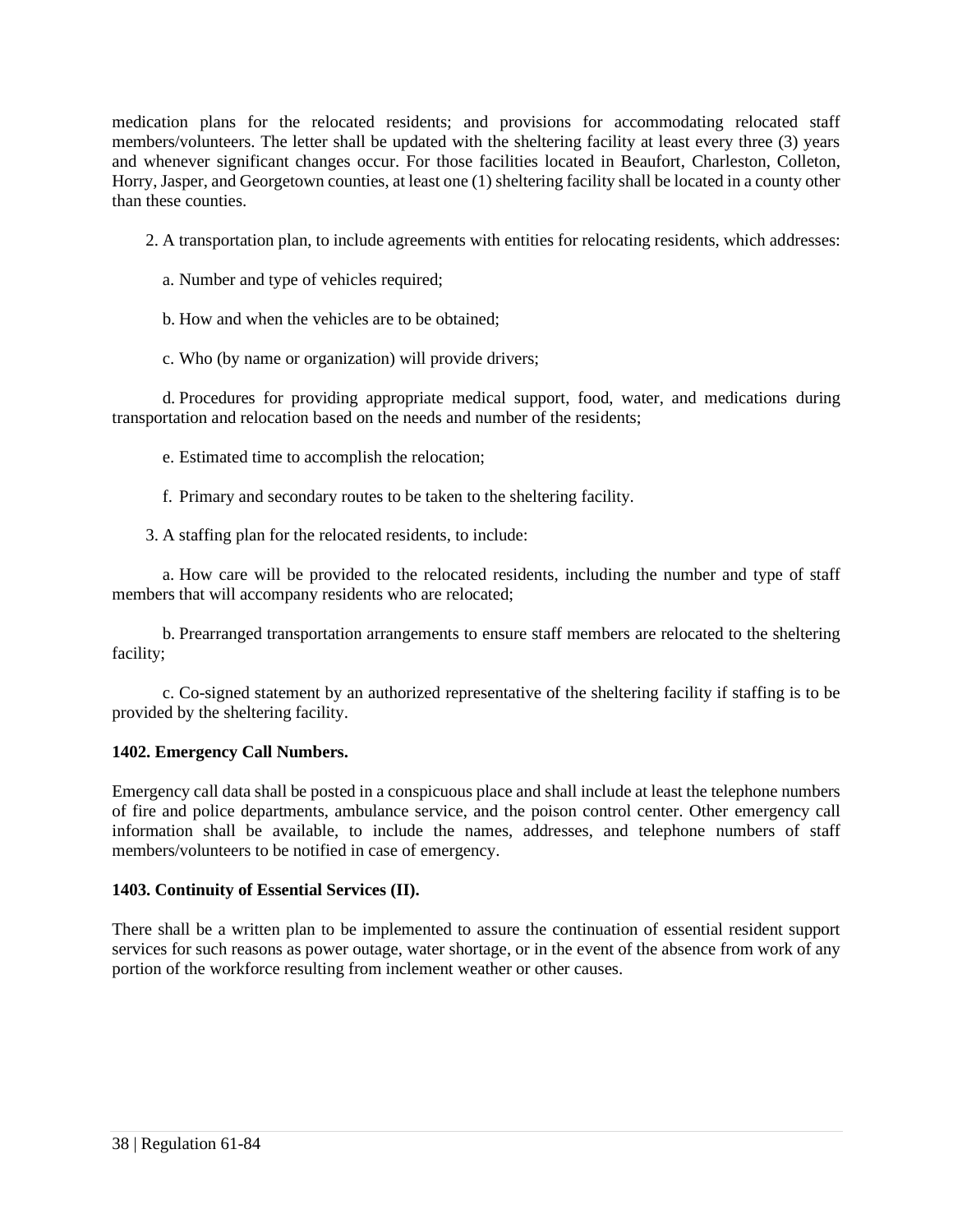#### **SECTION 1500**

#### **FIRE PREVENTION**

# <span id="page-44-0"></span>**1501. Arrangements for Fire Department Response/Protection (I).**

A.Each facility shall develop, in coordination with its supporting fire department and/or disaster preparedness agency, suitable written plans for actions to be taken in the event of fire, i.e., fire plan and evacuation plan.

B.Facilities located outside of a service area or range of a public fire department shall arrange for the nearest fire department to respond in case of fire by written agreement with that fire department. A copy of the agreement shall be kept on file in the facility and a copy shall be forwarded to the Department. If the agreement is changed, a copy shall be forwarded to the Department.

# <span id="page-44-1"></span>**1502. Tests and Inspections (I).**

Fire protection and suppression systems shall be maintained and tested in accordance with the provisions of the codes officially adopted by the South Carolina Building Codes Council and the South Carolina State Fire Marshal applicable to community residential care facilities.

# <span id="page-44-2"></span>**1503. Fire Response Training (I).**

A.Fire response training shall address at a minimum, the following:

- 1. Fire plan, including the training of staff members/volunteers;
- 2. Reporting a fire;
- 3. Use of the fire alarm system, if applicable;
- 4. Location and use of fire-fighting equipment;
- 5. Methods of fire containment;
- 6. Specific responsibilities, tasks, or duties of each individual.

B.A plan for the evacuation of residents, staff members, and visitors, to include evacuation routes and procedures, in case of fire or other emergencies, shall be established and posted in conspicuous public areas throughout the facility.

C.All residents capable of assisting in their evacuation shall be trained in the proper actions to take in the event of a fire, *e.g.*, actions to take if the primary escape route is blocked.

D.Residents shall be made familiar with the fire plan and evacuation plan upon admission and a copy of the evacuation floor diagram shall be provided to each resident and/or the resident's responsible party.

#### <span id="page-44-3"></span>**1504. Fire Drills (I).**

A.An unannounced fire drill shall be conducted at least quarterly for all shifts. Each staff member/volunteer shall participate in a fire drill at least once each year. Records of drills shall be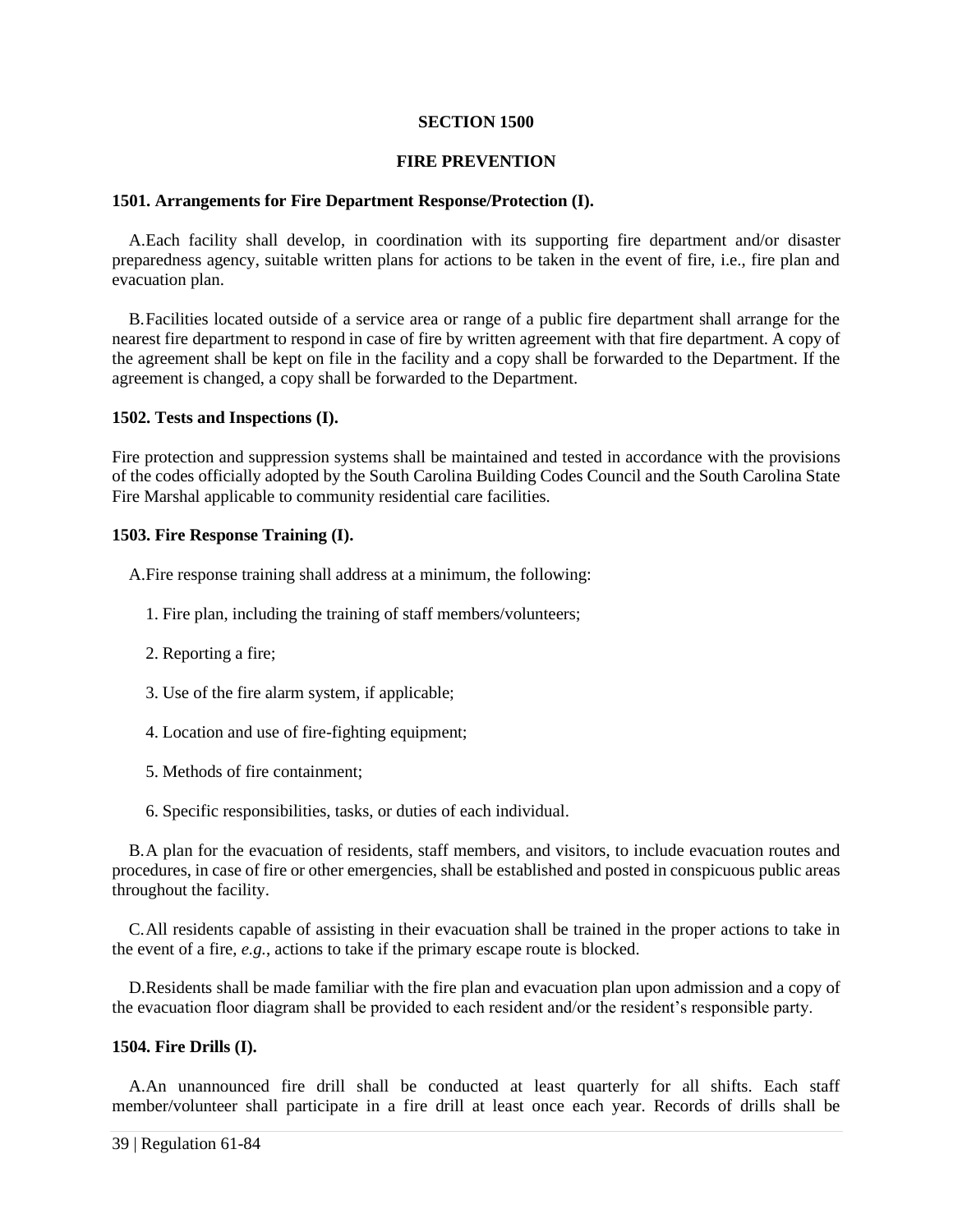maintained at the facility, indicating the date, time, shift, description, and evaluation of the drill, and the names of staff members/volunteers and residents directly involved in responding to the drill. If fire drill requirements are mandated by statute or regulation, then provisions of the statute or regulation shall be complied with and shall supersede the provisions of Section 1504.

B.Drills shall be designed and conducted in consideration of and reflecting the content of the fire response training described in Section 1503 above.

C.All residents shall participate in fire drills. In instances when a resident refuses to participate in a drill, efforts shall be made to encourage participation, e.g., counseling, implementation of incentives rewarding residents for participation, specific staff/volunteer to resident assignments to promote resident participation. Continued refusal may necessitate implementation of the discharge planning process to place the resident in a setting more appropriate to their needs and abilities.

<span id="page-45-0"></span>D.In conducting fire drills, all residents shall evacuate to the outside of the building to a selected assembly point; drills shall be designed to ensure that residents attain the experience of exiting through all exits.

#### **SECTION 1600**

# **MAINTENANCE**

#### <span id="page-45-1"></span>**1601. General (II).**

The facility shall keep all equipment and building components (*e.g.*, doors, windows, lighting fixtures, plumbing fixtures) in good repair and operating condition. The facility shall document preventive maintenance. The facility shall comply with the provisions of the codes officially adopted by the South Carolina Building Codes Council and the South Carolina State Fire Marshal applicable to community residential care facilities.

#### **SECTION 1700**

#### **INFECTION CONTROL AND ENVIRONMENT**

#### <span id="page-45-3"></span><span id="page-45-2"></span>**1701. Staff Practices (I).**

Staff/volunteer practices shall promote conditions that prevent the spread of infectious, contagious, or communicable diseases and provide for the proper disposal of toxic and hazardous substances. These preventive measures/practices shall be in compliance with applicable guidelines of the *Blood borne Pathogens Standard of the Occupational Safety and Health Act (OSHA) of 1970*; the Centers for Disease Control and Prevention (CDC); and R.61-105; and other applicable Federal, State, and local laws and regulations.

#### <span id="page-45-4"></span>**1702. Tuberculin Skin Testing (I).**

A.Tuberculin skin testing is a diagnostic tool for detecting *M. tuberculosis* infection. A small dose (0.1 mil) of purified protein derivative (PPD) tuberculin is injected just beneath the surface of the skin (by the intradermal Mantoux method), and the area is examined for induration (hard, dense, raised area at the site of the TST administration) forty-eight to seventy-two (48 to 72) hours after the injection (but positive reactions can still be measurable up to a week after administering the TST). The size of the indurated area is measured with a millimeter ruler and the reading is recorded in millimeters, including zero (0) mm to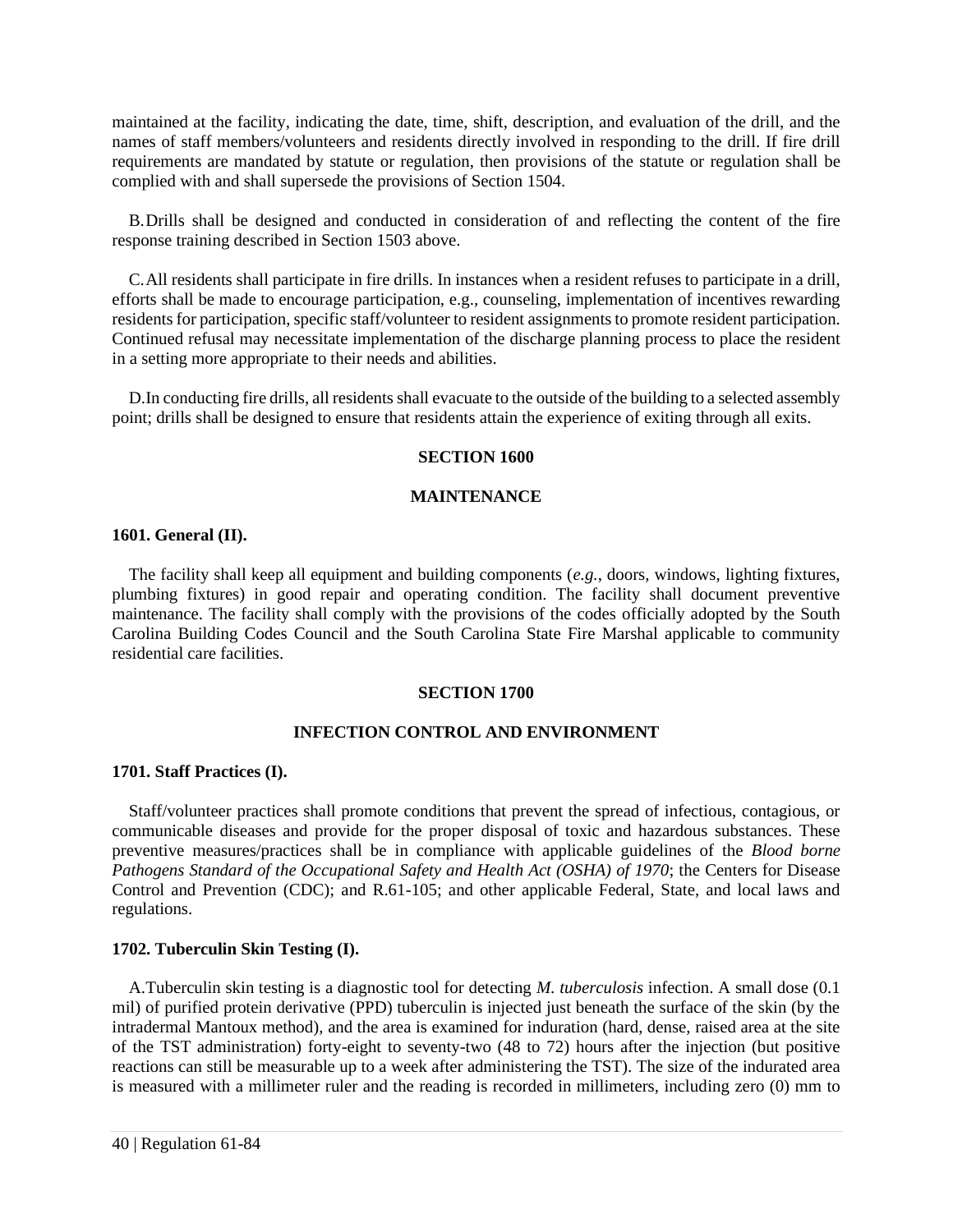represent no induration. Redness/erythema is insignificant and is not measured or recorded. Authorized healthcare providers are permitted to perform tuberculin skin testing and symptom screening.

B.All facilities shall conduct an annual tuberculosis risk assessment (See Section 101.BBB) in accordance with CDC guidelines (See Section 102.B.16) to determine the appropriateness and frequency of tuberculosis screening and other tuberculosis related measures to be taken.

C.The risk classification, *i.e.*, low risk, medium risk, shall be used as part of the risk assessment to determine the need for an ongoing TB screening program for staff/direct care volunteers and residents and the frequency of screening. A risk classification shall be determined for the entire facility. In certain settings, *e.g.*, healthcare organizations that encompass multiple sites or types of services, specific areas defined by geography, functional units, patient population, job type, or location within the setting may have separate risk classifications.

D.Staff/Direct Care Volunteers/Private Sitters Tuberculin Skin Testing

1. Tuberculosis Status. Prior to date of hire or initial resident contact, the tuberculosis status of staff/direct care volunteer/private sitters shall be determined in the following manner in accordance with the applicable risk classification:

2. Low Risk:

a. Baseline two-step Tuberculin Skin Test (TST) or a single Blood Assay for *Mycobacterium tuberculosis* (BAMT): All staff/direct care volunteers/private sitters (within three (3) months prior to contact with residents) unless there is a documented TST or a BAMT result during the previous twelve (12) months. If a newly employed staff/direct care volunteer or private sitter has had a documented negative TST or a BAMT result within the previous twelve (12) months, a single TST (or the single BAMT) can be administered and read to serve as the baseline prior to resident contact.

b. Periodic TST or BAMT is not required.

c. Post-exposure TST or a BAMT for staff/direct care volunteers upon unprotected exposure to *M. tuberculosis*: Perform a contact investigation when unprotected exposure is identified. Administer one (1) TST or a BAMT as soon as possible to all staff who have had unprotected exposure to an infectious TB case/suspect. If the TST or the BAMT result is negative, administer another TST or a BAMT eight to ten (8 to 10) weeks after that exposure to *M. tuberculosis* ended.

d. Post-exposure TST or a BAMT for private sitters upon unprotected exposure to *M. tuberculosis*: Written evidence of a contact investigation when unprotected exposure is identified shall be provided to the facility administrator. The private sitter shall provide documentation of a completed single TST or a BAMT prior to resident contact. If the TST or BAMT result is negative, the private sitter shall provide written evidence of an additional TST or BAMT eight to ten (8 to 10) weeks after that exposure to M. tuberculosis ended. (CDC: Guidelines for Preventing the Transmission of Mycobacterium tuberculosis in Health-Care Settings, December 30, 2005).

e. Baseline positive with or without documentation of treatment for latent TB infection (LTBI) (See Section 101.BB) or TB disease shall have a symptoms screen prior to employment and annually thereafter.

f. Upon hire, staff/direct care volunteers/private sitters with a newly positive test result for *M. tuberculosis* infection (*i.e.*, TST or BAMT) or signs or symptoms of tuberculosis, *e.g.*, cough, weight loss, night sweats, fever, shall have a chest radiograph performed immediately to exclude TB disease (or evaluate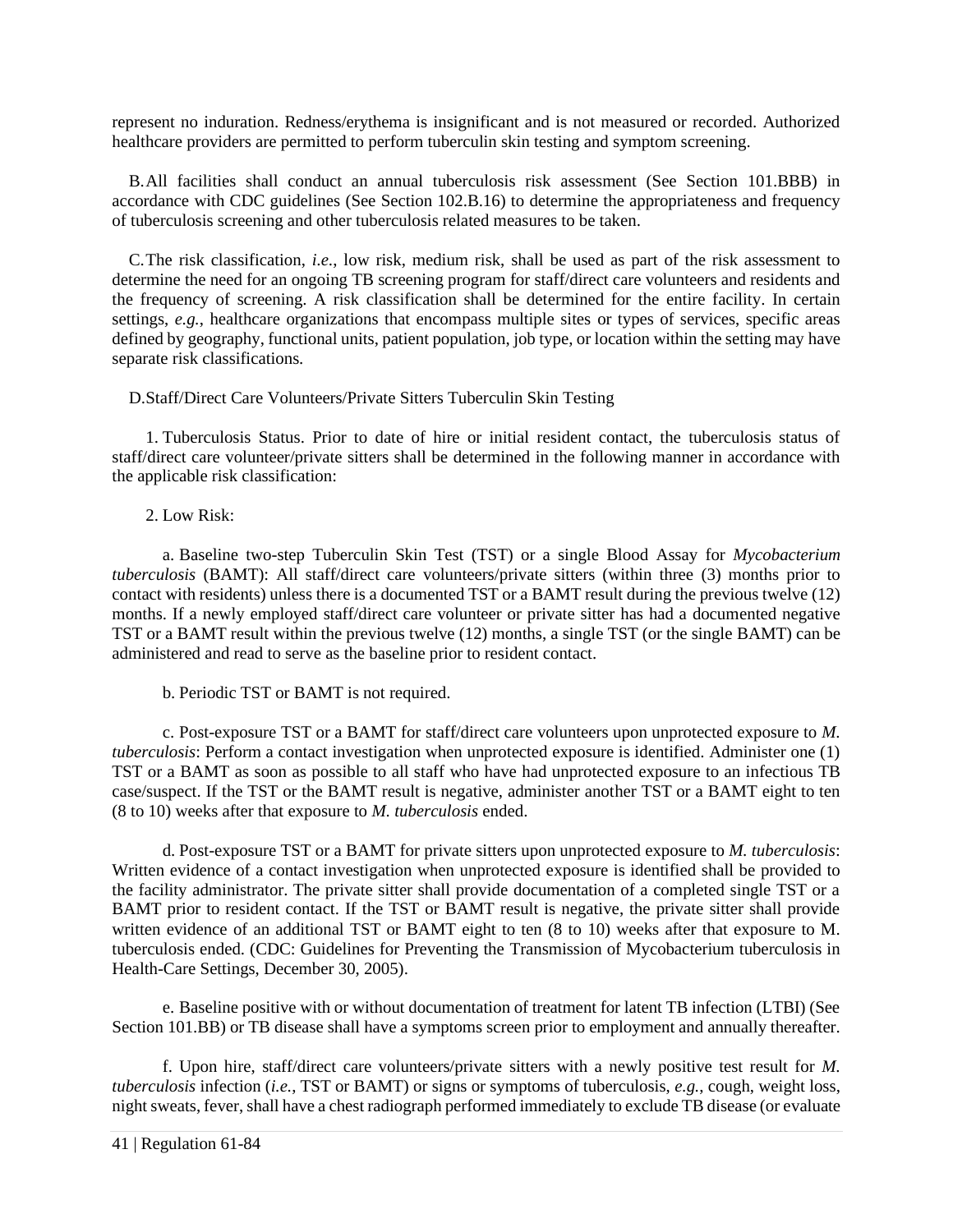an interpretable copy taken within the previous three (3) months). Repeat radiographs are not needed unless symptoms or signs of TB disease develop or unless recommended by a physician. These staff members/direct care volunteers/private sitters will be evaluated for the need for treatment of TB disease or latent TB infection (LTBI) and will be encouraged to follow the recommendations made by a physician with TB expertise (*i.e.*, the Department's TB Control program).

# 3. Medium Risk:

a. Baseline two-step TST or a single BAMT: All staff/direct care volunteers/private sitters (within three (3) months prior to contact with residents) unless there is a documented TST or a BAMT result during the previous twelve (12) months. If a newly employed staff/direct care volunteer/private sitter has had a documented negative TST or a BAMT result within the previous twelve (12) months, a single TST (or the single BAMT) can be administered to serve as the baseline prior to resident contact.

b. Periodic testing (with TST or BAMT): Annually, of all staff/direct care volunteers who have risk of TB exposure and who have previous documented negative results. Instead of participating in periodic testing, staff/direct care volunteers with documented TB infection (positive TST or BAMT) shall receive a symptom screen annually. This screen shall be accomplished by educating the staff/direct care volunteers who have documented TB infection about symptoms of TB disease (including the staff's and/or direct care volunteers' responses concerning symptoms of TB disease), documenting the questioning of the staff/direct care volunteers about the presence of symptoms of TB disease, and instructing the staff/direct care volunteers to report any such symptoms immediately to the administrator. Treatment for latent TB infection (LTBI) shall be considered in accordance with CDC and Department guidelines and, if recommended, treatment completion shall be encouraged.

c. Periodic testing (with TST or BAMT): Annually, of all private sitters who have risk of TB exposure and who have previous documented negative results. Instead of participating in periodic testing, private sitters with documented TB infection (positive TST or BAMT) shall provide the facility with written evidence of a symptom screen annually. Documentation of education about symptoms of TB disease (including responses concerning symptoms of TB disease) and written evidence of the questioning about the presence of symptoms of TB disease, and the report of any such symptoms shall be provided immediately to the facility administrator.

d. Post-exposure TST or a BAMT for staff/direct care volunteers upon unprotected exposure to *M. tuberculosis*: Perform a contact investigation (See Section 101.M) when unprotected exposure is identified. Administer one (1) TST or a BAMT as soon as possible to all staff/direct care volunteers/private sitters who have had unprotected exposure to an infectious TB case/suspect. If the TST or the BAMT result is negative, administer another TST or BAMT eight to ten (8 to 10) weeks after that exposure to *M. tuberculosis* ended.

e. Post exposure TST or a BAMT for private sitters upon unprotected exposure to *M tuberculosis*: Written evidence of a contact investigation when unprotected exposure is identified shall be provided to the facility administrator. The private sitter shall provide documentation of a completed single TST or a BAMT prior to resident contact. If the TST or BAMT result is negative, the private sitter shall provide written evidence of an additional TST or BAMT eight to ten (8 to 10) weeks after that exposure to *M. tuberculosis* ended.

4. Baseline Positive or Newly Positive Test Result:

a. Baseline positive with or without documentation of treatment for latent TB infection (LTBI) or TB disease shall have a symptoms screen prior to employment and annually thereafter.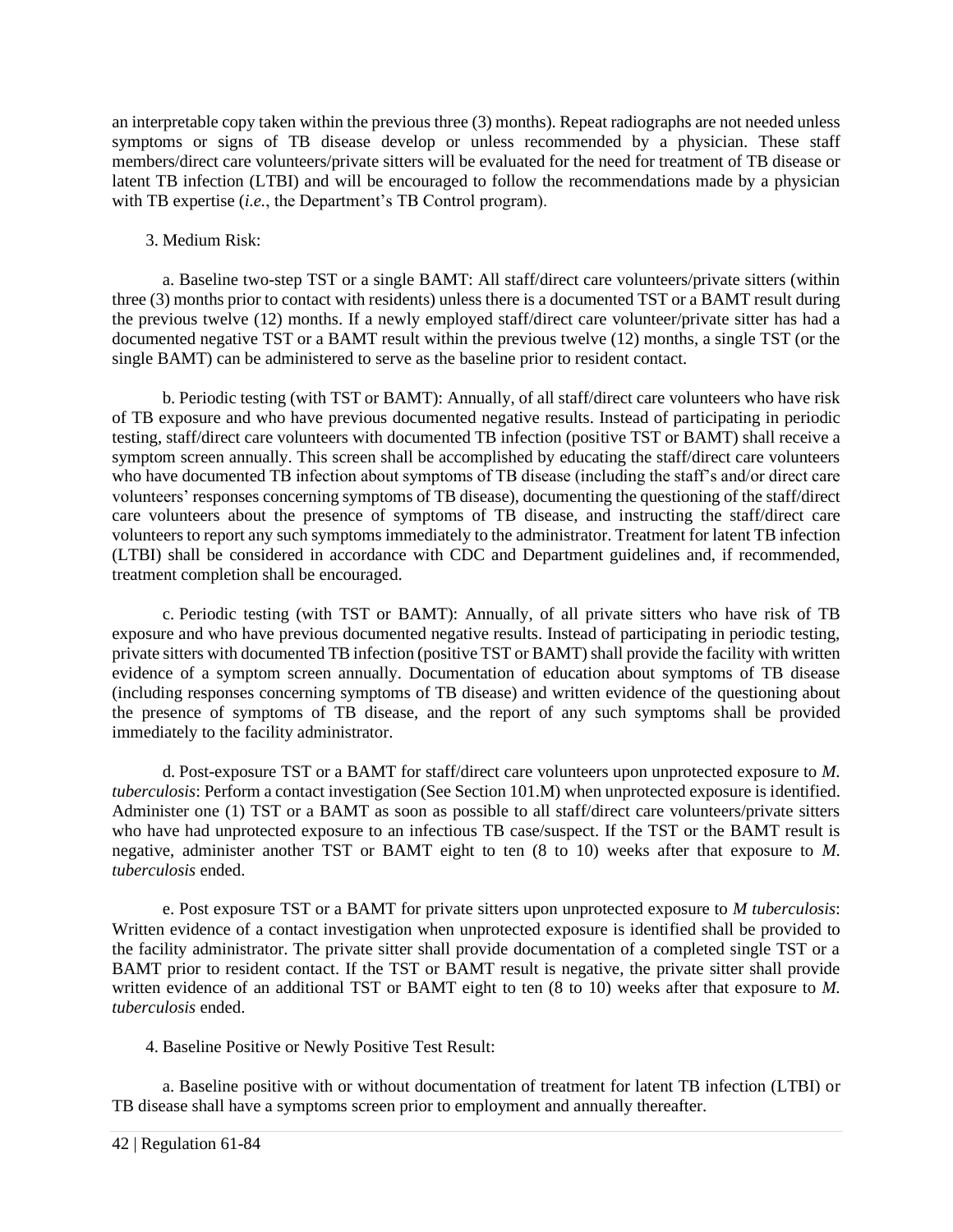b. Upon hire, staff/direct care volunteers/private sitters with a newly positive test result for *M.tuberculosis* infection (*i.e.*, TST or BAMT) or signs or symptoms of tuberculosis, *e.g.*, cough, weight loss, night sweats, fever, shall have a chest radiograph performed immediately to exclude TB disease (or evaluate an interpretable copy taken within the previous three (3) months). Repeat chest radiographs are not required unless symptoms or signs of TB disease develop or unless recommended by a physician. These staff members/direct care volunteers/private sitters will be evaluated for the need for treatment of TB disease or latent TB infection (LTBI) and will be encouraged to follow the recommendations made by a physician with TB expertise (*i.e.*, the Department's TB Control program).

c. Staff/direct care volunteers/private sitters who are known or suspected to have TB disease shall be excluded from work, required to undergo evaluation by a physician, and permitted to return to work only with written approval by the Department's TB Control program. Repeat chest radiographs are not required unless symptoms or signs of TB disease develop or unless recommended by a physician.

# E.Resident Tuberculosis Screening (I)

1. Tuberculosis Status. Prior to admission, the tuberculosis status of a resident shall be determined in the following manner in accordance with the applicable risk classification:

a. For Low Risk and Medium Risk:

1. Admission/Baseline two-step TST or a single BAMT: All residents within thirty (30) days prior to admission shall have completed the first step of the two step tuberculin skin test followed seven to twenty one (7 to 21) days later by a second test unless there is a documented TST or a BAMT result during the previous twelve (12) months. If a newly-admitted resident has had a documented negative TST or a BAMT result within the previous twelve (12) months, a single TST (or the single BAMT) can be administered within one (1) month prior to admission to the facility to serve as the baseline. As an exception, a resident may be admitted with at least the first step of the TB screening process completed prior to admission and the second step within fourteen (14) days of admission.

2. Periodic TST or BAMT is not required.

3. Post-exposure TST or a BAMT for residents upon unprotected exposure to *M. tuberculosis*: Perform a contact investigation when unprotected exposure is identified. Administer one (1) TST or a BAMT as soon as possible to all residents who have had exposure to an infectious TB case/suspect. If the TST or the BAMT result is negative, administer another TST or a BAMT eight to ten (8 to 10) weeks after that exposure to *M. tuberculosis* ended.

b. Baseline Positive or Newly Positive Test Result:

1. Residents with a baseline positive or newly positive test result for *M. tuberculosis* infection (*i.e.*, TST or BAMT) or documentation of treatment for latent TB infection (LTBI) or TB disease or signs or symptoms of tuberculosis, *e.g.*, cough, weight loss, night sweats, fever, shall have a chest radiograph performed immediately to exclude TB disease (or evaluate an interpretable copy taken within the previous three (3) months). Routine repeat chest radiographs are not required unless symptoms or signs of TB disease develop or unless recommended by a physician. These residents shall be evaluated for the need for treatment. If diagnosed with latent TB infection (LTBI) the resident shall be encouraged to follow the recommendations made by a physician with TB expertise (*i.e.*, the Department's TB Control program). For those residents diagnosed with TB disease, the facility shall assure that the affected residents follow the recommendations made by a physician with TB expertise (*i.e.*, the Department's TB Control program).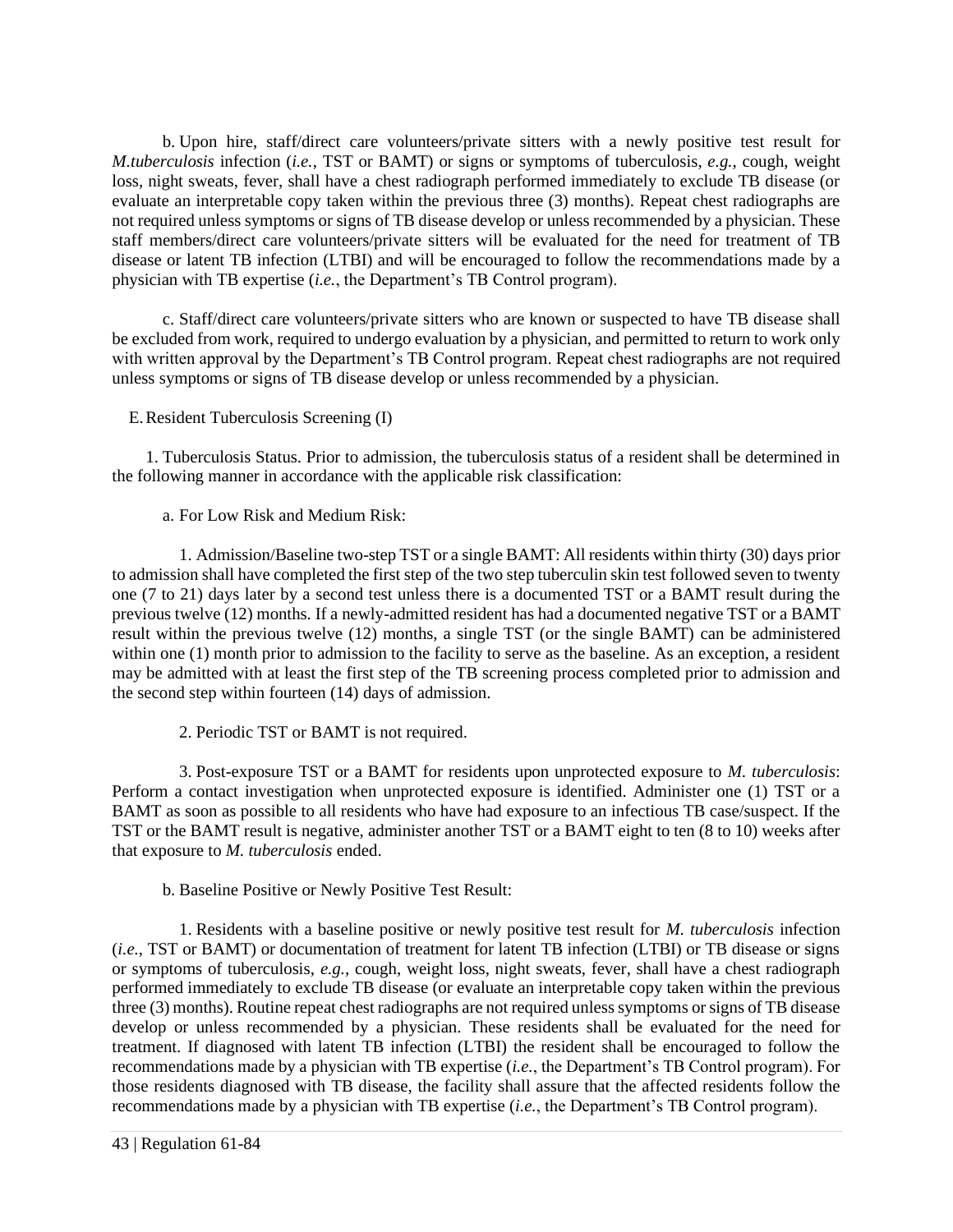2. Residents who are known or suspected to have TB disease shall be transferred from the facility if the facility does not have an Airborne Infection Isolation room (See Section 101.E), required to undergo evaluation by a physician, and permitted to return to the facility only with written approval by the Department's TB Control program.

F. Individuals who have been declared in writing to be in an emergency crisis stabilization status may be admitted to the facility without the initial step of the two-step tuberculin skin test and/or while awaiting the result of a BAMT. These individuals shall be placed in an area separate from the general population. This admission to the facility may be made provided:

1. There is documentation at the facility of the declaration by Adult Protective Services of the South Carolina Department of Social Services or the South Carolina Department of Mental Health that the admission is, in fact, an emergency (NOTE: Only these agencies may declare these crisis stabilization admissions to be an emergency);

2. There is written evidence of a chest x-ray within one (1) month prior to admission and a written assessment by a physician or other authorized healthcare provider that there is no active TB and a negative assessment for signs and/or symptoms of tuberculosis; and,

3. The resident will receive the initial step of the two-step tuberculin test within twenty-four (24) hours of admission to the facility. The second step of the two-step tuberculin skin test must be administered within the next seven to fourteen (7 to 14) days.

# <span id="page-49-0"></span>**1703. Housekeeping (II).**

The facility and its grounds shall be clean, and free of vermin and offensive odors.

A.Interior housekeeping shall at a minimum include:

1. Cleaning each specific area of the facility;

2. Cleaning and disinfection, as needed, of equipment used and/or maintained in each area appropriate to the area and the equipment's purpose or use;

3. Safe storage of chemicals indicated as harmful on the product label, cleaning materials, and supplies in cabinets or well-lighted closets/rooms, inaccessible to residents. If a physician or other authorized healthcare provider has determined that a resident is capable of appropriately using a cleaning product or other hazardous agent, the facility may elect to permit the resident to use the product, provided there is a written statement from a physician or other authorized healthcare provider that assures that the resident is capable of maintaining the product in a secure locked manner and that a description of product usage is outlined in the resident's ICP.

B.Exterior housekeeping shall at a minimum include:

1. Cleaning of all exterior areas, e.g., porches and ramps, and removal of safety impediments such as snow and ice;

2. Keeping facility grounds free of weeds, rubbish, overgrown landscaping, and other potential breeding sources for vermin.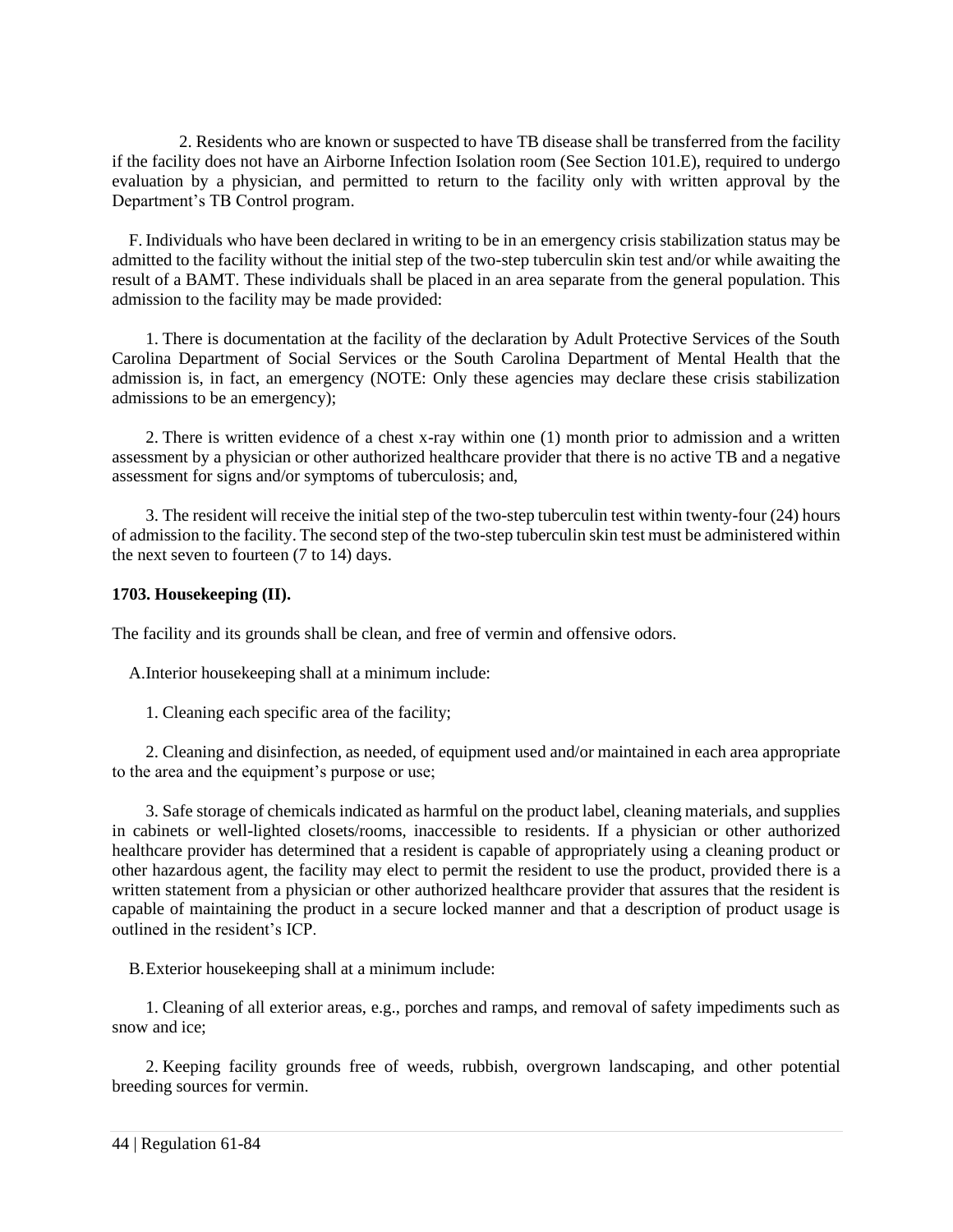3. Safe storage of chemicals indicated as harmful on the product label, equipment and supplies inaccessible to residents.

# <span id="page-50-0"></span>**1704. Infectious Waste (I).**

Accumulated waste, including all contaminated sharps, dressings, and/or similar infectious waste, shall be disposed of in a manner compliant with *OSHA Blood-borne Pathogens Standard*, and R.61- 105.

# <span id="page-50-1"></span>**1705. Pets (II).**

A.If the facility chooses to permit pets, healthy animals that are free of fleas, ticks, and intestinal parasites and have been screened by a veterinarian prior to resident contact, have received required inoculations, if applicable, and that present no apparent threat to the health, safety, and well-being of the residents, may be permitted in the facility, provided they are sufficiently fed and cared for and that both the pets and their housing are kept clean.

B.Pets shall not be allowed near residents who have allergic sensitivities to pets, or for other reasons such as residents who do not wish to have pets near them.

C.Pets shall not be allowed in the kitchen area. Pets shall be permitted in resident dining areas only during times when food is not being served. If the dining area is adjacent to a food preparation or storage area, those areas shall be effectively separated by walls and closed doors while pets are present.

D.If personal pets are permitted in the facility, the housing of those pets shall be either in a resident private room or outside the facility.

# <span id="page-50-2"></span>**1706. Clean/Soiled Linen and Clothing (II).**

A.Clean Linen/Clothing. A supply of clean, sanitary linen/clothing shall be available at all times. In order to prevent the contamination of clean linen/clothing by dust or other airborne particles or organisms, clean linen/clothing shall be stored and transported in a sanitary manner, e.g., enclosed and covered. Linen/Clothing storage rooms shall be used only for the storage of linen/clothing. Clean linen/Clothing shall be separated from storage of other purposes.

B.Soiled Linen/Clothing.

1. Soiled linen/Clothing shall neither be sorted, rinsed, nor washed outside of the laundry service area;

- 2. Provisions shall be made for collecting, transporting, and storing soiled linen/clothing;
- 3. Soiled linen/Clothing shall be kept in enclosed/covered containers;

4. Laundry operations shall not be conducted in resident rooms, dining rooms, or in locations where food is prepared, served, or stored. Freezers/refrigerators may be stored in laundry areas, provided sanitary conditions are maintained.

**EXCEPTION**: Residents may sort, rinse/handwash their own soiled, delicate, personal items, e.g., pantyhose, underwear, socks, handkerchiefs, clothing, accessories, heirloom linens, needlepoint, crocheted, or knitted pillows or pillowcases, or other similar items personally owned and cared for by the resident, in a private bathroom sink, provided the practice does not create a safety hazard, e.g., water on the floor.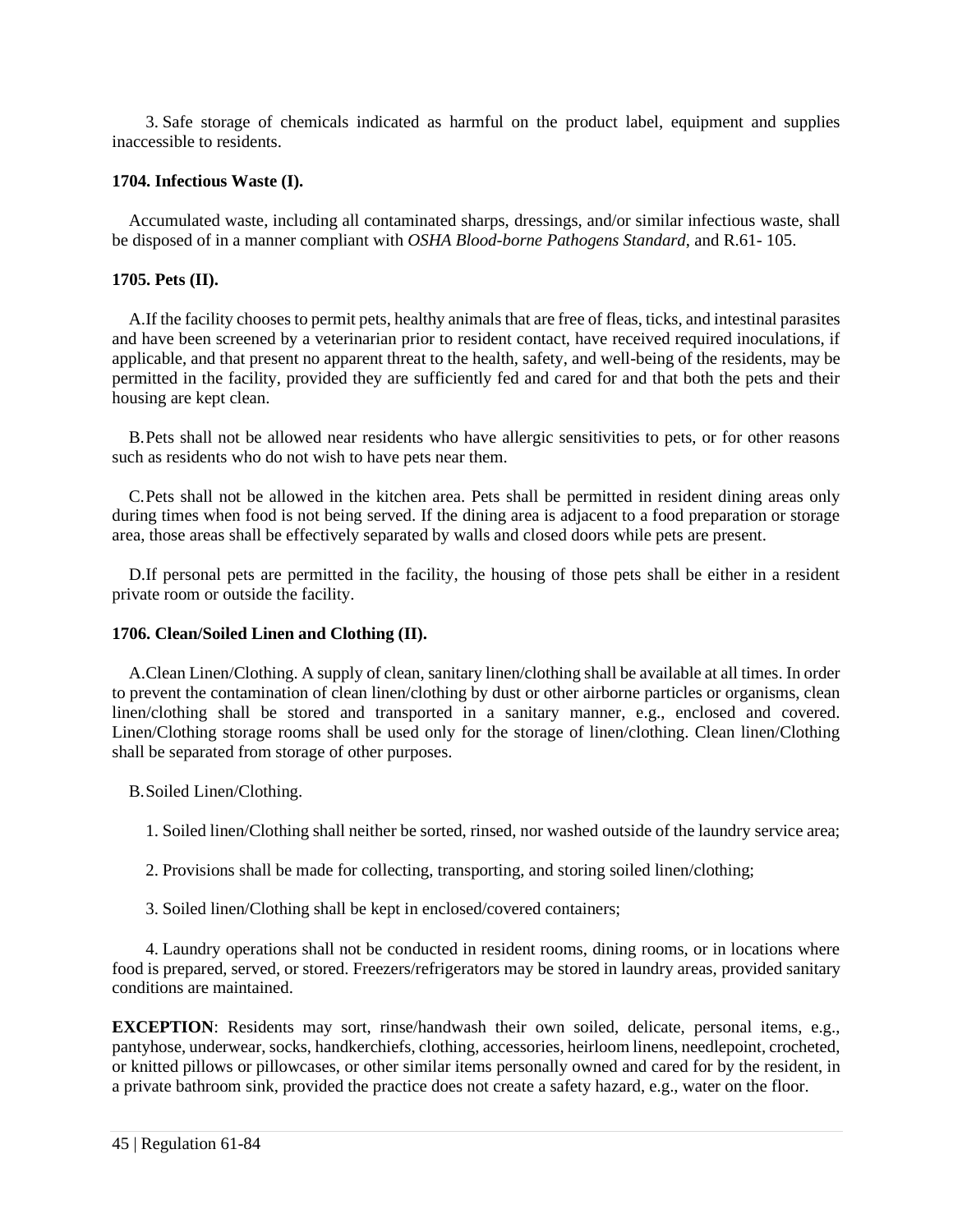#### **SECTION 1800**

#### **QUALITY IMPROVEMENT PROGRAM**

#### <span id="page-51-1"></span><span id="page-51-0"></span>**1801. General (II).**

A.There shall be a written, implemented quality improvement program that provides effective selfassessment and implementation of changes designed to improve the care/services provided by the facility.

B.The quality improvement program, as a minimum, shall:

1. Establish desired outcomes and the criteria by which policy and procedure effectiveness is regularly, systematically, and objectively accomplished;

2. Identify, evaluate, and determine the causes of any deviation from the desired outcomes;

3. Identify the action taken to correct deviations and prevent future deviation, and the person(s) responsible for implementation of these actions;

4. Analyze the appropriateness of ICP's and the necessity of care/services rendered;

5. Analyze all incidents and accidents, to include all medication errors and resident deaths;

6. Analyze any infection, epidemic outbreaks, or other unusual occurrences which threaten the health, safety, or well-being of the residents;

<span id="page-51-2"></span>7. Establish a systematic method of obtaining feedback from residents and other interested persons, e.g., family members and peer organizations, as expressed by the level of satisfaction with care/services received.

# **SECTION 1900**

#### **DESIGN AND CONSTRUCTION**

#### <span id="page-51-3"></span>**1901. General (II).**

A facility shall be planned, designed, and equipped to provide and promote the health, safety, and wellbeing of each resident. Facility design shall be such that all residents have access to required services. There shall be at least 200 gross square feet per licensed bed in facilities with ten (10) beds or less, and in facilities licensed for more than 10 beds, at least an additional 100 gross square feet per licensed bed.

#### <span id="page-51-4"></span>**1902. Codes and Standards (II)**

A.Facility design and construction shall comply with provisions of the codes officially adopted by the South Carolina Building Codes Council and the South Carolina State Fire Marshal applicable to community residential care facilities.

<span id="page-51-5"></span>B.Unless specifically required otherwise by the Department, all facilities shall comply with the construction codes and construction regulations applicable at the time its license was issued.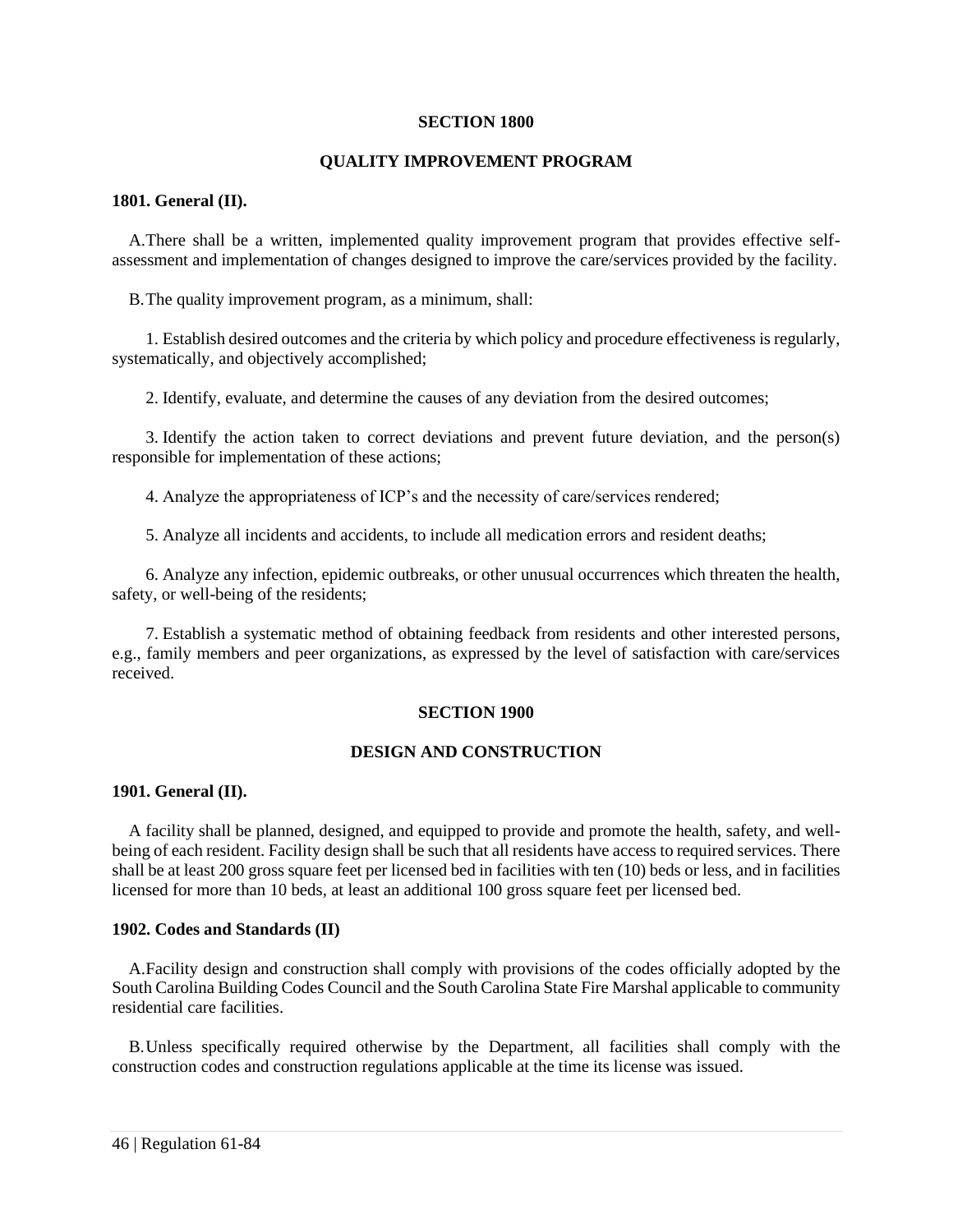#### **1903. Submission of Plans (II)**

A.Plans and specifications shall be submitted to the Department for review and approval for new construction, additions or alterations to existing buildings, replacement of major equipment, buildings being licensed for the first time, buildings changing license type, and for facilities increasing occupant load or licensed capacity. Final plans and specifications shall be prepared by an architect and/or engineer registered in South Carolina and shall bear their seals and signatures. Architectural plans shall also bear the seal of a South Carolina registered architectural corporation. Unless directed otherwise by the Department, submit plans at the schematic, design development, and final stages. All plans shall be drawn to scale with the title, stage of submission and date shown thereon. Any construction changes from the approved documents shall be approved by the Department. Construction work shall not commence until a plan approval has been received from the Department. During construction the owner shall employ a registered architect and/or engineer for observation and inspections. The Department shall conduct periodic inspections throughout each project.

B.Plans and specifications shall be submitted to the Department for review and approval for projects that have an effect on:

- 1. The function of a space;
- 2. The accessibility to or of an area;
- 3. The structural integrity of the facility;

4. The active and/or passive fire safety systems (including kitchen equipment such as exhaust hoods or equipment required to be under an exhaust hood);

- 5. Doors;
- 6. Walls;
- 7. Ceiling system assemblies;
- 8. Exit corridors;
- 9. Life safety systems; or
- 10. That increase the occupant load or licensed capacity of the facility.

C.All subsequent addenda, change orders, field orders, and documents altering the Department review must be submitted. Any substantial deviation from the accepted documents shall require written notification, review and re-approval from the Department.

<span id="page-52-0"></span>D.Cosmetic changes utilizing paint, wall covering, floor covering, etc. that are required to have a flamespread rating or to satisfy other safety criteria shall be documented with copies kept on file at the facility and made available to the Department.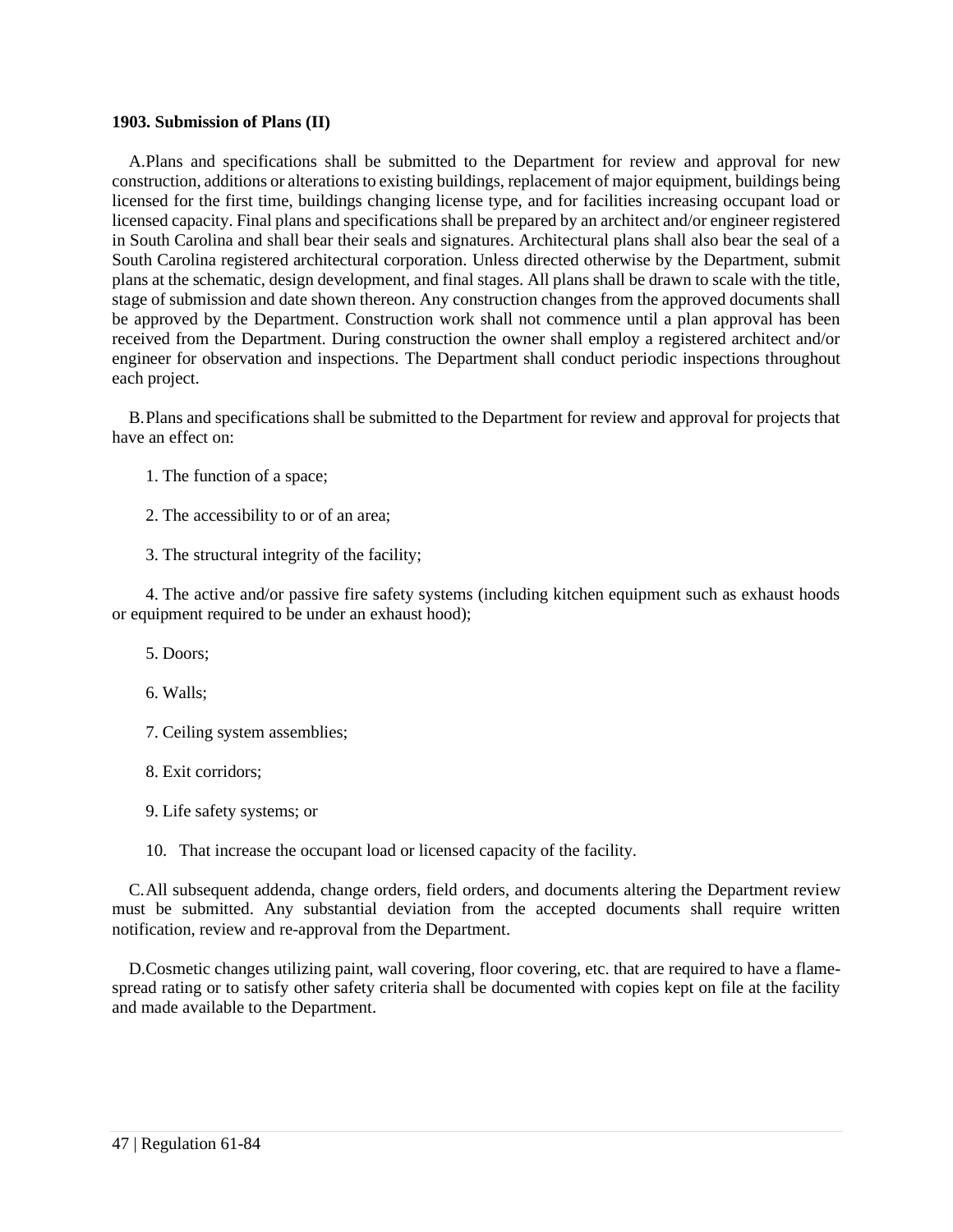#### **1904. Inspections.**

<span id="page-53-0"></span>Construction work which violates codes or standards will be required to be brought into compliance. All projects shall obtain all required permits from the locality having jurisdiction. Construction without proper permitting shall not be inspected by the Department.

#### **SECTION 2000**

#### **FIRE PROTECTION, PREVENTION AND LIFE SAFETY (I)**

#### <span id="page-53-1"></span>**2001. Alarms.**

A.Facilities with six (6) or more licensed beds shall have a partial, manual, automatic, supervised fire alarm system. The facility shall arrange the system to transmit an alarm automatically to a third party. The alarm system shall notify by audible and visual alarm all areas and floors of the building. The alarm system shall shut down central recirculation systems and outside air units that serve the area(s) of alarm origination as a minimum.

<span id="page-53-2"></span>B.All fire, smoke, heat, sprinkler flow, and manual fire alarming devices must be connected to and activate the main fire alarm system when activated.

#### **SECTION 2100**

#### **GENERAL CONSTRUCTION REQUIREMENTS**

#### <span id="page-53-3"></span>**2101. Floor Finishes (II).**

A.Floor coverings and finishes shall meet the requirements of the building codes.

B.All floor coverings and finishes shall be appropriate for use in each area of the facility and free of hazards, e.g., slippery surfaces. Floor finishes shall be composed of materials that permit frequent cleaning, and when appropriate, disinfection.

#### <span id="page-53-4"></span>**2102. Wall Finishes (I).**

A.Wall finishes shall meet the requirements of the building codes.

B.Manufacturers' certifications or documentation of treatment for flame spread and other safety criteria shall be furnished and maintained.

#### <span id="page-53-5"></span>**2103. Curtains and Draperies (II).**

In bathrooms and resident rooms, window treatments shall be arranged in a manner to provide privacy.

#### <span id="page-53-6"></span>**2104. Gases (I).**

A.Safety precautions shall be taken against fire and other hazards when oxygen is dispensed, administered, or stored. "No Smoking" signs shall be posted conspicuously, and cylinders shall be properly secured in place.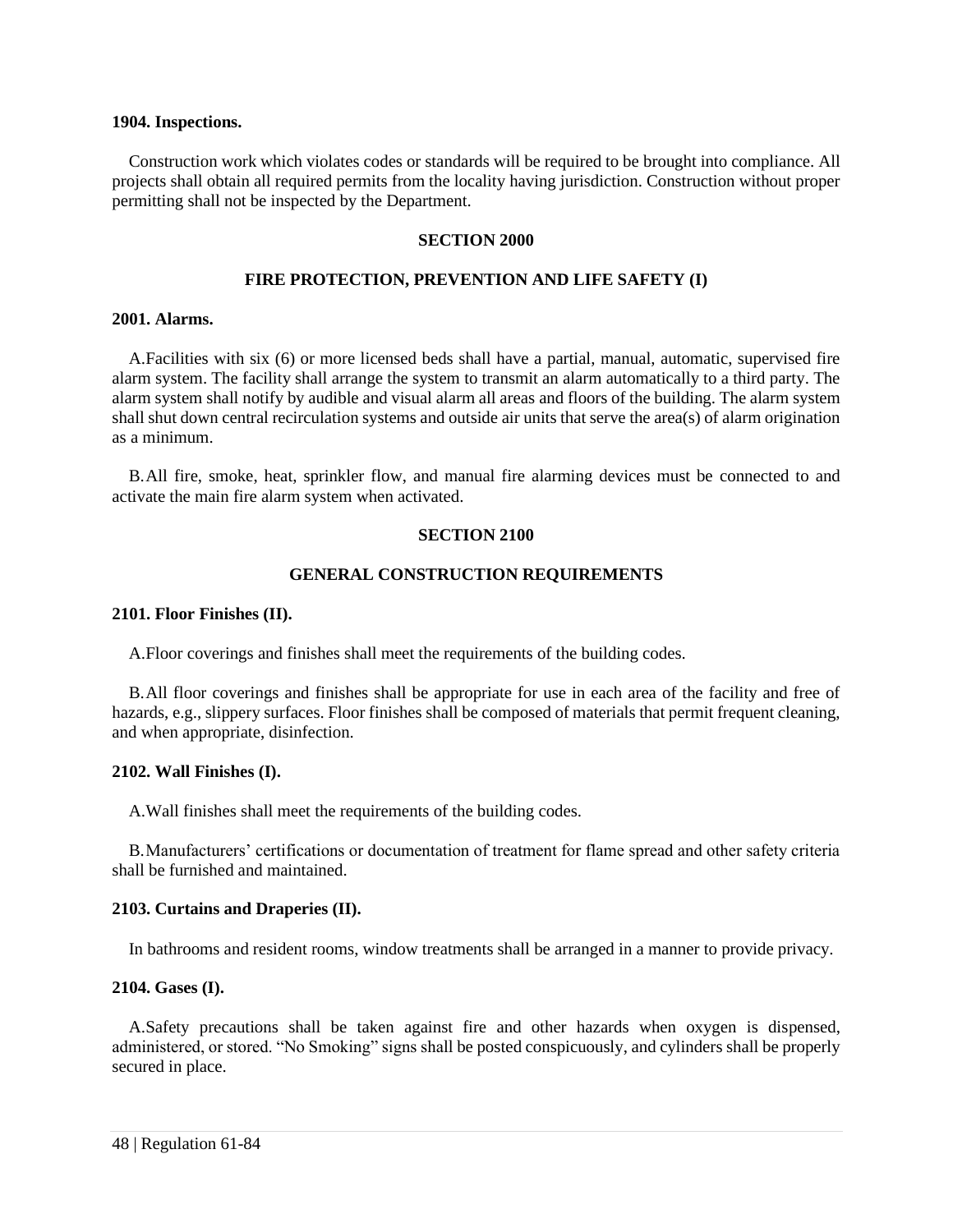B.Smoking shall be allowed only in designated areas in accordance with the facility smoking policy. No smoking is permitted in resident rooms or staff bedrooms or bath/restrooms.

#### <span id="page-54-0"></span>**2105. Furnishings/Equipment (I).**

A.The facility shall maintain the physical plant to be free of fire hazards or impediments to fire prevention.

B.No portable electric or unvented fuel heaters shall be permitted in the facility.

C.Fireplaces and fossil-fuel stoves, e.g., wood-burning, shall have partitions or screens or other means to prevent burns. Fireplaces shall be vented to the outside. "Unvented" type gas logs are not allowed. Gas fireplaces shall have a remote gas shutoff within the room and not inside the fireplace.

<span id="page-54-1"></span>D.Wastebaskets, window dressings, cubicle curtains, mattresses, and pillows shall be noncombustible, inherently flame-resistant, or treated or maintained flame-resistant.

#### **SECTION 2200**

# **EXITS**

#### <span id="page-54-2"></span>**2201. Number and Locations of Exits (I).**

A.The facility shall maintain halls, corridors and all other means of egress from the building to be free of obstructions.

B.Each resident room shall open directly to an approved exit access corridor without passage through another occupied space or shall have an approved exit directly to the outside at grade level and accessible to a public space free of encumbrances.

<span id="page-54-3"></span>**EXCEPTION**: When two resident rooms share a common "sitting" area that opens onto the exit access corridor.

#### **SECTION 2300**

#### **WATER SUPPLY/HYGIENE**

#### <span id="page-54-4"></span>**2301. Design and Construction (II).**

A.Resident and staff hand washing lavatories and resident showers/tubs shall be supplied with hot and cold water at all times.

B.Plumbing fixtures that require hot water and are accessible to residents shall be supplied with water that is thermostatically controlled to a temperature of at least 100 degrees F. and not to exceed 120 degrees F. at the fixture.

C.The water heater or combination of heaters shall be sized to provide at least six gallons per hour per bed at the above temperature range. (II)

D.Hot water supplied to the kitchen equipment/utensil washing sink shall be supplied at 120 degrees F. provided all kitchen equipment/utensils are chemically sanitized. For those facilities sanitizing with hot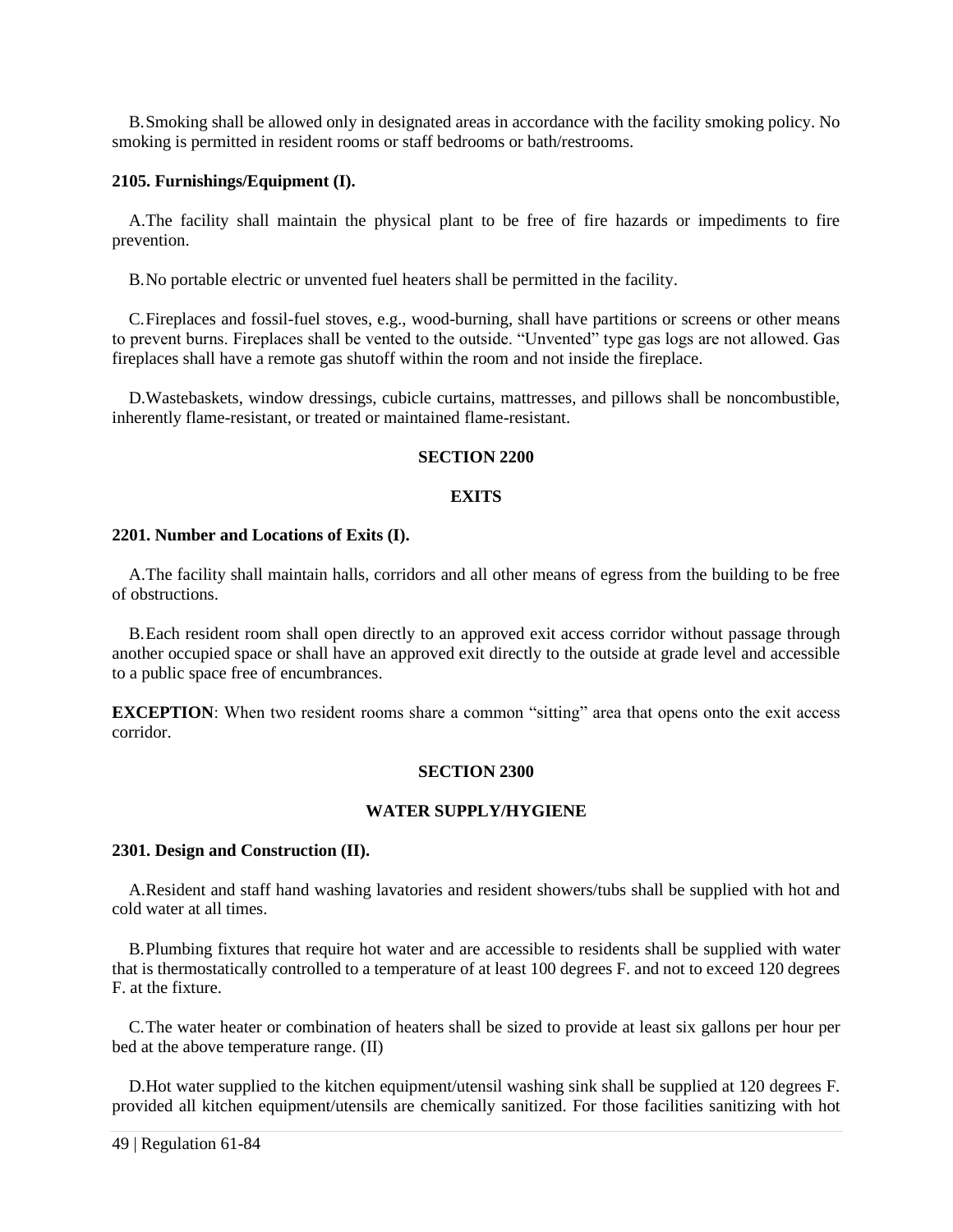water, the sanitizing compartment of the kitchen equipment/utensil washing sink shall be capable of maintaining the water at a temperature of at least 180 degrees F.

E.Hot water provided for washing linen/clothing shall not be less than 160 degrees F. Should chlorine additives or other chemicals which contribute to the margin of safety in disinfecting linen/clothing be a part of the washing cycle, the minimum hot water temperature shall not be less than 110 degrees F., provided hot air drying is used. (II)

#### <span id="page-55-0"></span>**2302. Cross-connections (I).**

There shall be no cross-connections in plumbing between safe and potentially unsafe water supplies. Water shall be delivered at least two delivery pipe diameters above the rim or points of overflow to each fixture, equipment, or service unless protected against back-siphonage by approved vacuum breakers or other approved back-flow preventers. A faucet or fixture to which a hose may be attached shall have an approved vacuum breaker or other approved back-flow preventer.

#### **SECTION 2400**

#### **ELECTRICAL**

#### <span id="page-55-2"></span><span id="page-55-1"></span>**2401. Receptacles (II).**

A.Resident Room. Each resident room shall have duplex grounding type receptacles located to include one at the head of each bed.

B.Corridors. Duplex receptacles for general use shall be installed approximately 50 feet apart in all corridors and within 25 feet of the ends of corridors.

#### <span id="page-55-3"></span>**2402. Ground Fault Protection (I).**

A.Ground fault circuit-interrupter protection shall be provided for all outside receptacles and bathrooms.

B.The facility shall provide ground fault circuit-interrupter protection for any receptacles within six feet of a sink or any other wet location. If the sink is an integral part of the metal splashboard grounded by the sink, the entire metal area is considered part of the wet location.

#### <span id="page-55-4"></span>**2403. Exit Signs (I).**

A.In facilities licensed for six or more beds, required exits and ways to access thereto shall be identified by electrically-illuminated exit signs.

B.Changes in egress direction shall be marked with exit signs with directional arrows.

C.Exit signs in corridors shall be provided to indicate two directions of exit.

#### <span id="page-55-5"></span>**2404. Emergency Electric Service (I).**

Emergency electric services shall be provided as follows:

A.Exit lights, if required;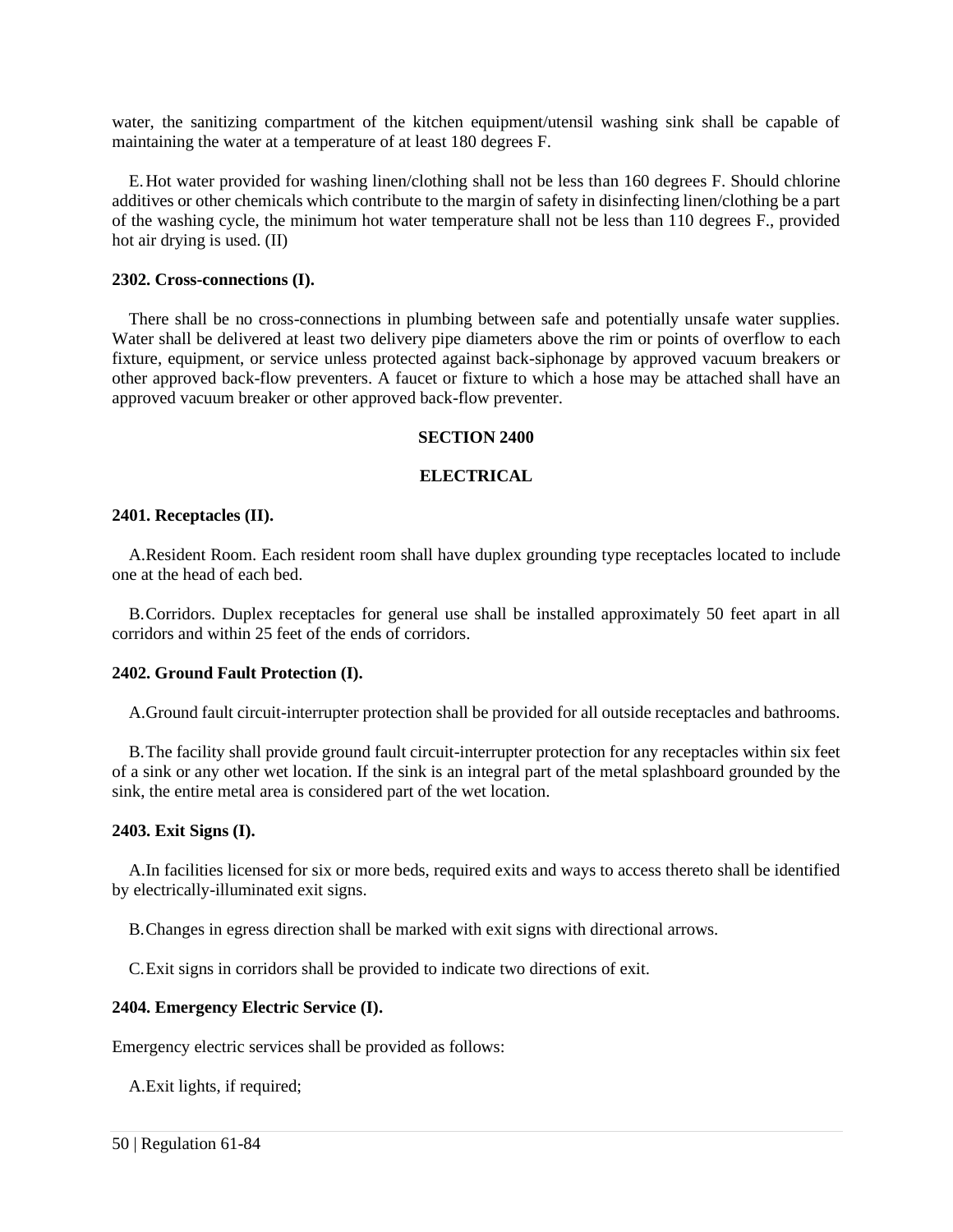B.Exit access corridor lighting;

C.Illumination of means of egress;

<span id="page-56-0"></span>D.Fire detection and alarm systems, if required.

# **SECTION 2500**

# **HEATING, VENTILATION, AND AIR CONDITIONING**

# <span id="page-56-1"></span>**2501. General (II).**

A.The HVAC system shall be inspected at least once a year by a certified/licensed technician.

B.The facility shall maintain a temperature of between 72 and 78 degrees F. in resident areas.

C.No HVAC supply or return grill shall be installed within three feet of a smoke detector. (I)

D.HVAC grills shall not be installed in floors.

E.Intake air ducts shall be filtered and maintained to prevent the entrance of dust, dirt, and other contaminating materials. The system shall not discharge in such a manner that would be an irritant to the residents/staff/volunteers.

F. All kitchen areas shall be adequately ventilated in order for all areas to be kept free from excessive heat, steam, condensation, vapors, smoke, and fumes.

<span id="page-56-2"></span>G.Each bath/restroom shall have either operable windows or have approved mechanical ventilation.

#### **SECTION 2600**

# **PHYSICAL PLANT**

#### <span id="page-56-3"></span>**2601. Facility Accommodations/Floor Area (II).**

A.Consideration shall be given to the preferences of the residents in determining an appropriate homelike atmosphere in resident rooms and activity/dining areas.

B.There shall be sufficient living arrangements providing for residents' quiet reading, study, relaxation, entertainment, or recreation, to include living, dining, and recreational areas available for residents' use.

C.Minimum square footage requirements shall be as follows: (II)

1. Twenty square feet per licensed bed of living and recreational areas combined, excluding bedrooms, halls, kitchens, dining rooms, bathrooms, and rooms not available to the residents;

2. Fifteen square feet of floor space in the dining area per licensed bed.

D.All required care/services furnished at the facility shall be provided in a manner which does not require residents to ambulate from one site to another outside the building(s), nor which impedes residents from ambulating from one site to another due to the presence of physical barriers.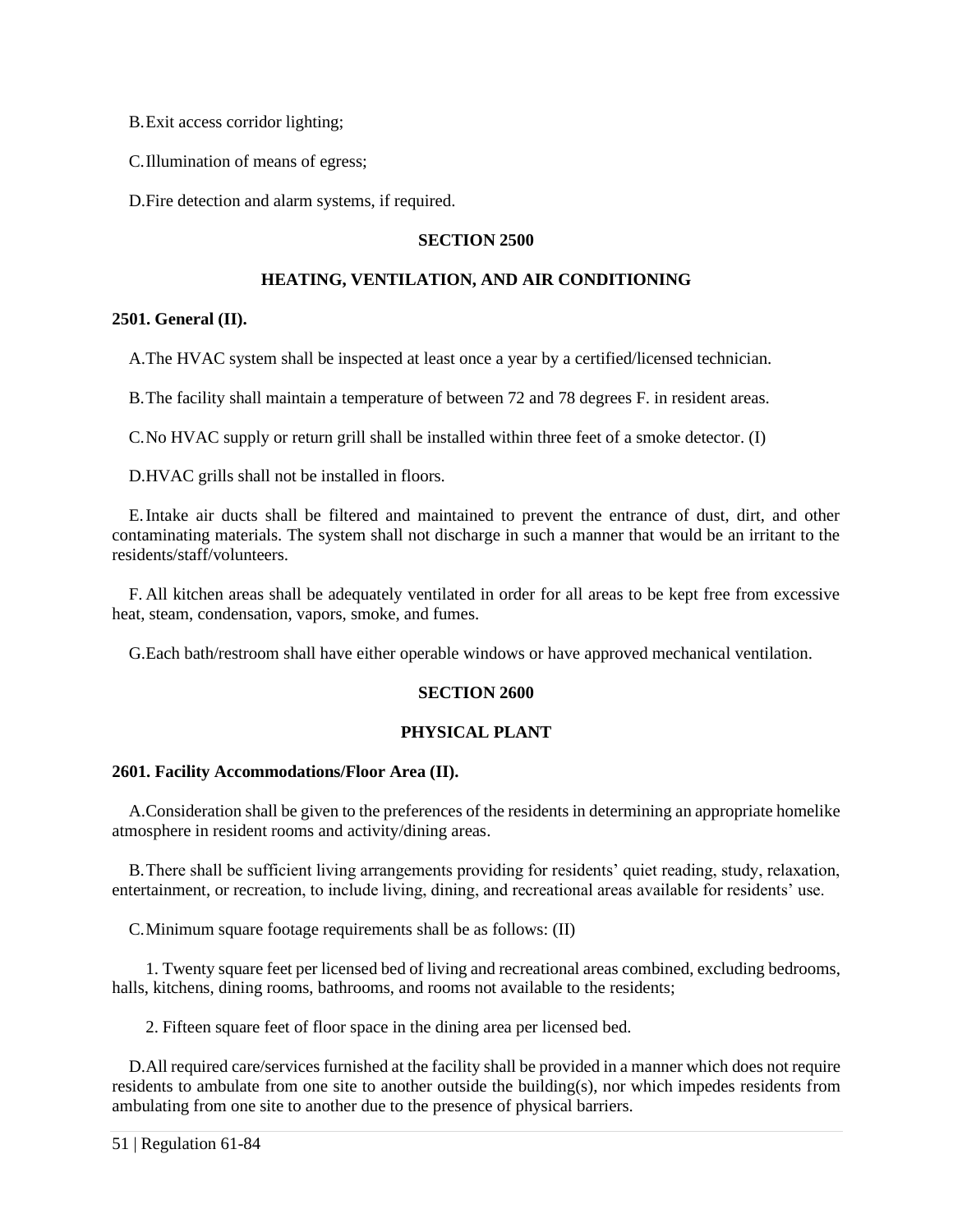E.Methods for ensuring visual and auditory privacy between resident and staff/volunteers/visitors shall be provided as necessary.

# <span id="page-57-0"></span>**2602. Resident Rooms.**

A.A resident shall have the choice to furnish his/her room. Whether the resident or the facility furnishes the room, each resident room shall be equipped with the following as a minimum for each resident:

1. A comfortable single bed having a mattress with moisture-proof cover, sheets, blankets, bedspread, pillow, and pillowcases; roll-away type beds, cots, bunkbeds, and folding beds shall not be used. It is permissible to remove a resident bed and place the mattress on a platform or pallet or use a recliner provided the physician or other authorized healthcare provider has approved and the decision is documented in the ICP.  $(II)$ 

**EXCEPTION**: In the case of a married couple sharing the same room, a double bed is permitted if requested. For all other requirements, this shall be considered a bedroom with two beds.

2. A closet or wardrobe, a bureau consisting of at least three drawers, and a compartmentalized bedside table/nightstand to adequately accommodate each resident's personal clothing, belongings, and toilet articles. Built-in storage is permitted.

**EXCEPTION**: In existing facilities, if square footage is limited, residents may share these storage areas; however, specific spaces within these storage areas shall be provided by the facility particular to each resident.

3. A comfortable chair for each resident occupying the room. In facilities licensed prior to the promulgation of this regulation, if the available square footage of the resident room will not accommodate a chair for each resident or if the provision of multiple chairs impedes resident ability to freely and safely move about within their room, at least one chair shall be provided by the facility and provisions made to have additional chairs available for temporary use in the resident's room by visitors.

B.If hospital-type beds are used, there shall be at least two lockable casters on each bed, located either diagonally or on the same side of the bed.

C.Beds shall not be placed in corridors, solaria, or other locations not designated as resident room areas. (I)

D.No resident room shall contain more than three beds. (II)

E.No resident room shall be located in a basement.

F. Access to a resident room shall not be by way of another resident room, toilet, bathroom, or kitchen.

G.Equipment such as bedpans, urinals, and hot water bottles, necessary to meet resident needs, shall be provided by the facility. Portable commodes shall be permitted in resident rooms only at night or in case of temporary illness, and suitably stored at all other times. (II)

**EXCEPTION**: Permanent positioning of a portable commode at bedside shall only be permitted if the room is private, the commode is maintained in a sanitary condition, and the room is of sufficient size to accommodate the commode.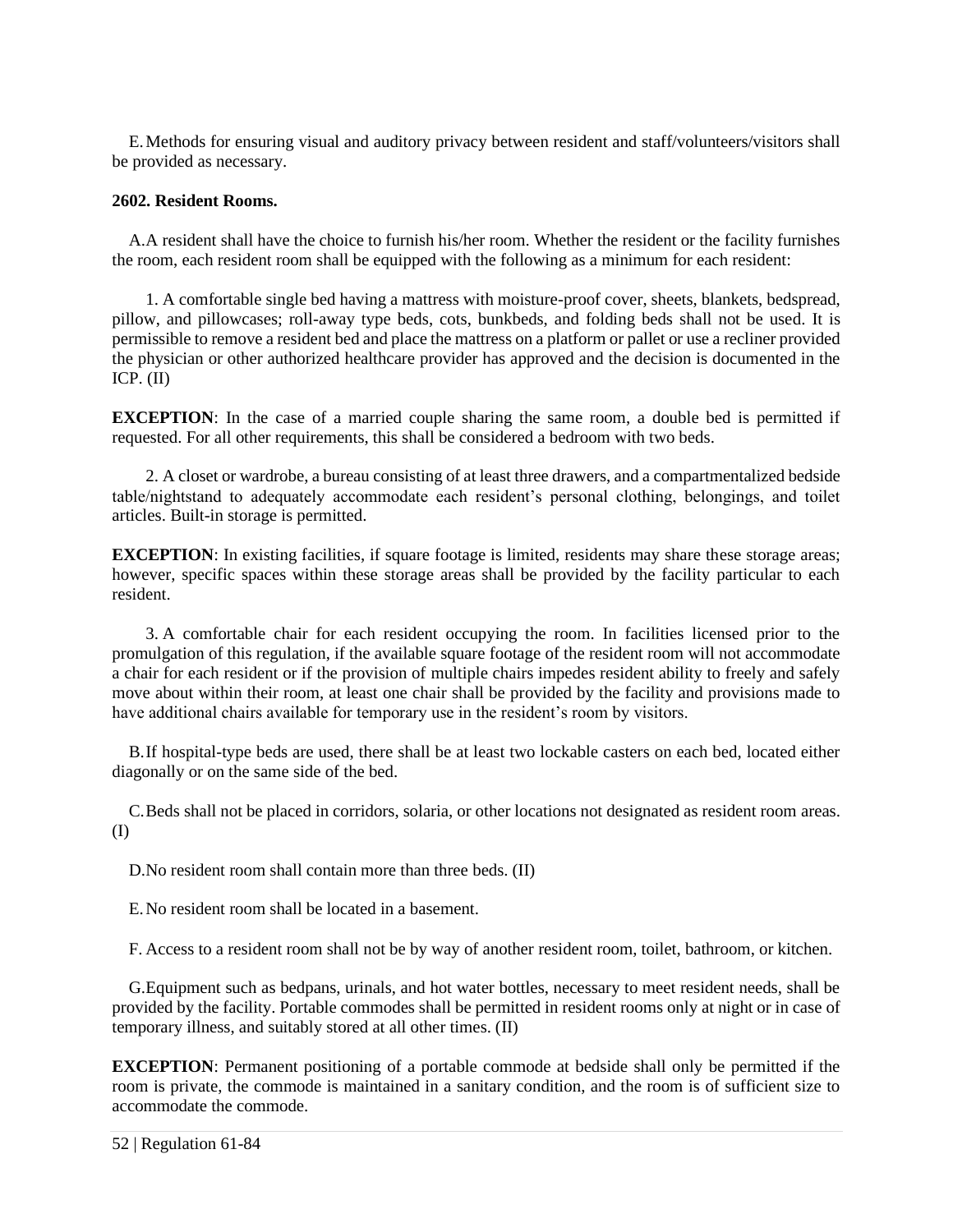H.Side rails may be utilized when required for safety and when ordered by a physician or other authorized healthcare provider. When there are special concerns, e.g., residents with dementia, side rail usage shall be monitored by staff members as per facility policies and procedures. (I)

I. In semi-private rooms, when personal care is being provided, arrangements shall be made to ensure privacy, e.g., portable partitions or cubicle curtains when needed or requested by a resident.

J. There shall be at least one (1) mirror in each resident room or resident bathroom. As an exception, when a resident's condition is such that having a mirror may be detrimental to his/her well-being, *e.g.*, agitation and confusion associated with dementia, mirrors are not required.

K.Consideration shall be given to resident compatibility in the assignment of rooms for which there is multiple occupancy.

L.At least one private room shall be available in the facility in order to provide assistance in addressing resident compatibility issues, resident preferences, and accommodations for residents with communicable disease.

# <span id="page-58-0"></span>**2603. Resident Room Floor Area.**

A.Each resident room shall be an outside room with an outside window or door. (I)

B.In non-apartment units, the resident sleeping room floor area is a usable or net area and does not include wardrobes (built-in or freestanding), closets, or the entry alcove to the room. The following is the minimum floor space allowed: (II)

- 1. Rooms for only one resident: 100 square feet;
- 2. Rooms for more than one resident: 80 square feet per resident.

C.Resident sleeping rooms shall be of sufficient size to allow three feet between two beds. (II)

#### <span id="page-58-1"></span>**2604. Bathrooms/Restrooms (II).**

A.Separate bathroom facilities shall be provided for live-in staff members/volunteers/public and/or family.

B.Toilets shall be provided in ample number to serve the needs of staff members/volunteers/public. The minimum number for residents shall be one toilet for each six licensed beds or fraction thereof.

C.There shall be at least one (1) handwash lavatory adjacent to each toilet. Liquid soap shall be provided in public restrooms and bathrooms used by more than one resident. Communal use of bar soap is prohibited. A sanitary individualized method of drying hands shall be available at each lavatory.

D.There shall be one bathtub or shower for each eight licensed beds or fraction thereof.

E.All bathtubs, toilets, and showers used by residents shall have approved grab bars securely fastened in a usable fashion.

F. Privacy shall be provided at toilets, urinals, bathtubs, and showers.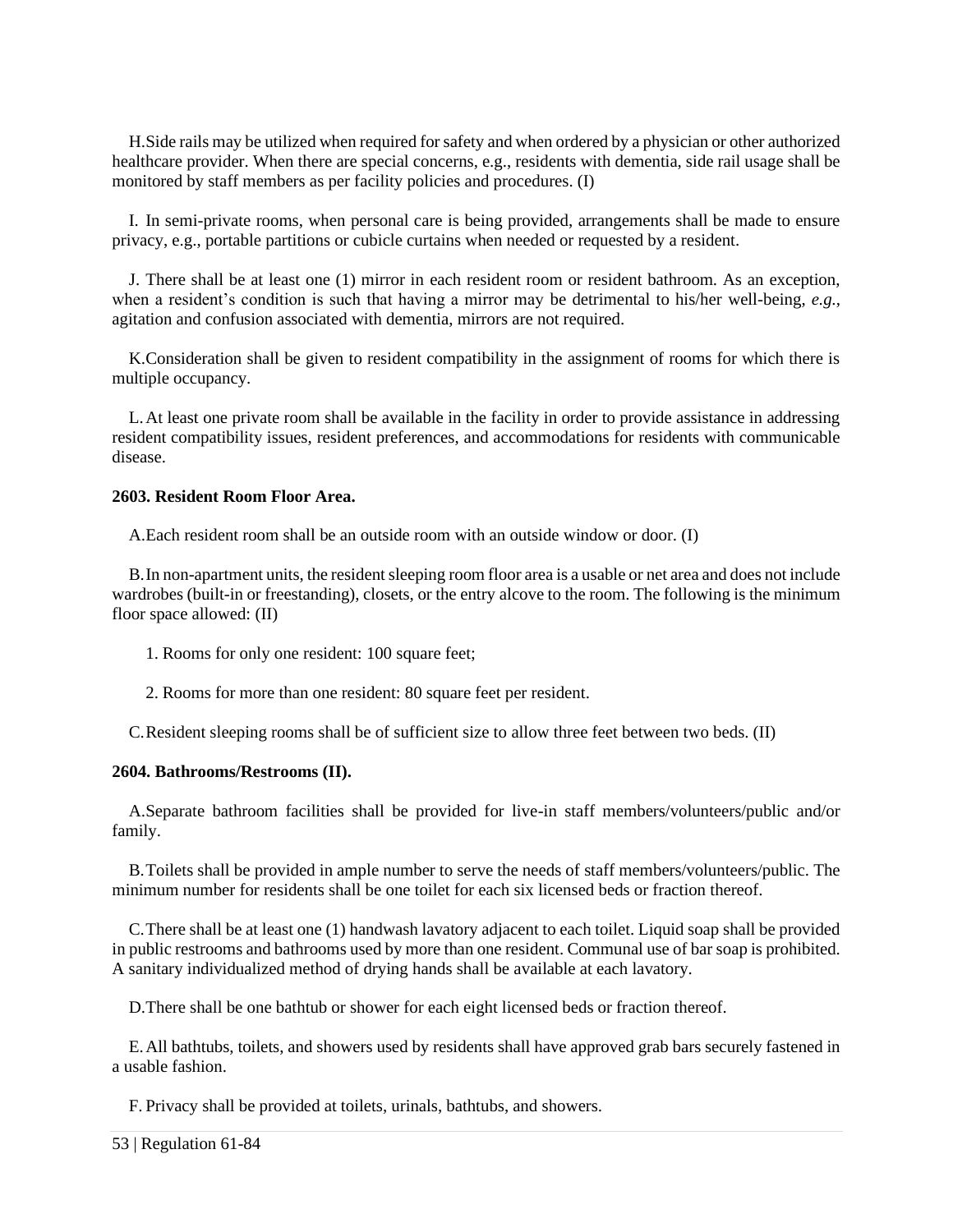G.Toilet facilities shall be at or adjacent to the kitchen for kitchen employees.

H.Facilities for handicapped persons shall be provided whether or not any of the residents are classified as handicapped.

I. All bathroom floors shall be entirely covered with an approved nonabsorbent covering. Walls shall be nonabsorbent, washable surfaces to the highest level of splash.

J. There shall be a mirror above each bathroom lavatory for residents' grooming.

K.An adequate supply of toilet tissue shall be maintained in each bathroom.

L.Easily cleanable receptacles shall be provided for waste materials. Such receptacles in toilet rooms for women shall be covered.

M. Bar soap, bath towels, and washcloths shall be provided to each resident as needed. Bath linens assigned to specific residents may not be stored in centrally located bathrooms. Provisions shall be made for each resident to properly keep their bath linens in their room, i.e., on a towel hook/bar designated for each resident occupying that room, or bath linens to meet resident needs shall be distributed as needed, and collected after use and stored properly, per Section 1706.

**EXCEPTION**: Bath linens assigned to specific residents for immediate use may be stored in the bathroom provided the bathroom serves a single occupancy (one resident) room, or is shared by occupants of adjoining rooms, for a maximum of six residents. A method that distinguishes linen assignment and discourages common usage shall be implemented.

# <span id="page-59-0"></span>**2605. Doors (II).**

A.All resident rooms and bath/restrooms shall have opaque doors for the purpose of privacy.

B.All glass doors, including sliding or patio type doors shall have a contrasting or other indicator that causes the glass to be observable, e.g., a decal located at eye level.

C.Bath/restroom door widths shall be at least 36 inches wide.

D.Doors to resident occupied rooms shall be at least 36 inches wide.

E.Doors that have locks shall be unlockable and openable with one action.

F. If resident room doors are lockable, there shall be provisions for emergency entry. There shall not be locks that cannot be unlocked and operated from inside the room.

G.All resident room doors shall be solid-core. Resident room doors shall be rated and provided with closers and latches as required by the codes referenced in Section 1902.

# <span id="page-59-1"></span>**2606. Ramps (II).**

A.At least one exterior ramp, accessible by all residents, staff members/volunteers, and visitors shall be installed from the first floor to grade.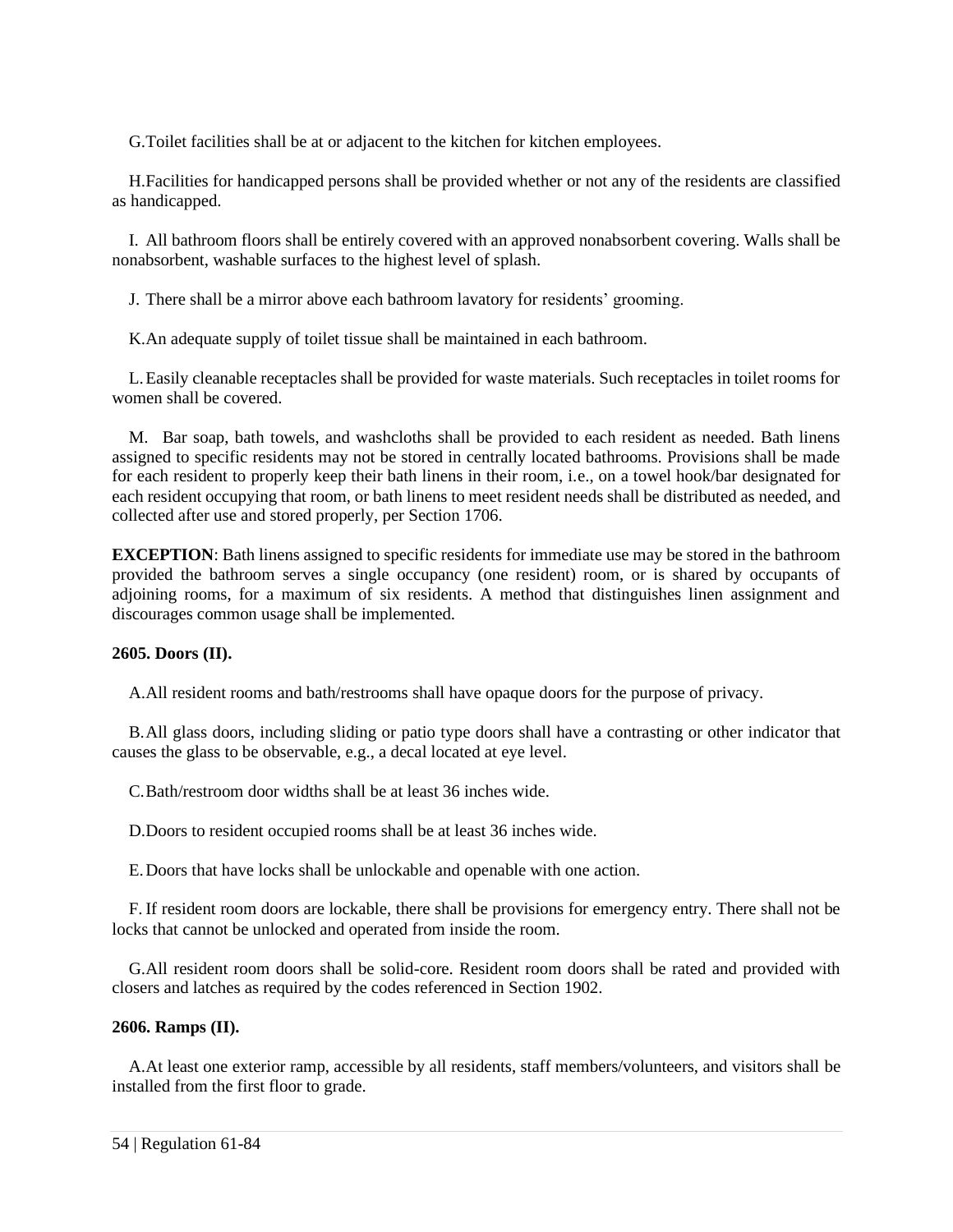B.The ramp shall serve all portions of the facility where residents are located.

C.The surface of a ramp shall be of nonskid materials.

D.Ramps in facilities with 11 or more licensed beds shall be of noncombustible construction. (I)

E.Ramps shall discharge onto a surface that is firm and negotiable by a wheelchair in all weather conditions and to a location accessible for loading into a vehicle.

# <span id="page-60-0"></span>**2607. Handrails/Guardrails (II).**

Handrails shall be provided on at least one side of each corridor/hallway.

**EXCEPTION**: In facilities with 10 beds or less, handrails are not required for interior corridor/hallway.

# <span id="page-60-1"></span>**2608. Screens (II).**

Windows, doors and openings intended for ventilation shall be provided with insect screens.

# <span id="page-60-2"></span>**2609. Windows/Mirrors.**

A.The window dimensions and maximum height from floor to sill shall be in accordance with the building codes, as applicable.

B.Where resident safety awareness is impaired, safety (non-breakable) mirrors shall be used.

# <span id="page-60-3"></span>**2610. Janitor's Closet (II).**

There shall be a lockable janitor's closet in all facilities. Each closet shall be equipped with a mop sink or receptor and space for the storage of supplies and equipment.

# <span id="page-60-4"></span>**2611. Storage Areas.**

A.Adequate general storage areas shall be provided for resident and staff/volunteer belongings, equipment, and supplies as well as clean linen, soiled linen, wheel chairs, and general supplies and equipment.

B.Storage buildings on the premises shall meet the building codes requirements regarding distance from the licensed building. Storage in buildings other than on the facility premises shall be secure and accessible. An appropriate controlled environment shall be provided if necessary for storage of items requiring such an environment.

C.In mechanical rooms used for storage, the stored items shall be located away from mechanical equipment and shall not be a type of storage that might create a fire or other hazard. (I)

D.Supplies/equipment shall not be stored directly on the floor. Supplies/equipment susceptible to water damage/contamination shall not be stored under sinks or other areas with a propensity for water leakage.

E.In facilities licensed after the promulgation of these regulations with 16 beds or more, there shall be a soiled linen storage room which shall be designed, enclosed, and used solely for that purpose, and provided with mechanical exhaust directly to the outside.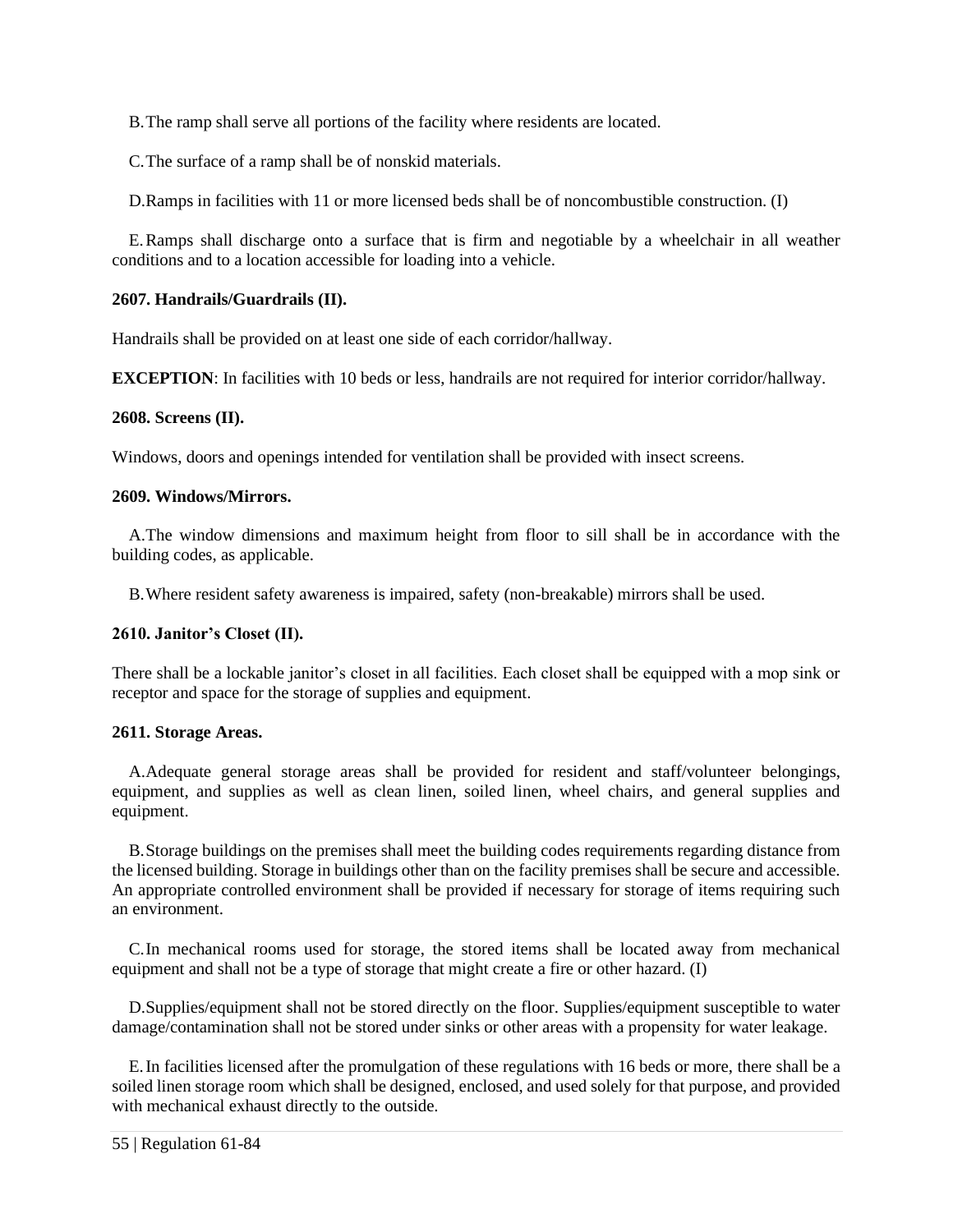#### <span id="page-61-0"></span>**2612. Telephone Service.**

A.At least one (1) telephone shall be available on each floor of the facility with at least one (1) active main or fixed-line telephone service available.

B.At least one telephone shall be provided by the facility on each floor for staff members/volunteers to conduct routine business of the facility and to summon assistance in the event of an emergency; pay station phones are not acceptable for this purpose. Residents shall have telephone privacy pursuant to Section 1001.L.

# <span id="page-61-1"></span>**2613. Location.**

A.Transportation. The facility shall be served by roads that are passable at all times and are adequate for the volume of expected traffic.

B.Parking. The facility shall have a parking area to reasonably satisfy the needs of residents, staff members/volunteers, and visitors.

C.Access to firefighting equipment. Facilities shall maintain adequate access to and around the building(s) for firefighting equipment. (I)

# <span id="page-61-2"></span>**2614. Outdoor Area.**

A.Outdoor areas where unsafe, unprotected physical hazards exist shall be enclosed by a fence or a natural barrier of a size, shape, and density that effectively impedes travel to the hazardous area. (I)

B.Mechanical or equipment rooms that open to the outside of the facility shall be kept protected from unauthorized individuals. (II)

C.If a swimming pool is part of the facility, it shall be designed, constructed, and maintained pursuant to R.61-51. (II)

<span id="page-61-3"></span>D.There shall be sufficient number of outside tables and comfortable chairs to meet the needs of the residents.

#### **SECTION 2700**

#### **SEVERABILITY**

#### <span id="page-61-4"></span>**2701. General.**

<span id="page-61-5"></span>In the event that any portion of these regulations is construed by a court of competent jurisdiction to be invalid, or otherwise unenforceable, such determination shall in no manner affect the remaining portions of these regulations, and they shall remain in effect as if such invalid portions were not originally a part of these regulations.